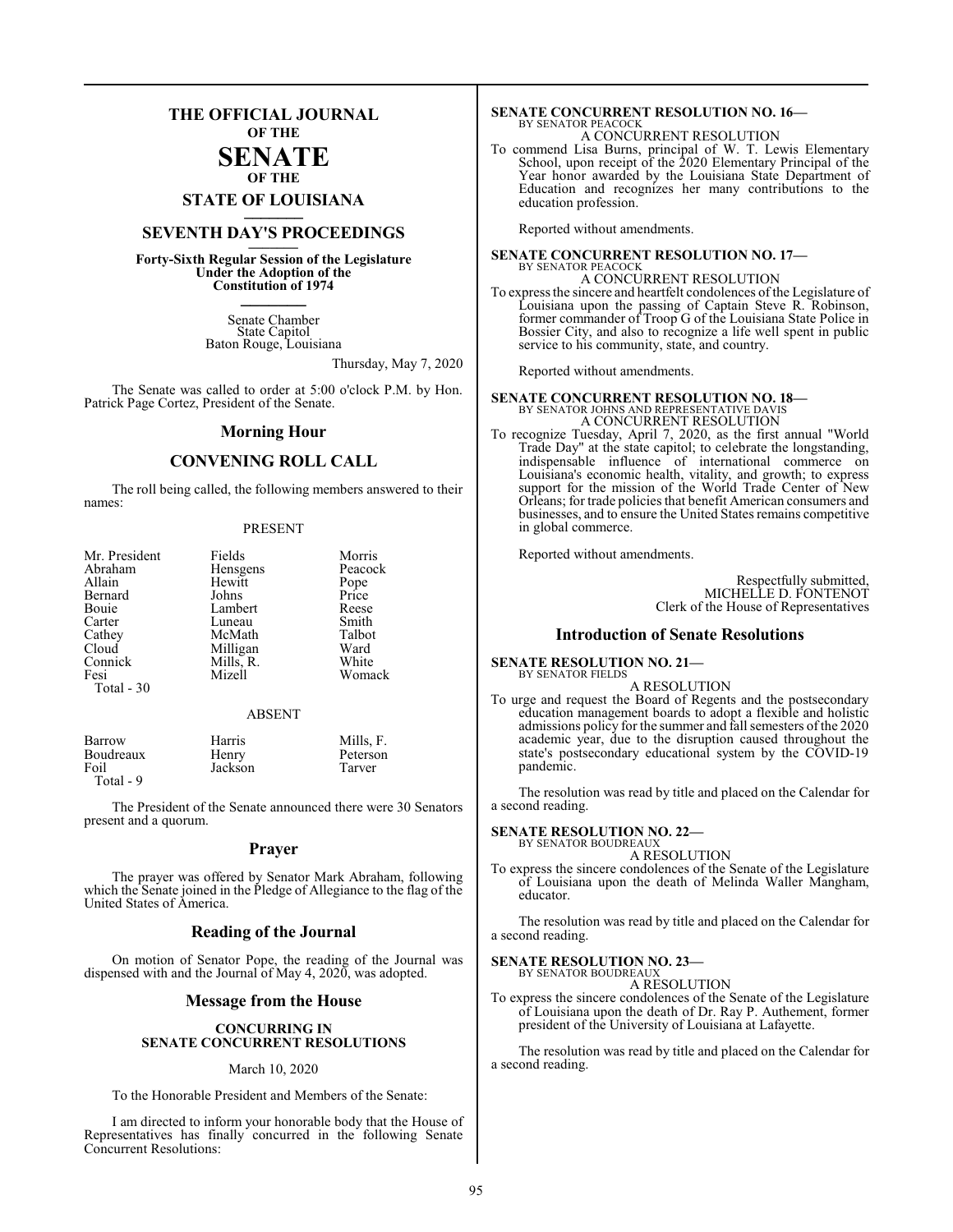### **Page 2 SENATE 7th DAY'S PROCEEDINGS**

May 7, 2020

#### **SENATE RESOLUTION NO. 24—**

BY SENATORS HEWITT, MCMATH AND MIZELL A RESOLUTION

To commend Leadership Northshore and the 2020 Class.

The resolution was read by title and placed on the Calendar for a second reading.

#### **SENATE RESOLUTION NO. 25—** BY SENATOR REESE

A RESOLUTION To express the sincere condolences of the Senate of the Legislature of Louisiana upon the death of Larry Olen Goins.

The resolution was read by title and placed on the Calendar for a second reading.

#### **SENATE RESOLUTION NO. 26—** BY SENATOR REESE

A RESOLUTION

To express the sincere condolences of the Senate of the Legislature of Louisiana upon the death of James Thomas "Tommy" Poe Jr.

The resolution was read by title and placed on the Calendar for a second reading.

#### **SENATE RESOLUTION NO. 27—** BY SENATOR REESE

A RESOLUTION

To express the sincere condolences of the Senate of the Legislature of Louisiana upon the death of Don Austin Scoggins.

The resolution was read by title and placed on the Calendar for a second reading.

#### **SENATE RESOLUTION NO. 28—** BY SENATOR HEWITT

A RESOLUTION

To commend Joseph Michael Srofe Jr. of the Boy Scouts of America Troop 562 on achieving the rank of Eagle Scout.

The resolution was read by title and placed on the Calendar for a second reading.

### **Introduction of Senate Concurrent Resolutions**

#### **SENATE CONCURRENT RESOLUTION NO. 53—** BY SENATOR ALLAIN

A CONCURRENT RESOLUTION

To express the sincere condolences of the Legislature of Louisiana upon the death of the Honorable Dudley Anthony "Butch" Gautreaux Jr., renown public servant, beloved gentleman, and a former member of both the Louisiana House of Representatives and the Louisiana Senate, and to celebrate his service and devotion to the law and the welfare of the people of the state of Louisiana.

The resolution was read by title and placed on the Calendar for a second reading.

### **SENATE CONCURRENT RESOLUTION NO. 54—** BY SENATORS BOUDREAUX AND MILLIGAN

A CONCURRENT RESOLUTION

To memorialize the Congress of the United States to fully fund the Corporation for National and Community Service (CNCS) and its programs, including the LaVetCorps in FY 2021.

The resolution was read by title and placed on the Calendar for a second reading.

### **SENATE CONCURRENT RESOLUTION NO. 55—**

BY SENATOR HEWITT A CONCURRENT RESOLUTION

To establish the Closed Party Primary Task Force to study and make recommendations regarding the development of a closed party primary election system applicable at the federal, state, and local levels, beginning with the 2022 congressional elections.

The resolution was read by title and placed on the Calendar for a second reading.

#### **SENATE CONCURRENT RESOLUTION NO. 56—** BY SENATOR HEWITT AND REPRESENTATIVE GAROFALO A CONCURRENT RESOLUTION

To urge and request the Coastal Protection and Restoration Authority and the Department of Wildlife and Fisheries to cooperate in developing projects and programs to rehabilitate the productivity of the oyster resource, promote the viability of the oyster industry in Louisiana, assist the oyster industry with responding to a changing coast, and address competing uses for coastal water bottoms, including integrated coastal protection.

The resolution was read by title and placed on the Calendar for a second reading.

#### **SENATE CONCURRENT RESOLUTION NO. 57—** BY SENATOR HEWITT

A CONCURRENT RESOLUTION

To urge and request the Louisiana Supreme Court and the Louisiana State Bar Association to implement a lawyer advertisement review recognition program.

The resolution was read by title and placed on the Calendar for a second reading.

## **SENATE CONCURRENT RESOLUTION NO. 58—** BY SENATOR CORTEZ

A CONCURRENT RESOLUTION

To express the sincere condolences of the Legislature of Louisiana upon the death of Melinda Waller Mangham, educator.

The resolution was read by title and placed on the Calendar for a second reading.

#### **SENATE CONCURRENT RESOLUTION NO. 59—** BY SENATOR FIELDS

A CONCURRENT RESOLUTION

To create the Task Force on Teacher Shortages to study strategies and best procedures by which state and local school districts can address teacher shortages and increase rates of employment and retention of teachers and to provide a written report of findings and recommendations to the Senate Committee on Education and the House Committee on Education not later than December 1, 2020.

The resolution was read by title and placed on the Calendar for a second reading.

#### **Senate Resolutions on Second Reading**

## **SENATE RESOLUTION NO. 16—** BY SENATOR HARRIS

A RESOLUTION

To commend Chief Justice Bernette Joshua Johnson on a distinguished career as a jurist and a life of public service to Louisiana.

On motion of Senator Carter the resolution was read by title and adopted.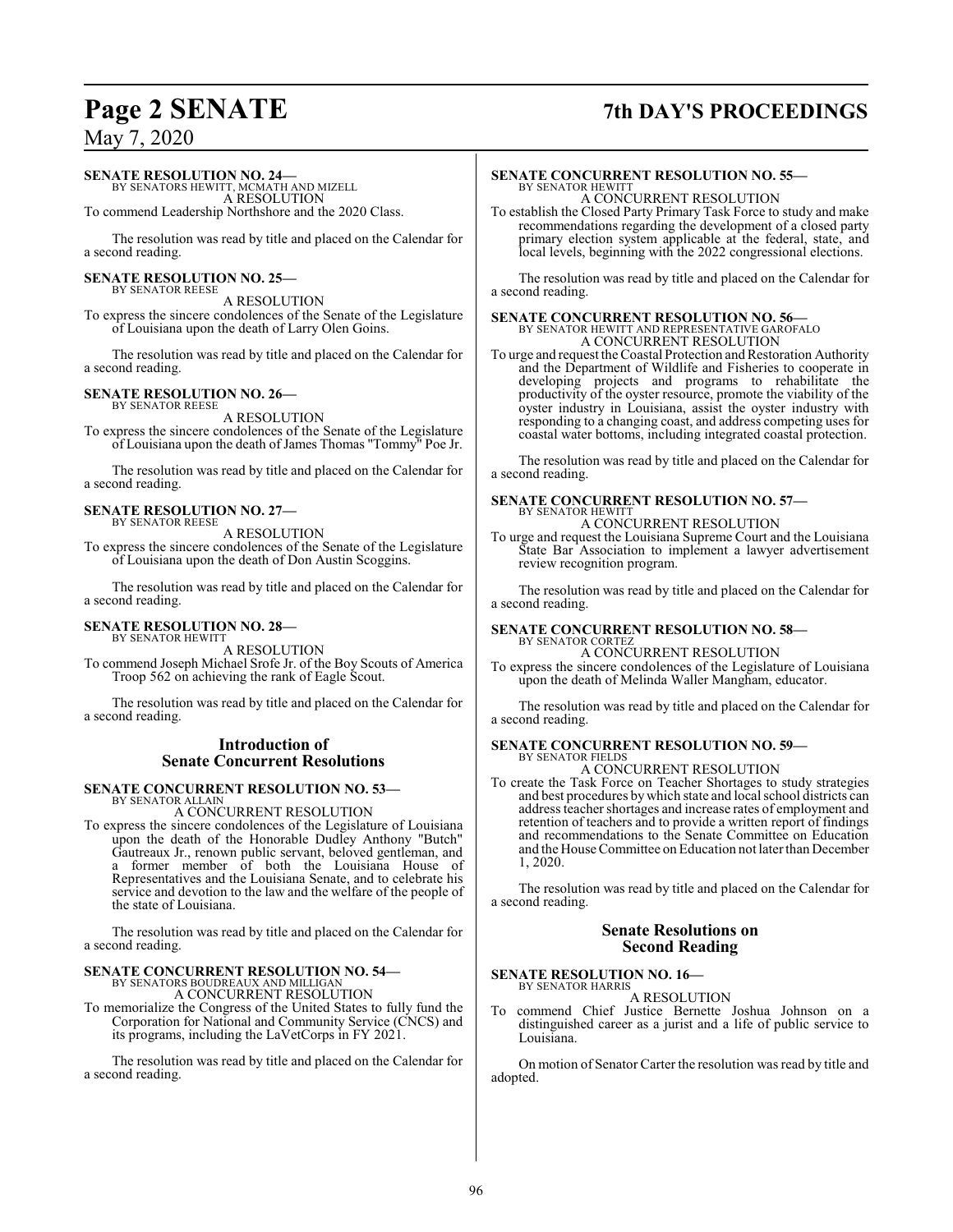## **7th DAY'S PROCEEDINGS Page 3 SENATE**

#### **SENATE RESOLUTION NO. 17—** BY SENATOR HENRY

A RESOLUTION

To commend Elizabeth Drennan, a junior at Louise S. McGehee School, on being named a Distinguished Finalist for the 2020 Prudential Spirit of Community Awards program, designating her as one of the top youth volunteers in Louisiana for 2020.

On motion of Senator Talbot the resolution was read by title and adopted.

### **SENATE RESOLUTION NO. 18—** BY SENATOR FRED MILLS

A RESOLUTION

To designate March as Brain Injury and Traumatic Brain Injury Awareness Month in Louisiana.

On motion of Senator Hensgens the amended resolution was read by title and adopted.

#### **SENATE RESOLUTION NO. 19—** BY SENATOR MIZELL

A RESOLUTION

To recognize May 26, 2020, as CASA Day at the Louisiana State Capitol and to commend the Louisiana Court Appointed Special Advocate (CASA) programs and volunteers for their outstanding work on behalf of the abused and neglected children of Louisiana.

On motion of Senator Mizell the resolution was read by title and adopted.

#### **SENATE RESOLUTION NO. 20—** BY SENATOR WARD

A RESOLUTION

To commend Warren "T-Notchie" Taylor for twenty-three years of distinguished public service as Parish Councilman for District 1 on the Iberville Parish Council.

On motion of Senator Ward the resolution was read by title and adopted.

#### **Senate Concurrent Resolutions on Second Reading**

## **SENATE CONCURRENT RESOLUTION NO. 36—** BY SENATOR CORTEZ

A CONCURRENT RESOLUTION

To commend Joe Burrow on his accomplishments as quarterback of the Louisiana State University Fighting Tigers and on being the recipient ofthe 2019 Heisman Trophy and numerous awards and accolades.

The concurrent resolution was read by title. Senator Cortez moved to adopt the Senate Concurrent Resolution.

### **ROLL CALL**

The roll was called with the following result:

#### YEAS

| Mr. President | Fields    | Morris        |
|---------------|-----------|---------------|
| Abraham       | Hensgens  | Peacock       |
| Allain        | Hewitt    | Pope<br>Price |
| Bernard       | Johns     |               |
| Bouie         | Lambert   | Reese         |
| Carter        | Luneau    | Smith         |
| Cathey        | McMath    | Talbot        |
| Cloud         | Milligan  | Ward          |
| Connick       | Mills, R. | White         |
| Fesi          | Mizell    | Womack        |
| Total - 30    |           |               |

# May 7, 2020

**NAYS** 

| Total - 0                                | <b>ABSENT</b>              |                                 |
|------------------------------------------|----------------------------|---------------------------------|
| Barrow<br>Boudreaux<br>Foil<br>Total - 9 | Harris<br>Henry<br>Jackson | Mills, F.<br>Peterson<br>Tarver |

The Chair declared the Senate adopted the Senate Concurrent Resolution and ordered it sent to the House.

### **SENATE CONCURRENT RESOLUTION NO. 37—**

BY SENATOR CORTEZ A CONCURRENT RESOLUTION

To commend Armand "Mondo" Duplantis, a former member of the track and field team at Louisiana State University (LSU), on breaking the world indoor record in the pole vault in successive international track and field competitions.

The concurrent resolution was read by title. Senator Cortez moved to adopt the Senate Concurrent Resolution.

#### **ROLL CALL**

The roll was called with the following result:

#### YEAS

| Mr. President<br>Abraham<br>Allain<br>Bernard<br>Bouie<br>Carter<br>Cathey<br>Cloud<br>Connick<br>Fesi<br>Total $-30$ | Fields<br>Hensgens<br>Hewitt<br>Johns<br>Lambert<br>Luneau<br>McMath<br>Milligan<br>Mills, R.<br>Mizell<br><b>NAYS</b> | Morris<br>Peacock<br>Pope<br>Price<br>Reese<br>Smith<br>Talbot<br>Ward<br>White<br>Womack |
|-----------------------------------------------------------------------------------------------------------------------|------------------------------------------------------------------------------------------------------------------------|-------------------------------------------------------------------------------------------|
| Total $-0$                                                                                                            | <b>ABSENT</b>                                                                                                          |                                                                                           |
| <b>Barrow</b><br>Boudreaux<br>Foil<br>Total - 9                                                                       | Harris<br>Henry<br>Jackson                                                                                             | Mills, F.<br>Peterson<br>Tarver                                                           |

The Chair declared the Senate adopted the Senate Concurrent Resolution and ordered it sent to the House.

#### **SENATE CONCURRENT RESOLUTION NO. 38—** BY SENATOR CORTEZ

A CONCURRENT RESOLUTION To commend K'Lavon Chaisson on an outstanding 2019 season with the Louisiana State University Fighting Tigers football team.

The concurrent resolution was read by title. Senator Cortez moved to adopt the Senate Concurrent Resolution.

#### **ROLL CALL**

The roll was called with the following result:

#### YEAS

| Mr. President | Fields   | Morris        |
|---------------|----------|---------------|
| Abraham       | Hensgens | Peacock       |
| Allain        | Hewitt   |               |
| Bernard       | Johns    | Pope<br>Price |
| Bouie         | Lambert  | Reese         |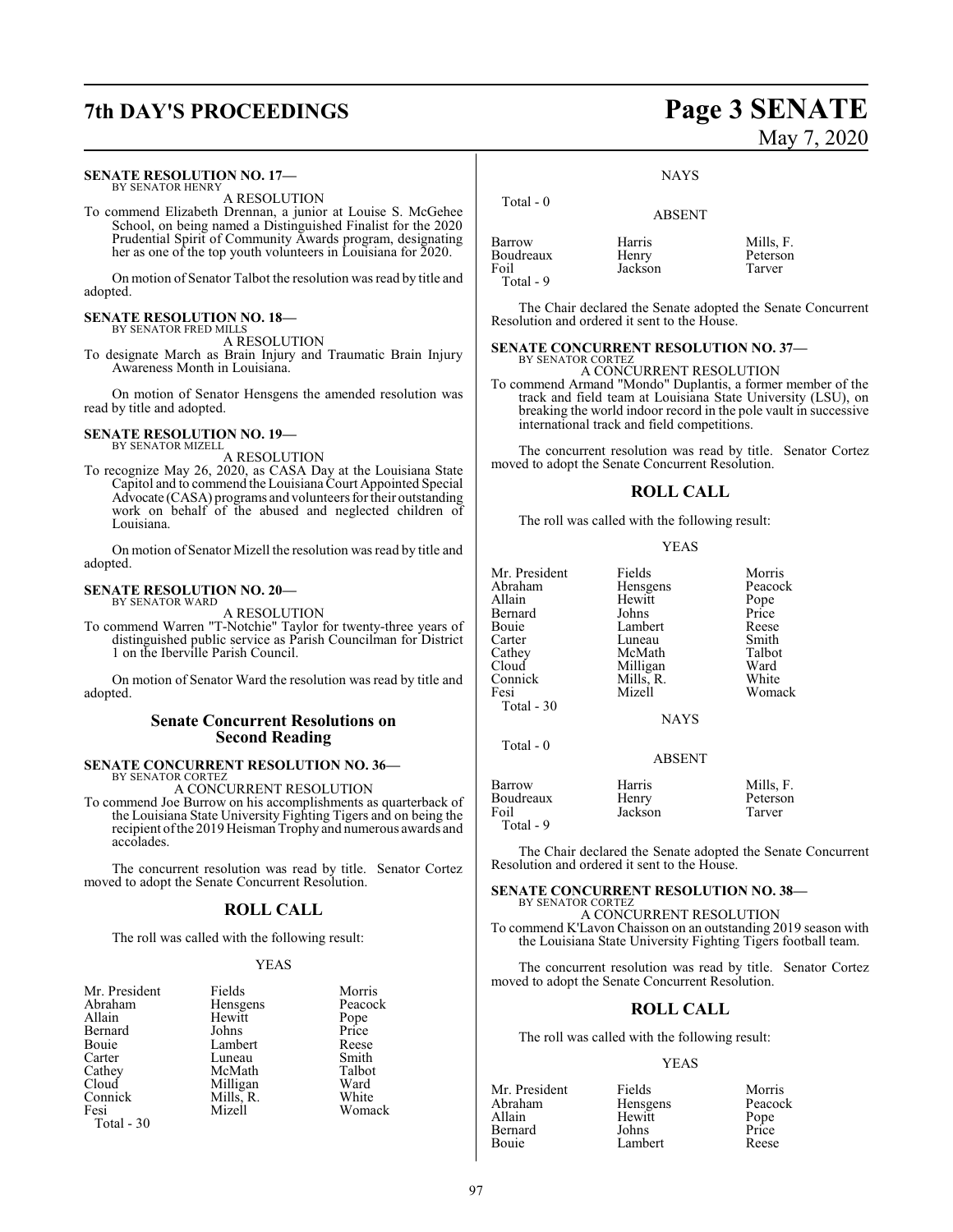| Carter<br>Cathey<br>Cloud<br>Connick<br>Fesi<br>Total - 30 | Luneau<br>McMath<br>Milligan<br>Mills, R.<br>Mizell | Smith<br>Talbot<br>Ward<br>White<br>Womack |  |
|------------------------------------------------------------|-----------------------------------------------------|--------------------------------------------|--|
|                                                            | <b>NAYS</b>                                         |                                            |  |
| Total $-0$                                                 | <b>ABSENT</b>                                       |                                            |  |
| Barrow<br>Boudreaux<br>Foil                                | Harris<br>Henry<br>Jackson                          | Mills, F.<br>Peterson<br>Tarver            |  |

Total - 9

The Chair declared the Senate adopted the Senate Concurrent Resolution and ordered it sent to the House.

### **SENATE CONCURRENT RESOLUTION NO. 39—**

BY SENATOR CORTEZ A CONCURRENT RESOLUTION To commend Damien Lewis on an outstanding 2019 season with the Louisiana State University Fighting Tigers football team.

The concurrent resolution was read by title. Senator Cortez moved to adopt the Senate Concurrent Resolution.

#### **ROLL CALL**

The roll was called with the following result:

#### YEAS

| Mr. President<br>Abraham<br>Allain<br>Bernard<br>Bouie<br>Carter<br>Cathey<br>Cloud | Fields<br>Hensgens<br>Hewitt<br>Johns<br>Lambert<br>Luneau<br>McMath<br>Milligan | Morris<br>Peacock<br>Pope<br>Price<br>Reese<br>Smith<br>Talbot<br>Ward |
|-------------------------------------------------------------------------------------|----------------------------------------------------------------------------------|------------------------------------------------------------------------|
| Connick<br>Fesi<br>Total - 30                                                       | Mills, R.<br>Mizell<br><b>NAYS</b>                                               | White<br>Womack                                                        |
| Total $-0$                                                                          | ABSENT                                                                           |                                                                        |
| Barrow<br>Boudreaux<br>Foil<br>Total - 9                                            | Harris<br>Henry<br>Jackson                                                       | Mills, F.<br>Peterson<br>Tarver                                        |

The Chair declared the Senate adopted the Senate Concurrent Resolution and ordered it sent to the House.

### **SENATE CONCURRENT RESOLUTION NO. 40—**

BY SENATOR CORTEZ A CONCURRENT RESOLUTION

To commend Justin Jefferson on an outstanding 2019 season with the Louisiana State University Fighting Tigers football team and on being the new record holder for receptions in a single season.

The concurrent resolution was read by title. Senator Cortez moved to adopt the Senate Concurrent Resolution.

### **ROLL CALL**

The roll was called with the following result:

## **Page 4 SENATE 7th DAY'S PROCEEDINGS**

|                                                                                                                      | <b>YEAS</b>                                                                                                            |                                                                                           |
|----------------------------------------------------------------------------------------------------------------------|------------------------------------------------------------------------------------------------------------------------|-------------------------------------------------------------------------------------------|
| Mr. President<br>Abraham<br>Allain<br>Bernard<br>Bouie<br>Carter<br>Cathey<br>Cloud<br>Connick<br>Fesi<br>Total - 30 | Fields<br>Hensgens<br>Hewitt<br>Johns<br>Lambert<br>Luneau<br>McMath<br>Milligan<br>Mills, R.<br>Mizell<br><b>NAYS</b> | Morris<br>Peacock<br>Pope<br>Price<br>Reese<br>Smith<br>Talbot<br>Ward<br>White<br>Womack |
| Total - 0                                                                                                            | ABSENT                                                                                                                 |                                                                                           |
| Barrow<br>Boudreaux<br>Foil<br>Total - 9                                                                             | Harris<br>Henry<br>Jackson                                                                                             | Mills, F.<br>Peterson<br>Tarver                                                           |

The Chair declared the Senate adopted the Senate Concurrent Resolution and ordered it sent to the House.

#### **SENATE CONCURRENT RESOLUTION NO. 41—** BY SENATOR CORTEZ

A CONCURRENT RESOLUTION

To commend Lloyd Cushenberry III on an outstanding 2019 season with the Louisiana State University Fighting Tigers football team.

The concurrent resolution was read by title. Senator Cortez moved to adopt the Senate Concurrent Resolution.

### **ROLL CALL**

The roll was called with the following result:

#### YEAS

| Mr. President | Fields        | Morris    |
|---------------|---------------|-----------|
| Abraham       | Hensgens      | Peacock   |
| Allain        | Hewitt        | Pope      |
| Bernard       | Johns         | Price     |
| Bouie         | Lambert       | Reese     |
| Carter        | Luneau        | Smith     |
| Cathey        | McMath        | Talbot    |
| Cloud         | Milligan      | Ward      |
| Connick       | Mills, R.     | White     |
| Fesi          | Mizell        | Womack    |
| Total $-30$   |               |           |
|               | <b>NAYS</b>   |           |
| Total $-0$    |               |           |
|               | <b>ABSENT</b> |           |
| Barrow        | Harris        | Mills, F. |
| Boudreaux     | Henry         | Peterson  |
| Foil          | Jackson       | Tarver    |

Total - 9

The Chair declared the Senate adopted the Senate Concurrent Resolution and ordered it sent to the House.

#### **SENATE CONCURRENT RESOLUTION NO. 42—** BY SENATOR CORTEZ

A CONCURRENT RESOLUTION To commend Derek Stingley Jr. on an outstanding season with the Louisiana State University Fighting Tigers football team.

The concurrent resolution was read by title. Senator Cortez moved to adopt the Senate Concurrent Resolution.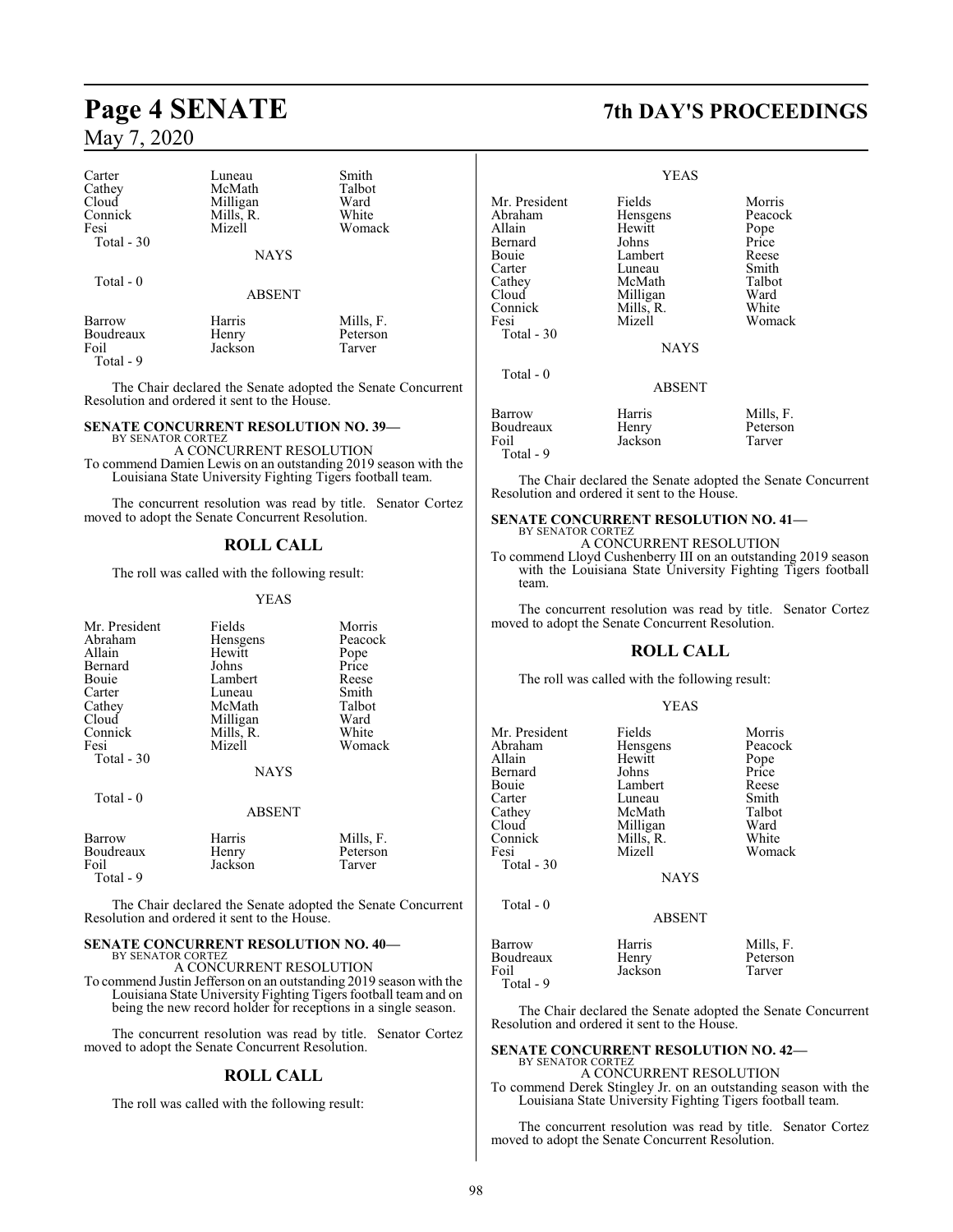### **ROLL CALL**

The roll was called with the following result:

#### YEAS

| Mr. President<br>Abraham<br>Allain<br>Bernard<br>Bouie<br>Carter<br>Cathey<br>Cloud<br>Connick<br>Fesi<br>Total - 30 | Fields<br>Hensgens<br>Hewitt<br>Johns<br>Lambert<br>Luneau<br>McMath<br>Milligan<br>Mills, R.<br>Mizell<br><b>NAYS</b> | Morris<br>Peacock<br>Pope<br>Price<br>Reese<br>Smith<br>Talbot<br>Ward<br>White<br>Womack |
|----------------------------------------------------------------------------------------------------------------------|------------------------------------------------------------------------------------------------------------------------|-------------------------------------------------------------------------------------------|
| Total $-0$                                                                                                           | <b>ABSENT</b>                                                                                                          |                                                                                           |
| Barrow                                                                                                               | Harris                                                                                                                 | Mills, F.                                                                                 |

The Chair declared the Senate adopted the Senate Concurrent Resolution and ordered it sent to the House.

### **SENATE CONCURRENT RESOLUTION NO. 43—** BY SENATOR CORTEZ

Boudreaux Henry Peterson<br>
Foil Jackson Tarver Jackson

Total - 9

A CONCURRENT RESOLUTION To commend Grant Delpit on an outstanding 2019 football season with the Louisiana State University Fighting Tigers.

The concurrent resolution was read by title. Senator Cortez moved to adopt the Senate Concurrent Resolution.

#### **ROLL CALL**

The roll was called with the following result:

#### YEAS

| Mr. President<br>Abraham<br>Allain | Fields<br>Hensgens<br>Hewitt | Morris<br>Peacock<br>Pope |
|------------------------------------|------------------------------|---------------------------|
| Bernard                            | Johns                        | Price                     |
| Bouie                              | Lambert                      | Reese                     |
| Carter                             | Luneau                       | Smith                     |
| Cathey                             | McMath                       | Talbot                    |
| Cloud                              | Milligan                     | Ward                      |
| Connick                            | Mills, R.                    | White                     |
| Fesi                               | Mizell                       | Womack                    |
| Total - 30                         |                              |                           |
|                                    | <b>NAYS</b>                  |                           |
| Total - 0                          |                              |                           |
|                                    | <b>ABSENT</b>                |                           |
| Barrow                             | Harris                       | Mills, F.                 |
| Boudreaux                          | Henry                        | Peterson                  |
| Foil                               | Jackson                      | Tarver                    |
| Total - 9                          |                              |                           |

The Chair declared the Senate adopted the Senate Concurrent Resolution and ordered it sent to the House.

## **7th DAY'S PROCEEDINGS Page 5 SENATE** May 7, 2020

#### **SENATE CONCURRENT RESOLUTION NO. 44—**

BY SENATOR CORTEZ A CONCURRENT RESOLUTION To commend Ja'Marr Chase on an outstanding 2019 football season with the Louisiana State University Fighting Tigers.

The concurrent resolution was read by title. Senator Cortez moved to adopt the Senate Concurrent Resolution.

#### **ROLL CALL**

The roll was called with the following result:

#### YEAS

| Mr. President | Fields      | Morris  |
|---------------|-------------|---------|
| Abraham       | Hensgens    | Peacock |
| Allain        | Hewitt      | Pope    |
| Bernard       | Johns       | Price   |
| Bouie         | Lambert     | Reese   |
| Carter        | Luneau      | Smith   |
| Cathey        | McMath      | Talbot  |
| Cloud         | Milligan    | Ward    |
| Connick       | Mills, R.   | White   |
| Fesi          | Mizell      | Womack  |
| Total - 30    |             |         |
|               | <b>NAYS</b> |         |
|               |             |         |

### Total - 0

| Barrow    | Harris  | Mills, F. |
|-----------|---------|-----------|
| Boudreaux | Henry   | Peterson  |
| Foil      | Jackson | Tarver    |
| Total - 9 |         |           |

The Chair declared the Senate adopted the Senate Concurrent Resolution and ordered it sent to the House.

ABSENT

#### **SENATE CONCURRENT RESOLUTION NO. 45—** BY SENATOR CORTEZ

A CONCURRENT RESOLUTION

To commend Ed Orgeron, head coach of the Louisiana State University Fighting Tigers football team on an undefeated 2019-2020 season, leading the Tigers to a national championship, and being the recipient of numerous coaching awards and accolades.

The concurrent resolution was read by title. Senator Cortez moved to adopt the Senate Concurrent Resolution.

#### **ROLL CALL**

The roll was called with the following result:

#### YEAS

| Mr. President | Fields    | Morris |
|---------------|-----------|--------|
| Abraham       | Hensgens  | Peaco  |
| Allain        | Hewitt    | Pope   |
| Bernard       | Johns     | Price  |
| Bouie         | Lambert   | Reese  |
| Carter        | Luneau    | Smith  |
| Cathey        | McMath    | Talbot |
| Cloud         | Milligan  | Ward   |
| Connick       | Mills, R. | White  |
| Fesi          | Mizell    | Woma   |
| Total $-30$   |           |        |

Fields Morris<br>
Hensgens Peacock Lambert Reese<br>
Luneau Smith Luneau Smith<br>
McMath Talbot McMath Talbo<br>
Milligan Ward

Womack

NAYS

Total - 0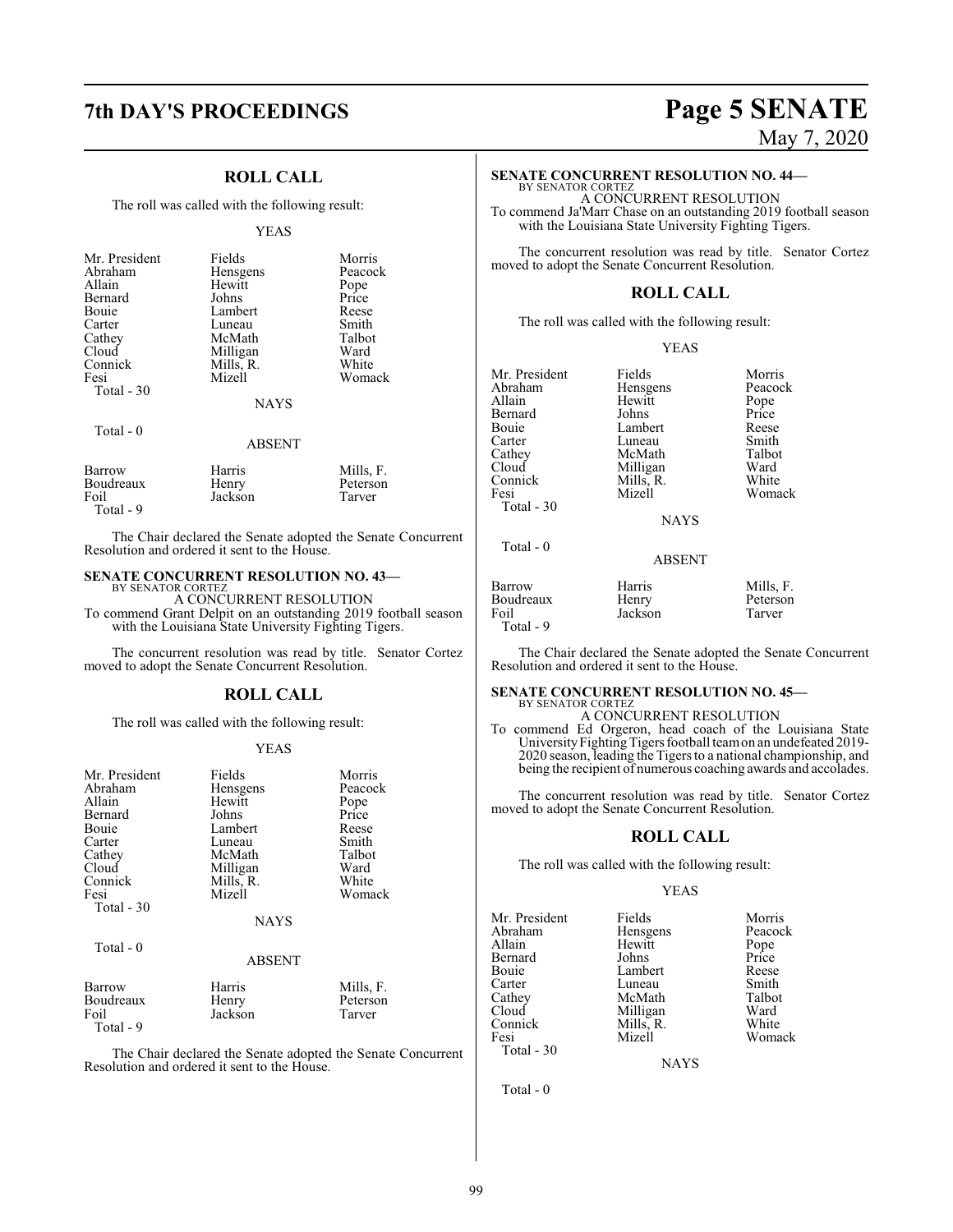#### ABSENT

| Barrow<br>Boudreaux<br>Foil<br>Total - 9 | Harris<br>Henry<br>Jackson | Mills. F.<br>Peterson<br>Tarver |
|------------------------------------------|----------------------------|---------------------------------|
|                                          |                            |                                 |

The Chair declared the Senate adopted the Senate Concurrent Resolution and ordered it sent to the House.

#### **SENATE CONCURRENT RESOLUTION NO. 46—** BY SENATOR CORTEZ

A CONCURRENT RESOLUTION

To commend and congratulate the Louisiana State University Fighting Tigers football team on winning the 2020 National Championship.

The concurrent resolution was read by title. Senator Cortez moved to adopt the Senate Concurrent Resolution.

#### **ROLL CALL**

The roll was called with the following result:

#### YEAS

| Mr. President | Fields        | Morris    |
|---------------|---------------|-----------|
| Abraham       | Hensgens      | Peacock   |
| Allain        | Hewitt        | Pope      |
| Bernard       | Johns         | Price     |
| Bouie         | Lambert       | Reese     |
| Carter        | Luneau        | Smith     |
| Cathey        | McMath        | Talbot    |
| Cloud         | Milligan      | Ward      |
| Connick       | Mills, R.     | White     |
| Fesi          | Mizell        | Womack    |
| Total - 30    |               |           |
|               | <b>NAYS</b>   |           |
|               |               |           |
| Total $-0$    |               |           |
|               | <b>ABSENT</b> |           |
| Barrow        | Harris        | Mills, F. |
| Boudreaux     | Henry         | Peterson  |
| Foil          | Jackson       | Tarver    |

Total - 9

The Chair declared the Senate adopted the Senate Concurrent Resolution and ordered it sent to the House.

### **SENATE CONCURRENT RESOLUTION NO. 48—** BY SENATOR PEACOCK

A CONCURRENT RESOLUTION

To commend and congratulate the Louisiana 4-H Shooting Sports Team upon its receipt of the 2019 4-H National Championship Shooting title.

The concurrent resolution was read by title. Senator Peacock moved to adopt the Senate Concurrent Resolution.

#### **ROLL CALL**

The roll was called with the following result:

#### YEAS

| Mr. President | Fields   | Morris        |
|---------------|----------|---------------|
| Abraham       | Hensgens | Peacock       |
| Allain        | Hewitt   | Pope<br>Price |
| Bernard       | Johns    |               |
| Bouie         | Lambert  | Reese         |
| Carter        | Luneau   | Smith         |
| Cathey        | McMath   | Talbot        |
| Cloud         | Milligan | Ward          |

## **Page 6 SENATE 7th DAY'S PROCEEDINGS**

| Connick<br>Fesi<br>Total - 30              | Mills, R.<br>Mizell<br><b>NAYS</b> | White<br>Womack                 |  |
|--------------------------------------------|------------------------------------|---------------------------------|--|
| Total $-0$                                 | <b>ABSENT</b>                      |                                 |  |
| Barrow<br>Boudreaux<br>Foil<br>$Total - 9$ | Harris<br>Henry<br>Jackson         | Mills, F.<br>Peterson<br>Tarver |  |

The Chair declared the Senate adopted the Senate Concurrent Resolution and ordered it sent to the House.

### **SENATE CONCURRENT RESOLUTION NO. 49—** BY SENATOR MILLIGAN

A CONCURRENT RESOLUTION

To express sincere and heartfelt condolences of the Legislature of Louisiana upon the death of DeSoto Parish Deputy Donna Richardson-Below.

The concurrent resolution was read by title. Senator Milligan moved to adopt the Senate Concurrent Resolution.

#### **ROLL CALL**

The roll was called with the following result:

#### YEAS

| Mr. President<br>Abraham<br>Allain<br>Bernard<br>Bouie<br>Carter<br>Cathey<br>Cloud<br>Connick<br>Fesi<br>Total - 30 | Fields<br>Hensgens<br>Hewitt<br>Johns<br>Lambert<br>Luneau<br>McMath<br>Milligan<br>Mills, R.<br>Mizell | Morris<br>Peacock<br>Pope<br>Price<br>Reese<br>Smith<br>Talbot<br>Ward<br>White<br>Womack |
|----------------------------------------------------------------------------------------------------------------------|---------------------------------------------------------------------------------------------------------|-------------------------------------------------------------------------------------------|
| Total - 0                                                                                                            | <b>NAYS</b><br><b>ABSENT</b>                                                                            |                                                                                           |
| Barrow                                                                                                               | Harris                                                                                                  | Mills, F.                                                                                 |
| Boudreaux<br>Foil<br>Total - 9                                                                                       | Henry<br>Jackson                                                                                        | Peterson<br>Tarver                                                                        |

The Chair declared the Senate adopted the Senate Concurrent Resolution and ordered it sent to the House.

#### **SENATE CONCURRENT RESOLUTION NO. 50—** BY SENATOR BOUDREAUX

A CONCURRENT RESOLUTION

To designate April 2020 as Organ Donor Awareness Month in Louisiana.

The concurrent resolution was read by title. Senator Price moved to adopt the Senate Concurrent Resolution.

#### **ROLL CALL**

The roll was called with the following result:

#### YEAS

| Mr. President | Fields          | Morris  |
|---------------|-----------------|---------|
| Abraham       | <b>Hensgens</b> | Peacock |
| Allain        | Hewitt          | Pope    |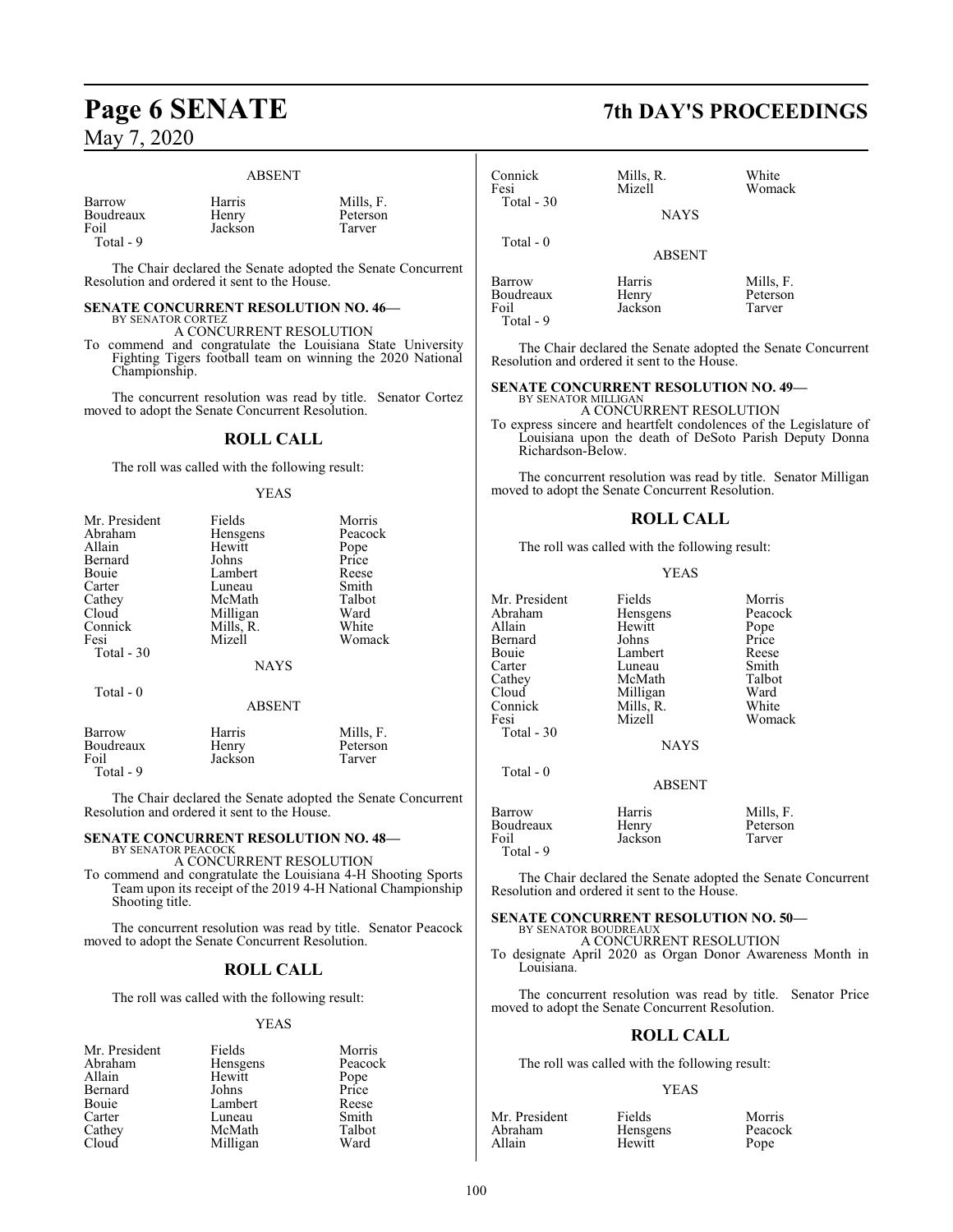## **7th DAY'S PROCEEDINGS Page 7 SENATE**

| Bernard    | Johns       | Price  |
|------------|-------------|--------|
| Bouie      | Lambert     | Reese  |
| Carter     | Luneau      | Smith  |
| Cathey     | McMath      | Talbot |
| Cloud      | Milligan    | Ward   |
| Connick    | Mills, R.   | White  |
| Fesi       | Mizell      | Womack |
| Total - 30 |             |        |
|            | <b>NAYS</b> |        |

Total - 0

#### ABSENT

| Barrow<br>Boudreaux<br>Foil<br>Total - 9 | Harris<br>Henry<br>Jackson | Mills, F.<br>Peterson<br>Tarver |
|------------------------------------------|----------------------------|---------------------------------|
|                                          |                            |                                 |

The Chair declared the Senate adopted the Senate Concurrent Resolution and ordered it sent to the House.

#### **Message from the House**

#### **ASKING CONCURRENCE IN HOUSE CONCURRENT RESOLUTIONS**

#### May 4, 2020

To the Honorable President and Members of the Senate:

I am directed to inform your honorable body that the House of Representatives has finally passed and asks your concurrence in the following House Concurrent Resolutions:

| HCR No. 38        | <b>HCR No. 44</b> | <b>HCR</b> No. 45 |
|-------------------|-------------------|-------------------|
| <b>HCR No. 46</b> | <b>HCR No. 47</b> | <b>HCR No. 49</b> |

HCR No. 55

Respectfully submitted, MICHELLE D. FONTENOT Clerk of the House of Representatives

#### **House Concurrent Resolutions on First Reading**

### **HOUSE CONCURRENT RESOLUTION NO. 38—** BY REPRESENTATIVE ROMERO AND SENATOR ABRAHAM

A CONCURRENT RESOLUTION

To commend Bennett R. Lapoint, assistant district attorney of Jefferson Davis Parish, on his retirement.

The resolution was read by title and placed on the Calendar for a second reading.

HOUSE CONCURRENT RESOLUTION NO. 44—<br>BY REPRESENTATIVES SCHEXNAYDER, ADAMS, AMEDEE, BACALA,<br>BAGLEY, BEAULIEU, BISHOP, BOURRIAQUE, BRASS, BROWN,<br>BRYANT, BUTLER, CARPENTER, CARRIER, GARY CARTER, ROBBY<br>CARTER, WILFORD CARTER,

To express the sincere and heartfelt condolences of the members of the Legislature of Louisiana upon the death of Reggie Paul

# May 7, 2020

Bagala and their enduring gratitude for his outstanding contributions to Jefferson Parish and Lafourche Parish and the state of Louisiana, particularly during his tenure as a distinguished member of the Louisiana House of Representatives.

The resolution was read by title and placed on the Calendar for a second reading.

#### **HOUSE CONCURRENT RESOLUTION NO. 45—** BY REPRESENTATIVE HODGES

A CONCURRENT RESOLUTION

To urge and request the Board of Regents, in consultation with public postsecondary education management boards, to study issues and compile data relative to faculty at public postsecondary education institutions.

The resolution was read by title and placed on the Calendar for a second reading.

## **HOUSE CONCURRENT RESOLUTION NO. 46—** BY REPRESENTATIVE JONES

A CONCURRENT RESOLUTION

To urge and request the Department of Public Safety and Corrections to study the impact of COVID-19 on its operations, specifically as it pertains to the safety and security of inmates and staff at its facilities, as well as the feasibility of releasing nonviolent offenders and its impact on mitigating the spread of COVID-19, and to report the number of inmates and staff that have died as a result of COVID-19.

The resolution was read by title and placed on the Calendar for a second reading.

#### **HOUSE CONCURRENT RESOLUTION NO. 47—**

BY REPRESENTATIVE JONES A CONCURRENT RESOLUTION

To urge and request the office of juvenile justice of the Department of Public Safety and Corrections to study the impact of COVID-19 on its operations, specifically as it pertains to the safety and security of juveniles and staff at its facilities, as well as the feasibility of releasing low-risk, nonviolent juvenile detainees and its impact on mitigating the spread of COVID-19, and to report the number of juveniles and staff that have died as a result of COVID-19.

The resolution was read by title and placed on the Calendar for a second reading.

## **HOUSE CONCURRENT RESOLUTION NO. 49—** BY REPRESENTATIVE BAGLEY

A CONCURRENT RESOLUTION

To recognize June 2020 as Post-traumatic Stress Injury Awareness Month and to recognize Saturday, June 27, 2020, as Posttraumatic Stress Injury Awareness Day in Louisiana.

The resolution was read by title and placed on the Calendar for a second reading.

### **HOUSE CONCURRENT RESOLUTION NO. 55—**

BY REPRESENTATIVE ROMERO AND SENATOR ABRAHAM A CONCURRENT RESOLUTION

To commend the Jennings High School football team on their outstanding playoff run during the 2019 season.

The resolution was read by title and placed on the Calendar for a second reading.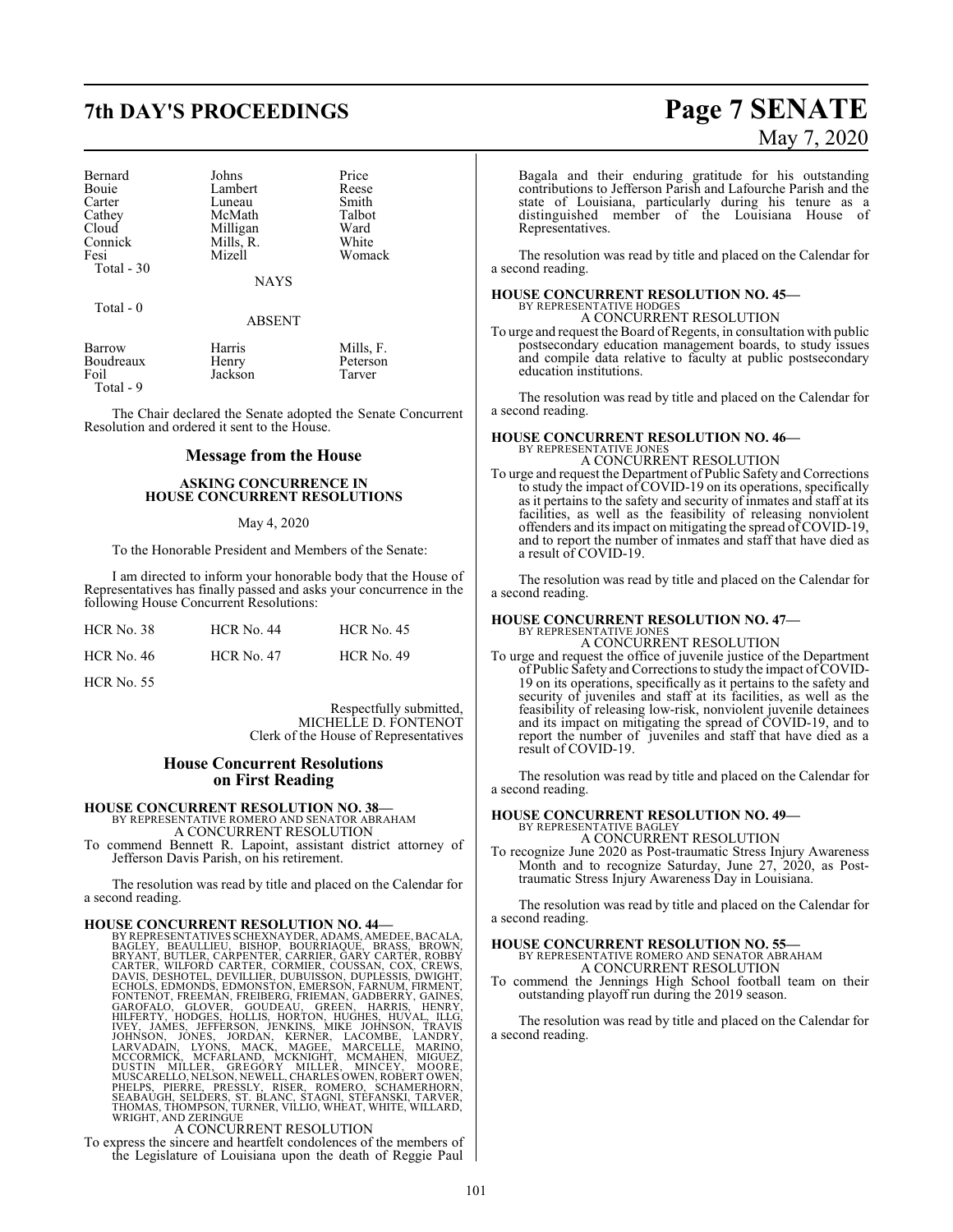### **Reports of Committees**

The following reports of committees were received and read:

#### **REPORT OF COMMITTEE ON**

### **LABOR AND INDUSTRIAL RELATIONS**

Senator Troy Carter, Chairman on behalf of the Committee on Labor and Industrial Relations, submitted the following report:

May 7, 2020

To the President and Members of the Senate:

I am directed by your Committee on Labor and Industrial Relations to submit the following report:

**SENATE BILL NO. 461—** BY SENATOR REESE

AN ACT To amend and reenact R.S.  $23:1552(C)(7)$  and  $1553(C)$ , and to enact R.S.  $23:1531(D)$  and  $1533(A)(5)$ , relative to unemployment insurance benefit charges and employer contributions; and to provide for related matters.

Reported favorably.

Respectfully submitted, TROY CARTER Chairman

### **REPORT OF COMMITTEE ON**

### **JUDICIARY B**

Senator Gary L. Smith, Jr., Chairman on behalf of the Committee on Judiciary B, submitted the following report:

May 5, 2020

To the President and Members of the Senate:

I am directed by your Committee on Judiciary B to submit the following report:

#### **SENATE CONCURRENT RESOLUTION NO. 10—** BY SENATOR FOIL

A CONCURRENT RESOLUTION

To establish and recognize a coordinated and unified body of information technology and security professionals from branches of federal, state, and local government, to be known as the "Louisiana Cyber Investigators Alliance", to conduct cyber threat response activities, provide cyber intelligence support, and standardize evidence preservation procedures under the guidance of the Louisiana State Police.

Reported favorably.

**SENATE BILL NO. 120—** BY SENATOR SMITH

AN ACT

To amend and reenact R.S. 4:144(B), relative to the Louisiana State Racing Commission; to require that three members of the commission be affiliated with the horse racing industry; and to provide for related matters.

Reported with amendments.

#### **SENATE BILL NO. 130—**

BY SENATOR HENRY AN ACT

To enact R.S. 18:1300.24, relative to sports wagering; to provide for a proposition election to determine whether sports wagering activities and operations will be permitted in a parish; to require the enactment and effectiveness of laws on licensing, regulation, and taxation of sports wagering activities before such activities are permitted; and to provide for related matters.

Reported with amendments.

**SENATE BILL NO. 137—** BY SENATOR FOIL

AN ACT

To amend and reenact R.S. 13:5716, relative to coroners; to provide for cremation of bodies; to provide for notification; to provide for an investigation; to provide for a permit; and to provide for related matters.

Reported with amendments.

**SENATE BILL NO. 147—**<br>BY SENATOR FOIL

AN ACT

To amend and reenact R.S. 13:5715(A)(1), relative to coroners; to provide regarding the release of a body by a coroner; and to provide for related matters.

Reported with amendments.

#### **SENATE BILL NO. 178—**

- BY SENATOR ALLAIN
- AN ACT To amend and reenact R.S. 26:271.2(2)(b), 271.4, and 308(A), (B),  $(C)(1)$ ,  $(2)$ ,  $(8)$  and  $(11)(b)$ ,  $(D)$ ,  $(E)$ , and  $(F)(1)$ , relative to the delivery of alcoholic beverages; to provide for third party delivery companies; to provide for delivery agreements; to provide for requirements; to provide for limitations; and to provide for related matters.

Reported with amendments.

## **SENATE BILL NO. 332—** BY SENATOR PEACOCK

- 
- AN ACT To amend and reenact R.S. 13:4721, R.S. 14:90(C), 90.3(F), and 90.5(C) andR.S. 27:15(B)(1), (D), and (E), 44(10), 205(12), and 371(C) and to enact R.S. 18:1300.24 and R.S. 27:15(B)(8)(c) and Chapter 10 of Title 27 of the Louisiana Revised Statutes of 1950, to be comprised of R.S. 27:551 through 555, relative to sports wagering; to provide for a proposition election; to provide for regulatory authority of the Louisiana Gaming Control Board; to provide for definitions; to provide for the conducting of sports wagering and requirements and limitations; to authorize certain mobile wagering; and to provide for related matters.

Reported by substitute.

#### **SENATE BILL NO. 354—** BY SENATOR MCMATH

AN ACT To amend and reenact R.S. 15:827.1(B)(6), relative to photo identification of offenders released from incarceration; to provide relative to the issuance of a photo identification card to offenders prior to release; to require certain information to be included on the identification card; and to provide for related matters.

Reported favorably.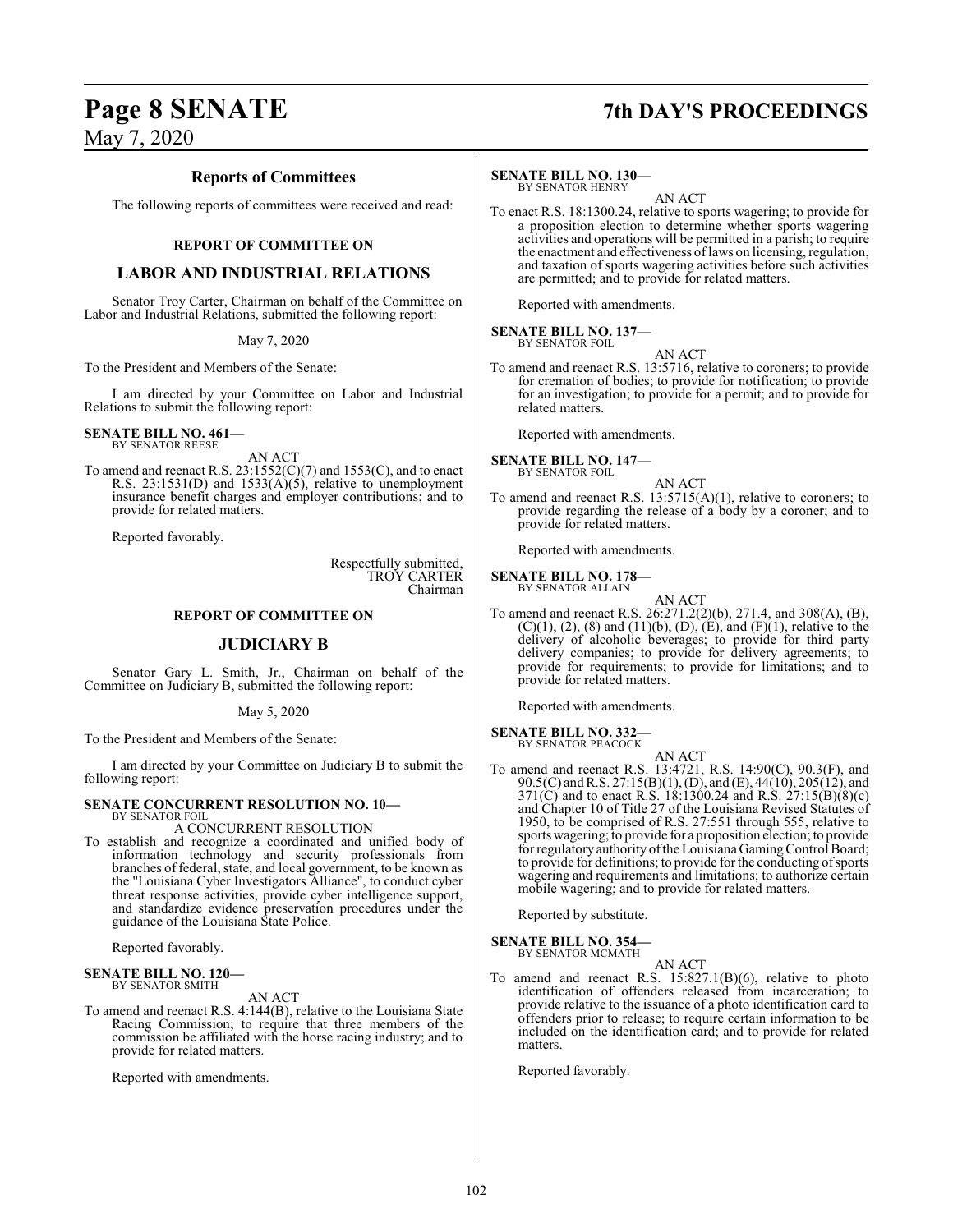## **7th DAY'S PROCEEDINGS Page 9 SENATE**

#### **SENATE BILL NO. 378—** BY SENATOR JOHNS

AN ACT

To amend and reenact R.S. 13:4721, R.S. 14:90(C), 90.3(F), and 90.5(C), and R.S. 27:15(B)(1), (D), and (E), 44(10), 205(12), and 371(C), and to enact R.S. 18:1300.24 and R.S. 27:15(B)(8)(c) and Chapter 10 of Title 27 of the Louisiana Revised Statutes of 1950, to be comprised of R.S. 27:551 through 555, relative to sports wagering; to provide for a proposition election to authorize sport wagering in a parish; to provide for definitions; to provide for the Louisiana Gaming Control Board powers and duties; to provide for the requirements and limitations in conducting sports wagering; to provide for electronic wagering using a mobile or other digital platform; to provide for pooling of wagers; to provide for effective dates; and to provide for related matters.

Reported with amendments.

### **SENATE BILL NO. 455—** BY SENATOR HENRY

AN ACT

To amend and reenact R.S.  $26:351(1)(a)$  and  $(3)(a)$ , and to repeal R.S. 26:351(7), relative to the limitation on size of containers of beverages of high alcohol content; to authorize wholesalers and manufacturers to possess and pack distilled spirits in certain containers; and to provide for related matters.

Reported favorably.

Respectfully submitted, GARY L. SMITH, JR. Chairman

#### **REPORT OF COMMITTEE ON**

#### **SENATE AND GOVERNMENTAL AFFAIRS**

Senator Sharon Hewitt, Chairman on behalf of the Committee on Senate and Governmental Affairs, submitted the following report:

May 6, 2020

To the President and Members of the Senate:

I am directed by your Committee on Senate and Governmental Affairs to submit the following report:

#### **SENATE CONCURRENT RESOLUTION NO. 27—**

BY SENATOR HENRY A CONCURRENT RESOLUTION

To urge and request the Senate and Governmental Affairs Committee and the House and Governmental Affairs Committee to jointly study the ability of members of the legislature to vote by video or other electronic means.

Reported favorably.

### **SENATE BILL NO. 36—** BY SENATOR BERNARD

AN ACT

To amend and reenact R.S.  $18:470(A)(1)$ , relative to qualifying for a primary election; to provide relative to notice of candidacy; to limit the clerk of court and the secretary of state from verifying the qualifications of a potential candidate; and to provide for related matters.

Reported with amendments.

# May 7, 2020

#### **SENATE BILL NO. 75—**

BY SENATOR MIZELL

AN ACT To amend and reenact R.S. 18:1307(A), relative to absentee voting; to prohibit the sending of absentee by mail ballots to certain addresses; and to provide for related matters.

Reported with amendments.

**SENATE BILL NO. 155—** BY SENATOR LUNEAU

AN ACT

To amend and reenact R.S. 42:1111(A)(3), relative to the Code of Governmental Ethics, to provide relative to payment from a nonpublic source; to provide for the supplementary compensation of all members of the Jimmy D. Long, Sr. Louisiana School for Math, Science, and the Arts; and to provide for related matters.

Reported favorably.

#### **SENATE BILL NO. 173—** BY SENATOR BERNARD

AN ACT

To amend and reenact R.S. 18:503 and to enact R.S. 503.1, relative to the withdrawal or disqualification of candidates; to provide for proper notice of withdrawal or disqualification if candidate's name is on the ballot; to provide relative to the secretary of state; and to provide for related matters.

Reported with amendments.

**SENATE BILL NO. 191—** BY SENATOR WHITE

AN ACT

To enact R.S. 44:4(59) and 22.2, relative to public records; to provide for contracts with the Department of Economic Development; to provide for confidentiality of certain information submitted pursuant to a contract with the Department of Economic Development; to provide for terms and conditions; and to provide for related matters.

Reported favorably.

#### **SENATE BILL NO. 209—** BY SENATOR MORRIS

AN ACT

To enact R.S. 42:1267, relative to in-service training for state employees; to provide for the development and implementation of an online testing program for prospective police officers and firefighters by the Department of Civil Service; and to provide for related matters.

Reported with amendments.

### **SENATE BILL NO. 218—**

BY SENATOR CLOUD

To amend and reenact the introductory paragraph of R.S. 18:461(A)(2) and to enact R.S. 18:461(A)(4), relative to qualifying for candidates; to provide proof of identity; and to provide for related matters.

AN ACT

Reported with amendments.

#### **SENATE BILL NO. 238—** BY SENATOR ALLAIN

AN ACT

To enact R.S. 18:1505.2(T), relative to campaign contributions; to provide for repayment of personal contributions or loans; to provide for an effective date; and to provide for related matters.

Reported favorably.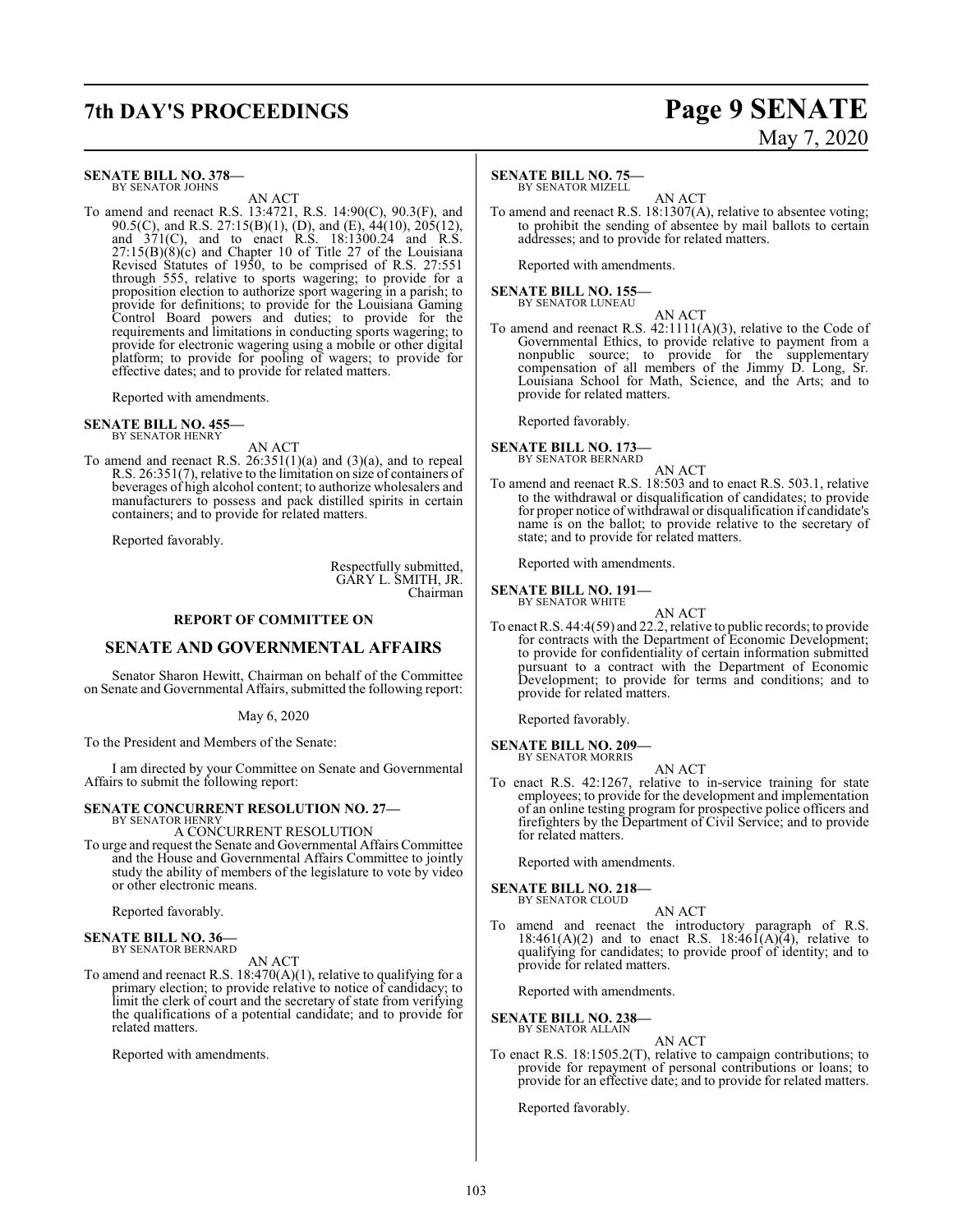#### **SENATE BILL NO. 273—** BY SENATOR HEWITT

AN ACT

To enact Chapter 31-A of Title 51 of the Louisiana Revised Statutes of 1950, to be comprised of R.S. 51:2111 through 2116, and to amend and reenact R.S. 44:4.1, relative to registration with the secretary of state by managed service providers servicing public bodies; to provide requirements for doing business; to provide for definitions; to provide for exceptions to public records law; and to provide for related matters.

Reported with amendments.

#### **SENATE BILL NO. 351—** BY SENATOR CATHEY

AN ACT

To amend and reenact R.S.  $18:443(B)(1)$ ,  $443.1(B)$ , and the introductory paragraph of 443.2(2)(a)(ii),(3), and (7) relative to state central committees; to provide relative to composition; and to provide for related matters.

Reported with amendments.

## **SENATE BILL NO. 397—** BY SENATOR BERNARD

AN ACT

To amend and reenact R.S. 18:1313, 1314(B)(1) and (C)(1)(a), and 1315(B) and to enact R.S. 18:423(J), and 1313.1, relative absentee and early voting ballots; to provide for preparation, verification, tabulation and counting of such ballots; to provide for the duties and responsibilities of parish board of election supervisors; and to provide for related matters.

Reported favorably.

### **SENATE BILL NO. 422—** BY SENATOR BERNARD

AN ACT

To amend and reenact R.S. 18:573(A)(3) and 1313(J)(2)(b) and (3), relative to the reinspection of voting machines and recounting of absentee by mail and early voting ballots; to provide for setting the timing of inspections; to provide for deadlines for requests for inspections; and to provide for related matters.

Reported favorably.

Respectfully submitted, SHARON W. HEWITT Chairwoman

#### **REPORT OF COMMITTEE ON**

### **COMMERCE, CONSUMER PROTECTION AND INTERNATIONAL AFFAIRS**

Senator Ronnie Johns, Chairman on behalf of the Committee on Commerce, Consumer Protection and International Affairs, submitted the following report:

May 6, 2020

To the President and Members of the Senate:

I am directed by your Committee on Commerce, Consumer Protection and International Affairs to submit the following report:

#### **SENATE CONCURRENT RESOLUTION NO. 47—** BY SENATOR PEACOCI

A CONCURRENT RESOLUTION To encourage further economic ties and friendship between the state of Louisiana and the Republic of China (Taiwan).

Reported with amendments.

## **Page 10 SENATE 7th DAY'S PROCEEDINGS**

#### **SENATE BILL NO. 345—**

BY SENATOR JOHNS

AN ACT To amend and reenact R.S.  $23:921(D)$ ,  $(E)$ ,  $(F)(1)(b)$  and  $(c)$ , relative to contracts; to provide relative to a noncompete contract or agreement; to provide relative to terms and conditions of the contract or agreement; and to provide for related matters.

Reported favorably.

#### **SENATE BILL NO. 395—**

BY SENATORS CLOUD, HEWITT, MILLIGAN, ROBERT MILLS, MIZELL,<br>REESE AND WHITE AND REPRESENTATIVES AMEDEE, BUTLER,<br>DEVILLIER AND MIKE JOHNSON AN ACT

To enact R.S. 51:1429, relative to unfair or deceptive acts or practices; to provide relative to advertisement for certain professional services; to provide relative to a false, misleading, and deceptive statement in an advertisement; to provide for violations, actions, and penalties; to provide for definitions, terms, conditions, and procedures; and to provide for related matters.

Reported with amendments.

**SENATE BILL NO. 406—** BY SENATOR MIZELL

AN ACT

To amend and reenact R.S. 12:401, 402, 403(4), 422, 428, and 430, relative to rural access to broadband high-speed Internet access; to grant authority to electric cooperatives to provide broadband high-speed Internet services; to provide for broadband operators; to provide for broadband service providers; to provide for limitations on liability; to provide for servitudes; to provide for applications; to provide for certain terms, conditions and procedures; to provide for powers; to provide for definitions; and to provide for related matters.

Reported with amendments.

#### **SENATE BILL NO. 443—** BY SENATOR WARD

AN ACT

To enact R.S. 51:1429, relative to advertisements for certain professional services; to provide relative to advertising expenses; to provide relative to unfair trade practices; to provide for penalties; to provide for certain terms and procedures; and to provide for related matters.

Reported favorably.

**SENATE BILL NO. 476—**

BY SENATOR WARD

AN ACT To enact Chapter 61 of Title 51 of the Louisiana Revised Statutes of 1950, to be comprised of R.S. 51:3211 through 3214, relative to an online marketplace; to provide for identification of certain sellers on an online marketplace; to require disclosure of certain information; to provide relative to certain consumer products offered for sale on an online marketplace; to provide for unfair or deceptive trade practices and acts; to provide for certain terms, requirements, conditions, and procedures; and to provide for related matters.

Reported with amendments.

Respectfully submitted, RONNIE JOHNS Chairman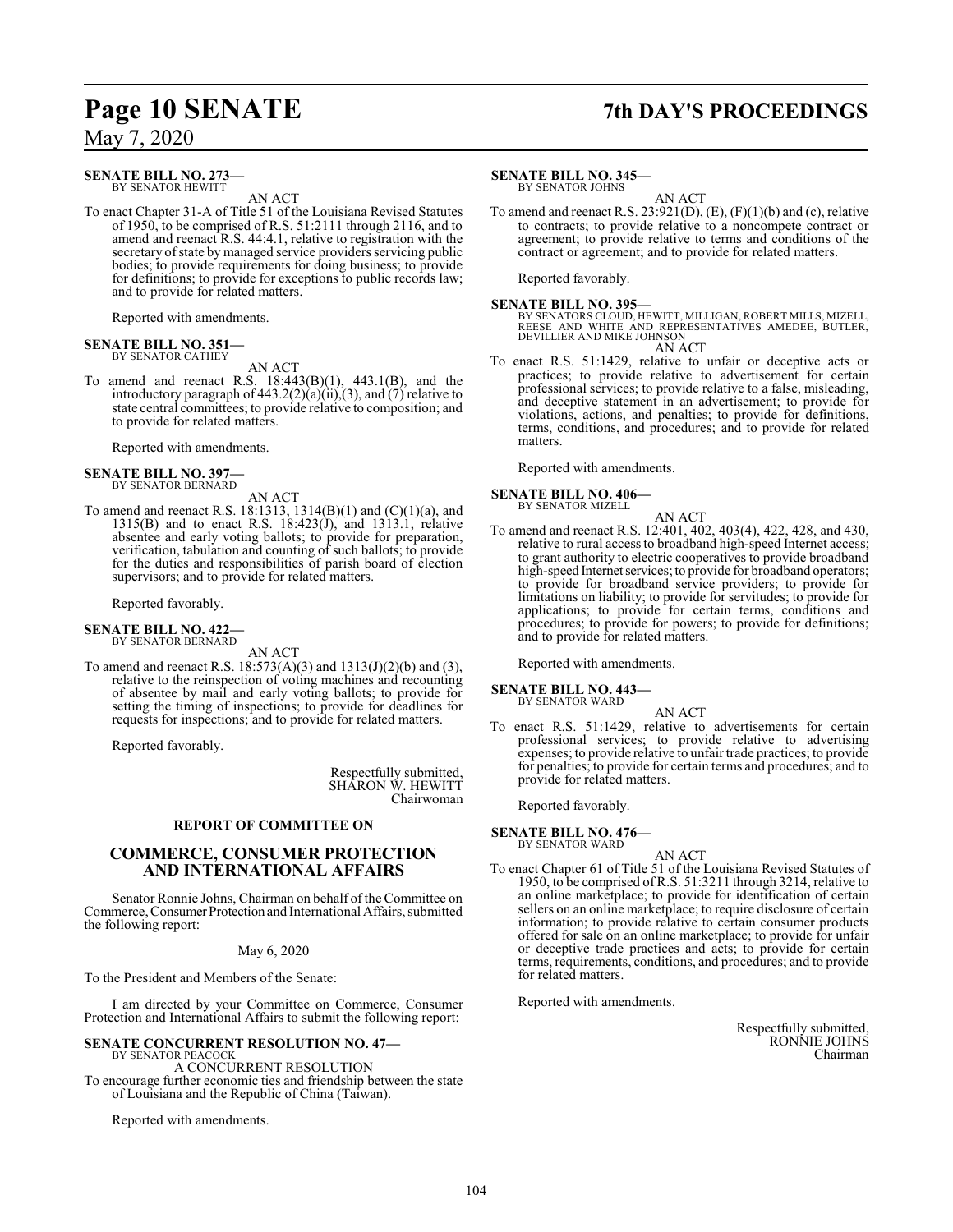#### **REPORT OF COMMITTEE ON**

### **AGRICULTURE, FORESTRY, AQUACULTURE, AND RURAL DEVELOPMENT**

Senator Stewart Cathey, Jr., Chairman on behalf of the Committee on Agriculture, Forestry, Aquaculture, and Rural Development, submitted the following report:

May 5, 2020

To the President and Members of the Senate:

I am directed by your Committee on Agriculture, Forestry, Aquaculture, and Rural Development to submit the following report:

### **SENATE BILL NO. 108—** BY SENATORS CATHEY AND CORTEZ

AN ACT

To amend and reenact the heading of Part IV of Chapter 6 of Title 3 ofthe Louisiana Revised Statutes of 1950, R.S. 3:661, 662, 663, 665(B) and (C), 667(C), (D)(3), (4), (5), and (6), and (E), 669,  $670(B)$ , (C), and  $(E)(2)$  and  $(4)$ , relative to the Louisiana Public Livestock Market Charter Law; to expand the definition of livestock market to include buying stations; to provide for definitions; to change certain terms; and to provide for related matters.

Reported favorably.

**SENATE BILL NO. 163—** BY SENATOR CATHEY AND REPRESENTATIVE MCFARLAND AN ACT

To enact R.S. 3:3816(8), relative to the Horticulture Commission; to provide relative to professions regulated by the Horticulture Commission; to provide relative to licensure requirements; to provide an exemption for certain contractors to licensure requirements; to provide for definitions; and to provide for related matters.

Reported with amendments.

### **SENATE BILL NO. 212—** BY SENATOR CATHEY

AN ACT

To amend and reenact R.S. 3:3403(A)(2), relative to the Louisiana Agricultural Commodities Commission; to provide for changes to the membership of the commission; and to provide for related matters.

Reported favorably.

**SENATE BILL NO. 471—** BY SENATOR ROBERT MILLS AND REPRESENTATIVE MCFARLAND AN ACT

To enact R.S. 3:21 and Part III-A of Chapter 28 of Title 3 of the Louisiana Revised Statutes to 1950, to be comprised of R.S. 3:4331 through 4341, relative to forestry; to provide for the Louisiana Timber Transportation and Safety Act; to provide for legislative intent; to provide for definitions; to provide for exclusivity of remedy; to provide for limitation on recovery; to provide for medical care and related benefits; to provide for lost wages; to provide for attorney fees; to provide for the Louisiana Timber Transportation and Safety Fund; to provide for investment of the moneys in the fund; to provide for an annual surcharge; to provide for qualifications and requirements for participation in the fund; to provide for liability insurance coverage; to provide for self-insured funds; to provide for duties of insurers and insurance agents; to provide for the filing of a claim; to provide for mediation; to provide for expedited mediation; to provide for mediators; to provide for the payment of mediators; to provide for settlement offers; to provide for the

## **7th DAY'S PROCEEDINGS Page 11 SENATE** May 7, 2020

Louisiana Timber Transportation and Safety Oversight Board; to provide for safety educational programs; and to provide for related matters.

Reported with amendments.

Respectfully submitted, STEWART CATHEY, JR. Chairman

#### **REPORT OF COMMITTEE ON**

#### **NATURAL RESOURCES**

Senator Bob Hensgens, Chairman on behalf of the Committee on Natural Resources, submitted the following report:

May 7, 2020

To the President and Members of the Senate:

I am directed by your Committee on Natural Resources to submit the following report:

#### **SENATE RESOLUTION NO. 14—** BY SENATOR HENSGENS

A RESOLUTION

To approve the annual state integrated coastal protection plan for Fiscal Year 2021, as adopted by the Coastal Protection and Restoration Authority Board.

Reported favorably.

#### **SENATE BILL NO. 117—** BY SENATOR HENSGENS AND REPRESENTATIVE COUSSAN AN ACT

To enact R.S. 49:191(12)(b) and repeal R.S. 49:191(9)(e), relative to the Department of Natural Resources; to provide for the recreation of the Department of Natural Resources and the statutory entities made a part of the department by law; to provide for the effective termination date for all statutory authority for the existence of such statutory entities; and to provide for related matters.

Reported favorably.

**SENATE BILL NO. 353—** BY SENATOR HEWITT

AN ACT To amend and reenact R.S. 30:1103(3), (6), and (9), 1104(A)(8) and (9), the introductory paragraph of  $(C)$ ,  $(C)(1)$ ,  $(E)$ ,  $1105(C)$ ,  $1108(A)(1)$  and  $(B)$ ,  $1109(A)$ ,  $1110(C)(1)(a)$  through (e), 1111(F), and R.S. 19:2(12), relative to the Louisiana Geologic Sequestration of Carbon Dioxide Act; to provide certain definitions, terms, procedures, conditions, requirements, and effects; to provide for the powers and duties of the commissioner of conservation; to provide relative to storage facilities and operations; to provide relative to certain liability; to provide relative to eminent domain and expropriation; and to provide for related matters.

Reported with amendments.

**SENATE BILL NO. 386—** BY SENATOR ALLAIN

AN ACT

To enact Part I of Chapter 6 of Title 30 of the Louisiana Revised Statutes of 1950, to be comprised of R.S. 30:401 through 403, relative to minerals, oil, and gas and environmental quality; to establish the Commission for Louisiana's Energy, Environment, and Restoration; to provide for a purpose; to provide for membership; to provide for an operational plan and legislative recommendations; and to provide for related matters.

Reported favorably.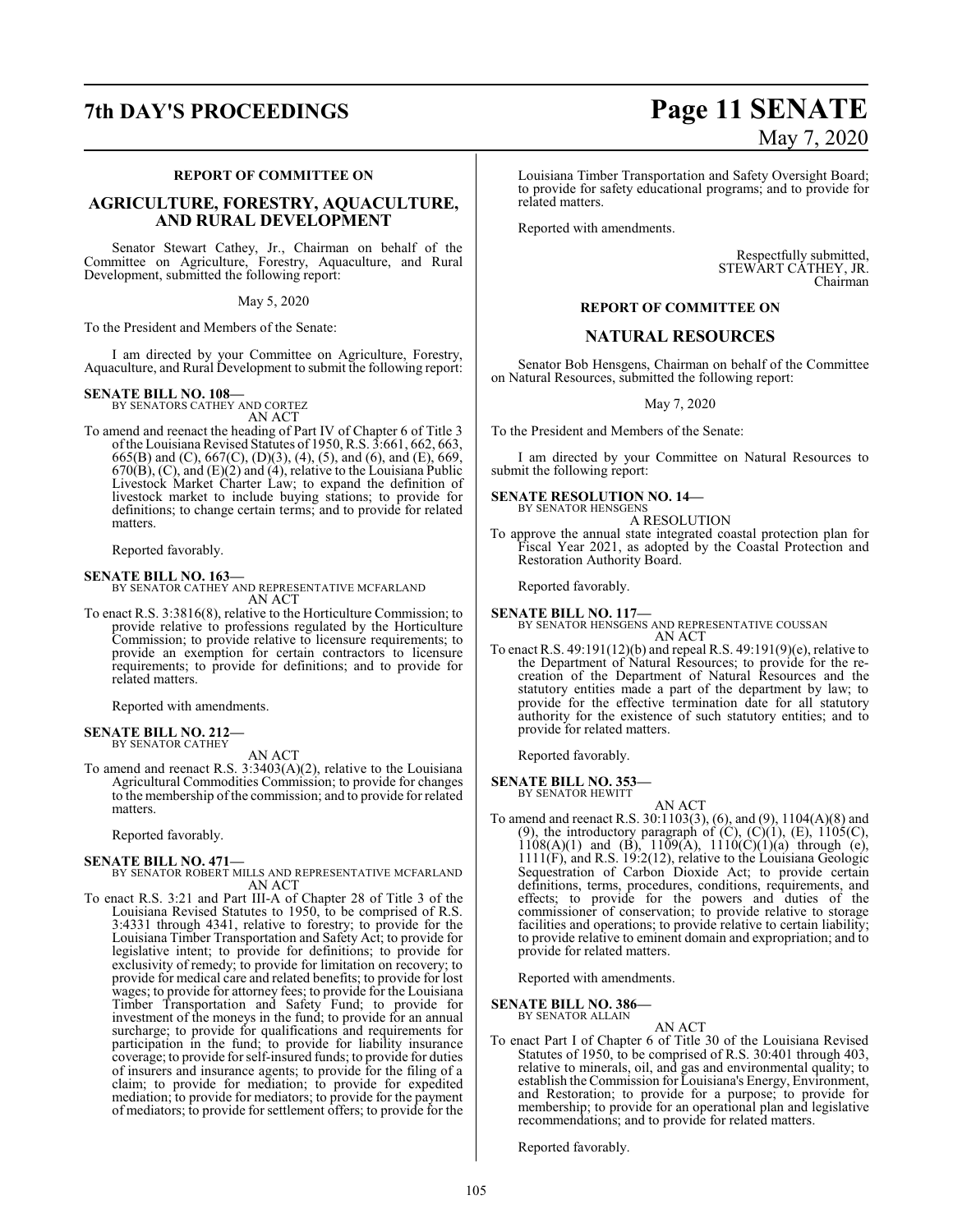#### **SENATE BILL NO. 447—** BY SENATOR ALLAIN

AN ACT

To enact R.S. 30:4(T) and 83(F)(4), relative to the powers and duties of the commissioner of conservation; to provide relative to orphaned wells and certain agreements; to provide terms and conditions; to provide relative to plugging of wells; to provide relative to the Oilfield Site Restoration Commission; and to provide for related matters.

Reported favorably.

#### **SENATE BILL NO. 492—** BY SENATOR CATHEY

AN ACT To enact R.S. 40:1730.21.1, relative to the state uniformconstruction code; to provide for the state regulation of natural gas utility service; and to provide for related matters.

Reported favorably.

Respectfully submitted, BOB HENSGENS Chairman

#### **REPORT OF COMMITTEE ON**

#### **JUDICIARY A**

Senator Barrow Peacock, Chairman on behalf of the Committee on Judiciary A, submitted the following report:

May 5, 2020

To the President and Members of the Senate:

I am directed by your Committee on Judiciary A to submit the following report:

#### **SENATE BILL NO. 110—** BY SENATOR ALLAIN

AN ACT

To enact R.S. 9:1256 and 1257, relative to servitudes; to provide relative to predial servitudes; to provide relative to servitudes of drain; to provide for alteration and extinction of certain servitudes of drain; to provide for exercise of certain servitudes of drain; to provide for acts by the dominant and servient estate owners; to provide certain terms, procedures, conditions, effects, and requirements; and to provide for related matters.

Reported favorably.

#### **SENATE BILL NO. 153—** BY SENATOR FOIL

AN ACT

To amend and reenact Civil Code Articles 355 and 356, relative to continuing tutorship; to provide for the filing of a petition; to provide for the appointment of tutors; to provide for the appointment of co-tutors; and to provide for related matters.

Reported favorably.

#### **SENATE BILL NO. 381—** BY SENATOR REESE

AN ACT

To amend and reenact R.S. 29:291, relative to military, naval, and veterans' affairs; to provide relative to recordation of birth certificates of children born to armed forces members; to provide relative to the fee for recordation of birth certificates; to provide relative to remittance of birth certificates to the LouisianaBureau of Vital Records and Statistics; and to provide for related matters.

Reported favorably.

## **Page 12 SENATE 7th DAY'S PROCEEDINGS**

#### **SENATE BILL NO. 424—**

BY SENATOR WHITE

AN ACT To enact Part XI of Title 19 of the Louisiana Revised Statutes of 1950, to be comprised of R.S. 19:371 through 381, relative to expropriation of property; to authorize the city of Central, in East Baton Rouge Parish to expropriate by a declaration of taking; to define terms; to provide for procedures; to provide for purposes of the expropriation; to provide for an effective date; and to provide for related matters.

Reported favorably.

#### **SENATE BILL NO. 439—** BY SENATOR ABRAHAM

AN ACT

To enact R.S. 9:2800.25, relative to liability; to provide relative to limitation of liability for disclosure of certain information by a nonprofit organization or employee thereof; to provide for terms and conditions; to provide for definitions; to provide for certain limitations; and to provide for related matters.

Reported favorably.

**SENATE BILL NO. 450—** BY SENATOR CARTER

AN ACT

To enact R.S. 13:3881(A)(10), relative to exemptions from seizures; to provide an exemption for certain payments received under federal law providing COVID-19 stimulus and relief; to provide terms and conditions; to provide for related matters.

Reported with amendments.

#### **SENATE BILL NO. 472—**

BY SENATOR LUNEAU AN ACT

To enact Chapter 10 of Title 35 of the Louisiana Revised Statutes of 1950, to be comprised of R.S. 35:621 through 630, relative to notaries public and commissioners; to provide relative to notarial acts; to authorize certain electronic notarial acts; to authorize a notary public to perform an electronic notarial act under certain circumstances; to provide certain terms, definitions, conditions, requirements, procedures, and effects; and to provide for related matters.

Reported favorably.

**SENATE BILL NO. 491—** BY SENATOR HEWITT

AN ACT

To amend and reenact R.S. 29:735.1(A) and to enact R.S. 29:735.2, to provide for limitation of liability for rendering disaster relief or recovery equipment or services during a declared state of emergency; and to provide for related matters.

Reported with amendments.

**SENATE BILL NO. 508—** BY SENATOR MCMATH

AN ACT

To enact R.S. 37:1739, to limit the liability of restaurants during a declared state of emergency; and to provide for related matters.

Reported with amendments.

Respectfully submitted, BARROW PEACOCK Chairman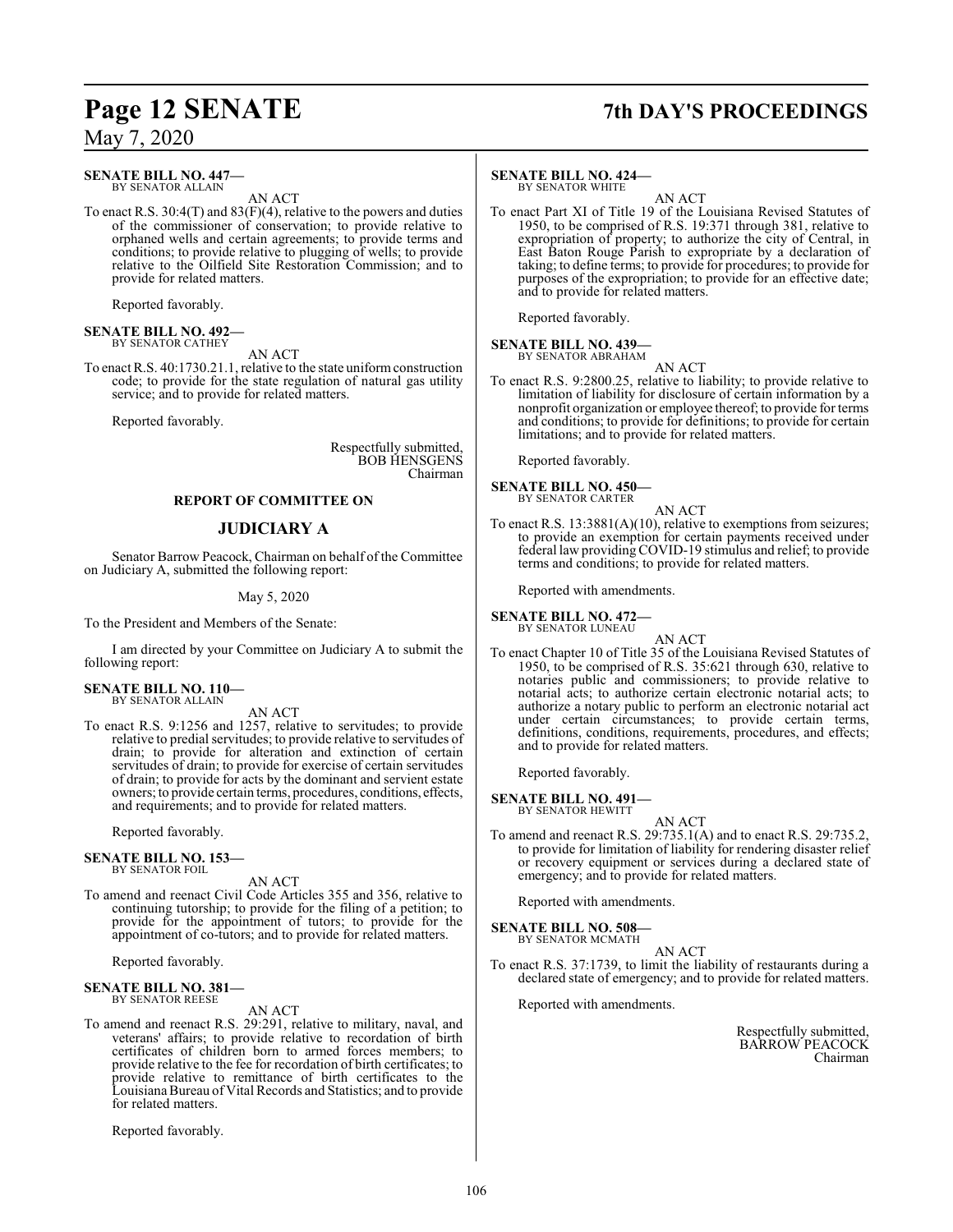#### **REPORT OF COMMITTEE ON**

#### **JUDICIARY C**

Senator Franklin J. Foil, Chairman on behalf of the Committee on Judiciary C, submitted the following report:

May 5, 2020

To the President and Members of the Senate:

I am directed by your Committee on Judiciary C to submit the following report:

#### **SENATE BILL NO. 32—** BY SENATOR CONNICK

AN ACT

To amend and reenact R.S. 14:42.1(B), relative to the crime of second degree rape; to provide that any sentence of imprisonment upon conviction of second degree rape is to be without benefit of probation, parole, or suspension of sentence; and to provide for related matters.

Reported favorably.

**SENATE BILL NO. 322—** BY SENATOR SMITH

AN ACT

To amend and reenact R.S. 14:98.7(A) and R.S. 32:661(C)(1)(d) and (e),  $666(A)(1)(a)(i)$  and (3), the introductory paragraph of  $667(A)$ , (C), (H)(3), and (I)(1)(a), (c), and (d), and (2), the introductory paragraph of  $667.1(A)$ , and  $669(A)$ , to enact R.S. 32:661(D), and to repeal R.S. 32:661(C)(1)(f), relative to tests for suspected drunken drivers; to provide relative to chemical tests for intoxication required to be given to persons suspected of operating a motor vehicle while intoxicated; to provide relative to suspension of a driver's license for failure to submit to a chemical test forintoxication; to provide relative to required notice to certain driver's suspected of operating a motor vehicle while intoxicated; and to provide for related matters.

Reported favorably.

**SENATE BILL NO. 352—** BY SENATOR HENRY

AN ACT

To enact R.S. 14:98.5.1, relative to driving offenses; to provide that the court may order a clinical assessment for a person who has two or more convictions for operating a vehicle while intoxicated; and to provide for related matters.

Reported favorably.

## **SENATE BILL NO. 383—** BY SENATOR REESE

AN ACT

To amend and reenact R.S. 15:539.1 and 539.3(A), relative to sex offenses; to provide for the forfeiture of personal property following conviction of certain sex offenses; to provide a procedure for the sale or auction of personal property forfeited following conviction of certain sex offenses; to provide a ranked order for payment of proceeds received from the sale or auction of personal property forfeited following the conviction of certain sex offenses; and to provide for related matters.

Reported with amendments.

#### **SENATE BILL NO. 384—** BY SENATOR REESE

AN ACT

To amend and reenact Code of Criminal Procedure Art. 718.1(A) and (B) and R.S. 14:107.4(D) and (E), relative to the crime of unlawful posting of criminal activity for notoriety and publicity;

#### to provide relative to access to evidence of the crime; to provide relative to the disposition of evidence of the crime; and to provide for related matters.

Reported favorably.

### **SENATE BILL NO. 433—** BY SENATOR MIZELL

AN ACT

To amend and reenact Children's Code Article 609(A)(1), relative to child abuse reporting and investigation; to provide that a mandatory reporter of child abuse has cause to suspect abuse if a child under the age of thirteen is pregnant; and to provide for related matters.

Reported favorably.

#### **SENATE BILL NO. 434—**

BY SENATOR MIZELL AN ACT

To amend and reenact Code of Criminal Procedure Article 987 and R.S. 14:46.2(F) and to enact Code ofCriminal Procedure Article 926.2 and R.S. 14:46.5, relative to human trafficking; to provide that convictions for certain offenses may be set aside when the defendant is a victim of human trafficking; to provide relative to expungement of records of arrest and conviction for certain offenses related to human trafficking; to provide for immunity from prosecution for victims of human trafficking; and to provide for related matters.

Reported favorably.

Respectfully submitted, FRANKLIN J. FOIL Chairman

#### **REPORT OF COMMITTEE ON**

#### **INSURANCE**

Senator Kirk Talbot, Chairman on behalf of the Committee on Insurance, submitted the following report:

#### May 6, 2020

To the President and Members of the Senate:

I am directed by your Committee on Insurance to submit the following report:

### **SENATE BILL NO. 16—** BY SENATOR LUNEAU

AN ACT To amend and reenact R.S. 22:1454(A), relative to rating standards andmethods; to prohibit the determination ofrate classifications based on the deployment of the insured in the military for at least six months; and to provide for related matters.

Reported favorably.

#### **SENATE BILL NO. 71—** BY SENATOR SMITH

- AN ACT
- To amend and reenact R.S. 22:1475, relative to the Louisiana Automobile Insurance Plan; to provide for motor vehicle policies issued in compliance with the Plan; and to provide for related matters.

Reported with amendments.

## **7th DAY'S PROCEEDINGS Page 13 SENATE** May 7, 2020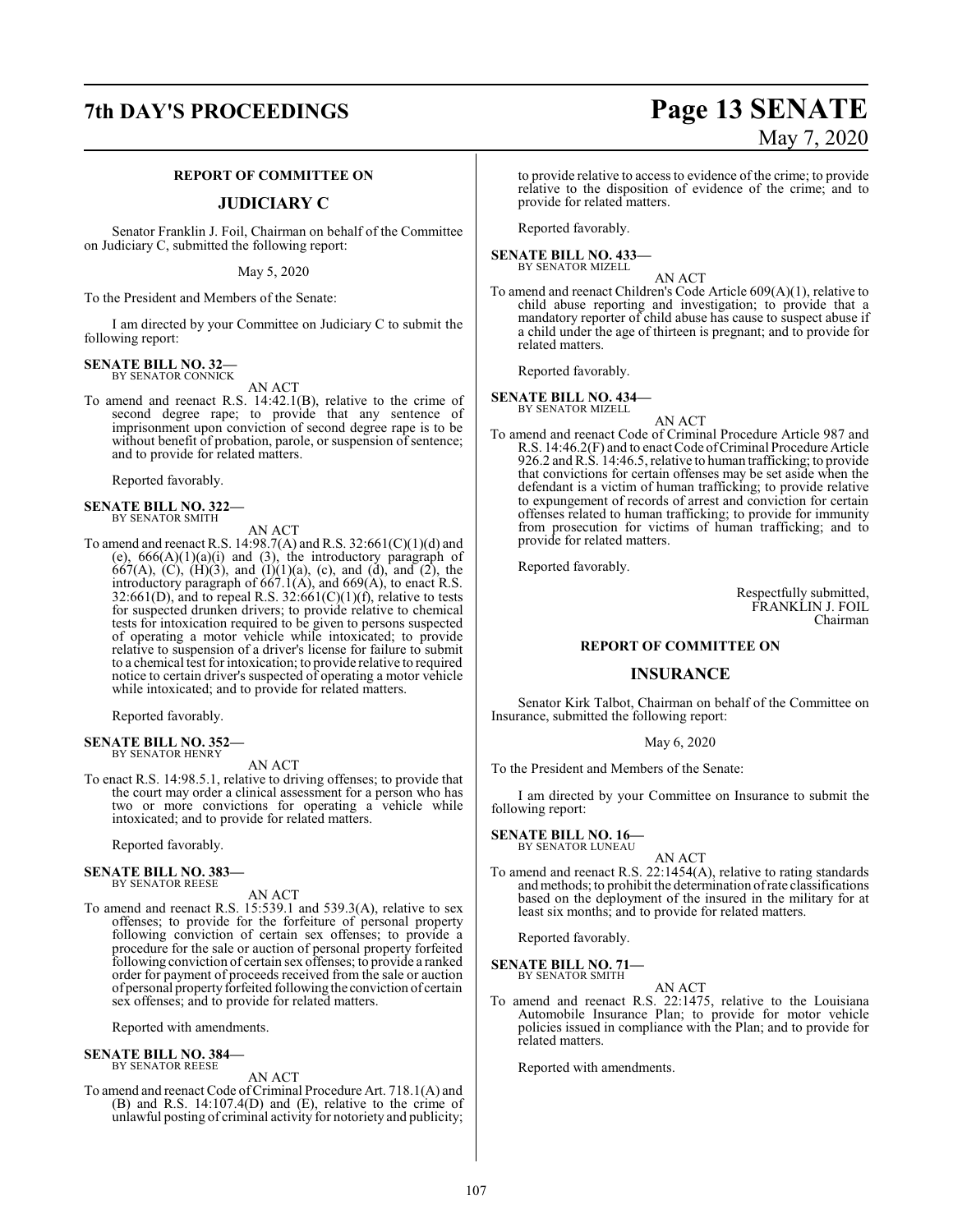## **Page 14 SENATE 7th DAY'S PROCEEDINGS**

### **SENATE BILL NO. 72—**

BY SENATOR SMITH

AN ACT To amend and reenact R.S. 22:821(B)(10), relative to the collection of certain fees from property and casualty insurers; and to provide for related matters.

Reported favorably.

**SENATE BILL NO. 174—** BY SENATOR BERNARD

AN ACT

To amend and reenact R.S. 22:1063(C), 1068(B)(2), 1074(B)(2), 1091(B)(9), 1092(I), and the introductory paragraph of R.S. 22:2401, relative to health insurance; to make technical changes in references to federal law; and to provide for related matters.

Reported favorably.

**SENATE BILL NO. 426—** BY SENATOR BARROW

AN ACT

To enact R.S. 22:1057, relative to insurance coverage for COVID-19; to require coverage of testing for COVID-19; to prohibit application of cost-sharing provisions; to define key terms; to provide for an effective date; and to provide for related matters.

Reported with amendments.

#### **SENATE BILL NO. 494—** BY SENATOR CARTER

AN ACT

To amend and reenact R.S.  $22:1077(A)$ , (B), and (F)(1) and R.S. 1077(B) and F(1) as amended by Act 119 of the 2019 Regular Session, relative to reconstructive surgery following mastectomies; to provide with respect to contralateral prophylactic mastectomies; and to provide for related matters.

Reported with amendments.

Respectfully submitted, KIRK TALBOT Chairman

#### **REPORT OF COMMITTEE ON**

### **TRANSPORTATION, HIGHWAYS AND PUBLIC WORKS**

Senator Rick Ward, III, Chairman on behalf of the Committee on Transportation, Highways and Public Works, submitted the following report:

#### May 7, 2020

To the President and Members of the Senate:

I am directed by your Committee on Transportation, Highways and Public Works to submit the following report:

#### **SENATE CONCURRENT RESOLUTION NO. 35—** BY SENATOR MIZELL

A CONCURRENT RESOLUTION

To urge and request the Department of Transportation and Development to determine which of its assets are available for broadband internet lines and to implement a "Dig Once" policy allowing broadband internet operators to install cable in the ground more economically.

Reported favorably.

#### **SENATE BILL NO. 50—**

BY SENATOR MCMATH

AN ACT To amend and reenact R.S. 15:571.11(A)(4) and R.S. 32:300.5 and to repeal R.S. 32:289.1, 300.6, 300.7, and 300.8, relative to motor vehicles; to prohibit the use of a handheld wireless telecommunication device by a person when operating a motor vehicle upon any public roadway in this state; to provide for definitions; to provide for exceptions; and to provide for related matters.

Reported with amendments.

#### **SENATE BILL NO. 65—** BY SENATOR TALBOT

AN ACT

To amend and reenact 32:861.1, relative to automobile insurance; to provide relative to cancellation coverage; to provide for exemptions for armed services members under certain circumstances; and to provide for related matters.

Reported with amendments.

## **SENATE BILL NO. 102—** BY SENATOR FIELDS

- 
- To amend and reenact R.S. 32:402(B)(3) and to enact R.S. 47:532.1(F), relative to payments to public license tag agents and auto title companies for the office of motor vehicles; to provide with respect to acceptable payment methods to public license tag agents and auto title companies; and to provide for related matters.

AN ACT

Reported with amendments.

#### **SENATE BILL NO. 244—** BY SENATOR SMITH

AN ACT To amend and reenact R.S. 48:231(A)(6), relative to the Department of Transportation and Development; to provide relative to proposal of the annual construction program; to provide for prioritization of projects; and to provide for related matters.

Reported favorably.

#### **SENATE BILL NO. 252—** BY SENATOR CARTER

AN ACT To amend and reenact R.S.  $32:402.1(A)(1)(a)$  and  $(2)(b)$ ,  $407(A)(2)(a)$ , and  $408(A)(1)$ , relative to driver education; to provide for driver education to include instruction relative to accessible parking and access aisles; and to provide for related matters.

Reported favorably.

#### **SENATE BILL NO. 421—** BY SENATOR PEACOCK

AN ACT

To enact R.S. 34:3522, relative to certain port commissions; to provide for the rights and powers of such commissions; to provide for functions relative to economic and industrial growth; to authorize the acquisition and operation of air cargo airports; and to provide for related matters.

Reported with amendments.

**SENATE BILL NO. 470—** BY SENATOR MORRIS

AN ACT

To amend and reenact R.S. 32:1270.23(A)(5) and (B)(6), relative to recreational vehicles, to provide with respect to warranty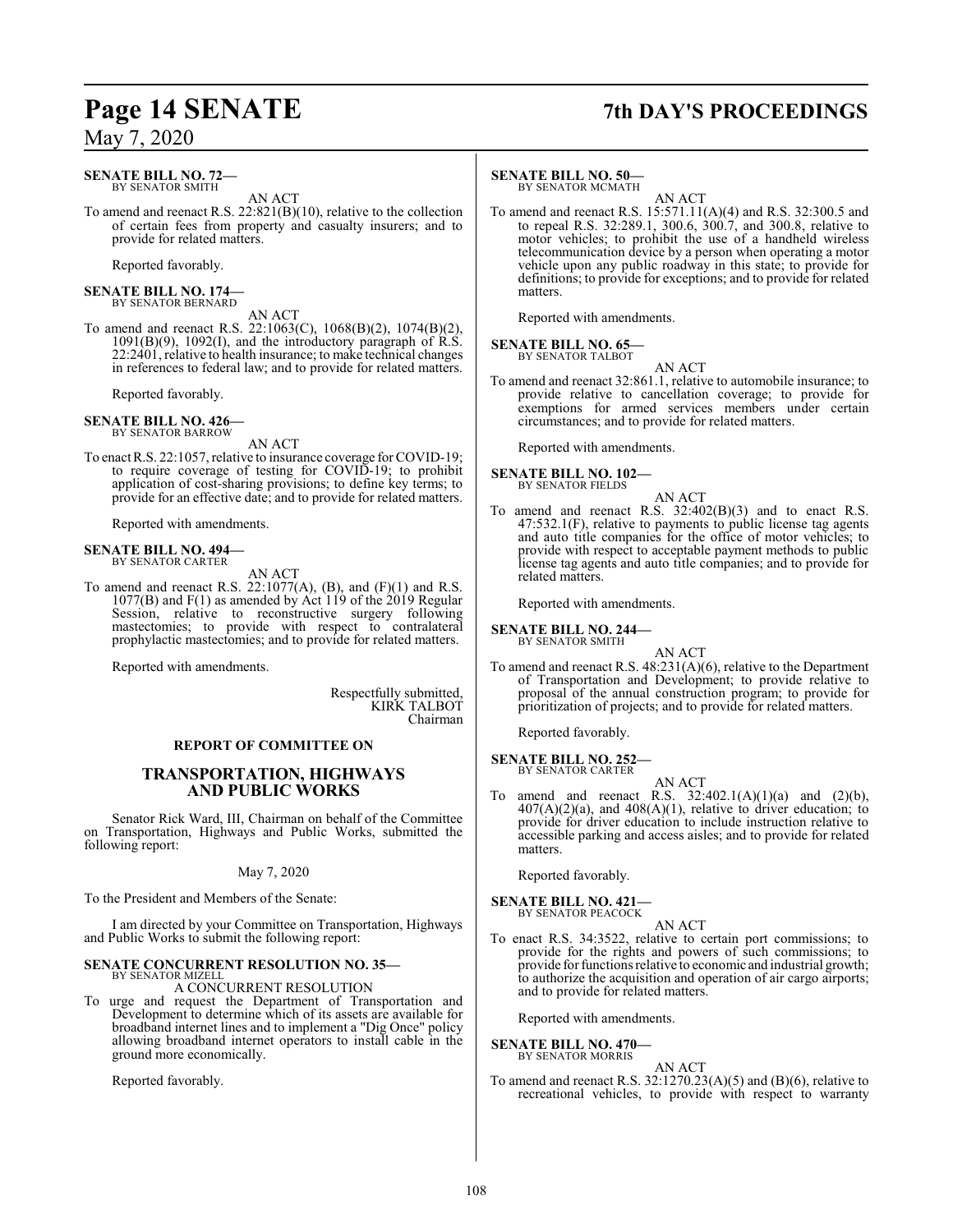## **7th DAY'S PROCEEDINGS Page 15 SENATE**

agreements involving recreational vehicle transfers; to provide for the rejection of claims; and to provide for related matters.

Reported with amendments.

Respectfully submitted, RICK WARD, III Chairman

#### **REPORT OF COMMITTEE ON**

#### **EDUCATION**

Senator Cleo Fields, Chairman on behalf of the Committee on Education, submitted the following report:

May 7, 2020

To the President and Members of the Senate:

I am directed by your Committee on Education to submit the following report:

#### **SENATE CONCURRENT RESOLUTION NO. 23—** BY SENATORS FIELDS, BARROW, CATHEY AND MILLIGAN

A CONCURRENT RESOLUTION To suspend certain laws to address the circumstances related to the closing of schools due to COVID-19, including laws relative to required instructional minutes, teacher work days, student assessments used in determining student proficiency and progression, school and district performance scores and letter grades, and teacher evaluations.

Reported favorably.

#### **SENATE CONCURRENT RESOLUTION NO. 52—** BY SENATOR FIELDS

### A CONCURRENT RESOLUTION

To urge and request the Board of Regents and the postsecondary education management boards to adopt a flexible and holistic admissions policy for the summer and fall semesters of the 2020 academic year, due to the disruption caused throughout the state's postsecondary educational system by the COVID-19 pandemic.

Reported with amendments.

#### **SENATE BILL NO. 481—** BY SENATOR FIELDS

AN ACT

To enact R.S. 17:8, 3351(M), and Part IV-A of Chapter 50 of the Louisiana Revised Statutes of 1950, to be comprised of R.S. 17:5111, relative to elementary, secondary, and postsecondary education; to provide relative to students impacted as a consequence of the public health emergency declared by the governor on March 11, 2020, in response to COVID-19; to provide with respect to the applicability of certain statutes related to the provision and conduct of elementary and secondary education; to provide relative to the powers and duties of postsecondary management boards; to provide for waivers and exceptions to certain program requirements and conditions for Taylor Opportunity Program for Students' awards; and to provide for related matters.

Reported with amendments.

Respectfully submitted, CLEO FIELDS Chairman

### **Senate Bills and Joint Resolutions on Second Reading Just Reported by Committees**

Senator Fields asked for and obtained a suspension of the rules to take up Senate Bills and Joint Resolutions just reported by Committees.

#### **SENATE BILL NO. 16—** BY SENATOR LUNEAU

AN ACT To amend and reenact R.S. 22:1454(A), relative to rating standards andmethods; to prohibit the determination ofrate classifications based on the deployment of the insured in the military for at least six months; and to provide for related matters.

Reported favorably by the Committee on Insurance. The bill was read by title, ordered engrossed and passed to a third reading.

#### **SENATE BILL NO. 32—** BY SENATOR CONNICK

AN ACT

To amend and reenact R.S. 14:42.1(B), relative to the crime of second degree rape; to provide that any sentence of imprisonment upon conviction of second degree rape is to be without benefit of probation, parole, or suspension of sentence; and to provide for related matters.

Reported favorably by the Committee on Judiciary C. The bill was read by title, ordered engrossed and passed to a third reading.

#### **SENATE BILL NO. 36—**

BY SENATOR BERNARD AN ACT

To amend and reenact R.S. 18:470(A)(1), relative to qualifying for a primary election; to provide relative to notice of candidacy; to limit the clerk of court and the secretary of state from verifying the qualifications of a potential candidate; and to provide for related matters.

Reported with amendments by the Committee on Senate and Governmental Affairs.

#### **SENATE COMMITTEE AMENDMENTS**

Amendments proposed by Senate Committee on Senate and Governmental Affairs to Original Senate Bill No. 36 by Senator Bernard

#### AMENDMENT NO. 1

On page 2, after line 8, insert the following:

"Section 2. This Act shall become effective upon signature by the governor or, if not signed by the governor, upon expiration of the time for bills to become law without signature by the governor, as provided by Article III, Section 18 of the Constitution of Louisiana. If vetoed by the governor and subsequently approved by the legislature, this Act shall become effective on the day following such approval."

On motion of Senator Hewitt, the committee amendment was adopted. The amended bill was read by title, ordered engrossed and passed to a third reading.

#### **SENATE BILL NO. 50—** BY SENATOR MCMATH

AN ACT

To amend and reenact R.S. 15:571.11(A)(4) and R.S. 32:300.5 and to repeal R.S. 32:289.1, 300.6, 300.7, and 300.8, relative to motor vehicles; to prohibit the use of a handheld wireless telecommunication device by a person when operating a motor vehicle upon any public roadway in this state; to provide for

109

# May 7, 2020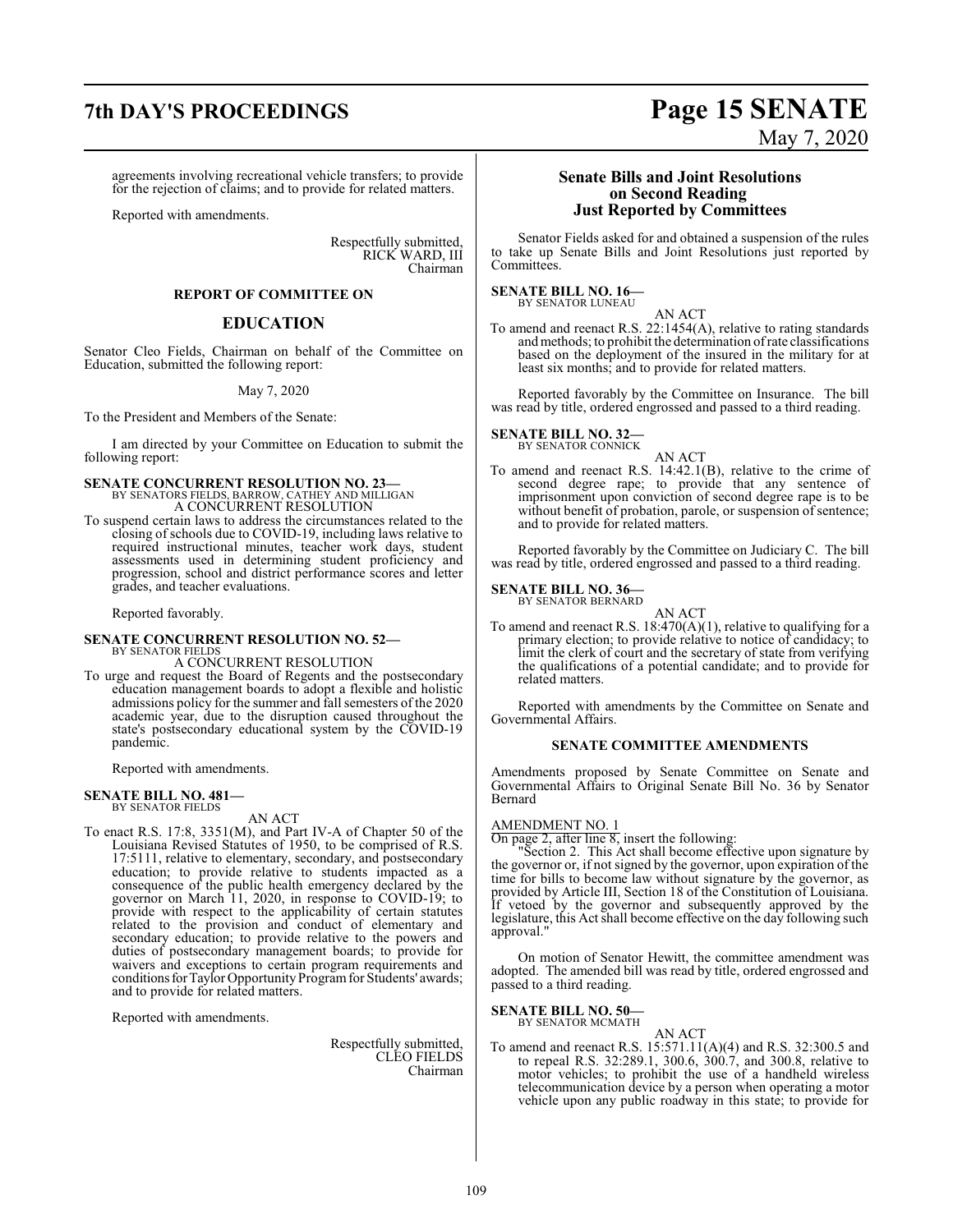### **Page 16 SENATE 7th DAY'S PROCEEDINGS**

May 7, 2020 definitions; to provide for exceptions; and to provide for related matters. Reported with amendments bythe Committee on Transportation, Highways and Public Works. **SENATE COMMITTEE AMENDMENTS** Amendments proposed by Senate Committee on Transportation, Highways and Public Works to Original Senate Bill No. 50 by Senator McMath AMENDMENT NO. 1 On page 1, line 2, delete "R.S. 32:289.1," AMENDMENT NO. 2 On page 1, delete lines 3 through 6 and insert " R.S. 32:300.6, 300.7, and 300.8, relative to the prohibition of the use of certain wireless telecommunications devices while operating a motor vehicle; to provide for definitions; to provide for exceptions and penalties relative to the use of certain wireless telecommunications devices while operating a motor vehicle; and to provide for related matters." AMENDMENT NO. 3 On page 1, line 16, delete "**handheld**" AMENDMENT NO. 4 On page 1, line 17, after "prohibited**;**" delete "**definitions;**" AMENDMENT NO. 5 On page 4, line 8, delete "**phone numbers to initiate a call.**" and insert " **telephone numbers to initiate a voice transmission, except when using a hands-free wireless telephone.**" AMENDMENT NO. 6 On page 4, delete lines 9 through 14 AMENDMENT NO. 7 On page 4, line 15, delete "**(4)**" and insert "**(3)**" AMENDMENT NO. 8 On page 4, line 16, after "**a stand-alone computer**" insert "**or other electronic device**" AMENDMENT NO. 9 On page 4, line 17, after "**similar**" insert "**portable**" AMENDMENT NO. 10 On page 4, line 20, after "**component**" delete "**that is**" AMENDMENT NO. 11 On page 4, line 20, at the end of the line, after "**mean**" delete "**a**" and insert "**any**" AMENDMENT NO. 12 On page 4, line 21, delete "**cellular telephone used hands-free, an electronic communication**" AMENDMENT NO. 13 On page 4, delete lines 27 through 29 and insert the following: " **(4)"Write, send, or read a text-based communication" means using a text message, instant message, or electronic mail, or other text-based application to manually communicate with** any person. AMENDMENT NO. 14 On page 5, delete lines 1 through 7 and insert the following: "**B.(1) Except as provided in Subsection C of this Section, no person shall operate any wireless telecommunications device while operating a motor vehicle upon any public road or highway. (2) Operating a "wireless telecommunication device" shall mean any of the following.**" AMENDMENT NO. 15 On page 5, line 15, after "**feature of a**" and insert "**wireless telecommunications**" AMENDMENT NO. 16 On page 5, between lines 16 and 17 insert the following: "**(g) Holding or physically supporting a wireless telecommunications device in either or both hands or with any part of the body, except for an earpiece or head phone device or a device worn on the wrist to talk or listen during voice transmission.**" AMENDMENT NO. 17 On page 6, line 3, after "**(d)**" delete the remainder of the line and insert **"View data or images related to navigation of a motor vehicle using a hands-free global positioning system.**" AMENDMENT NO. 18 On page 6, line 5, after "**is**" delete "**lawfully parked.**" and insert "**lawfully stationary and not in violation of any other law, except when an individual is using the telecommunication device to write, send or read a text based communication or using the telecommunication device to access, read, or post to a social media website.**" AMENDMENT NO. 19 On page 6, line 8, delete "**community**" and insert "**less than twentyfive dollars.**" AMENDMENT NO. 20 On page 6, delete line 9 AMENDMENT NO. 21 On page 6, line 11, after "**dollars**" insert "**but not less than one hundred dollars**" AMENDMENT NO. 22 On page 6, delete lines 12 through 19 and insert the following: "**(c) The third violation shall be punishable by a fine of not more than three hundred dollars but not less than one hundred dollars and shall include the suspension of the person's driver's license for a period of thirty days. (d) If the operator of a motor vehicle is involved in a crash at the time of the violation that fine shall be equal to double the amount of the standard fine imposed in this Subsection. The law enforcement officer investigating the crash shall indicate on the written accident report that the operator of a motor vehicle was using a wireless telecommunications device at the time of the crash.**" AMENDMENT NO. 23 On page 6, line 22, delete "**and the alleged violator**" and insert " **in support of which the operator of a motor vehicle**" AMENDMENT NO. 24  $\overline{\text{On page 6, after line 23}}$  insert the following: "**(4) For any violation occurring before January 1, 2021, the law enforcement officer shall only issue a written warning. E. A law enforcement officer shall not do any of the following based solely on a violation of this Section: (1) Seize, search, view, or require the forfeiture of a wireless telecommunication device. (2) Search or request to search a motor vehicle, motor vehicle operator, or passenger. (3) Make a custodial arrest except upon a warrant issued for failure to appear in court when summoned or for failure to pay an imposed fine.**" AMENDMENT NO. 25 On page 6, delete line 24 and insert "Section 3. R.S. 32:300.6, 300.7, and 300.8 are hereby repealed.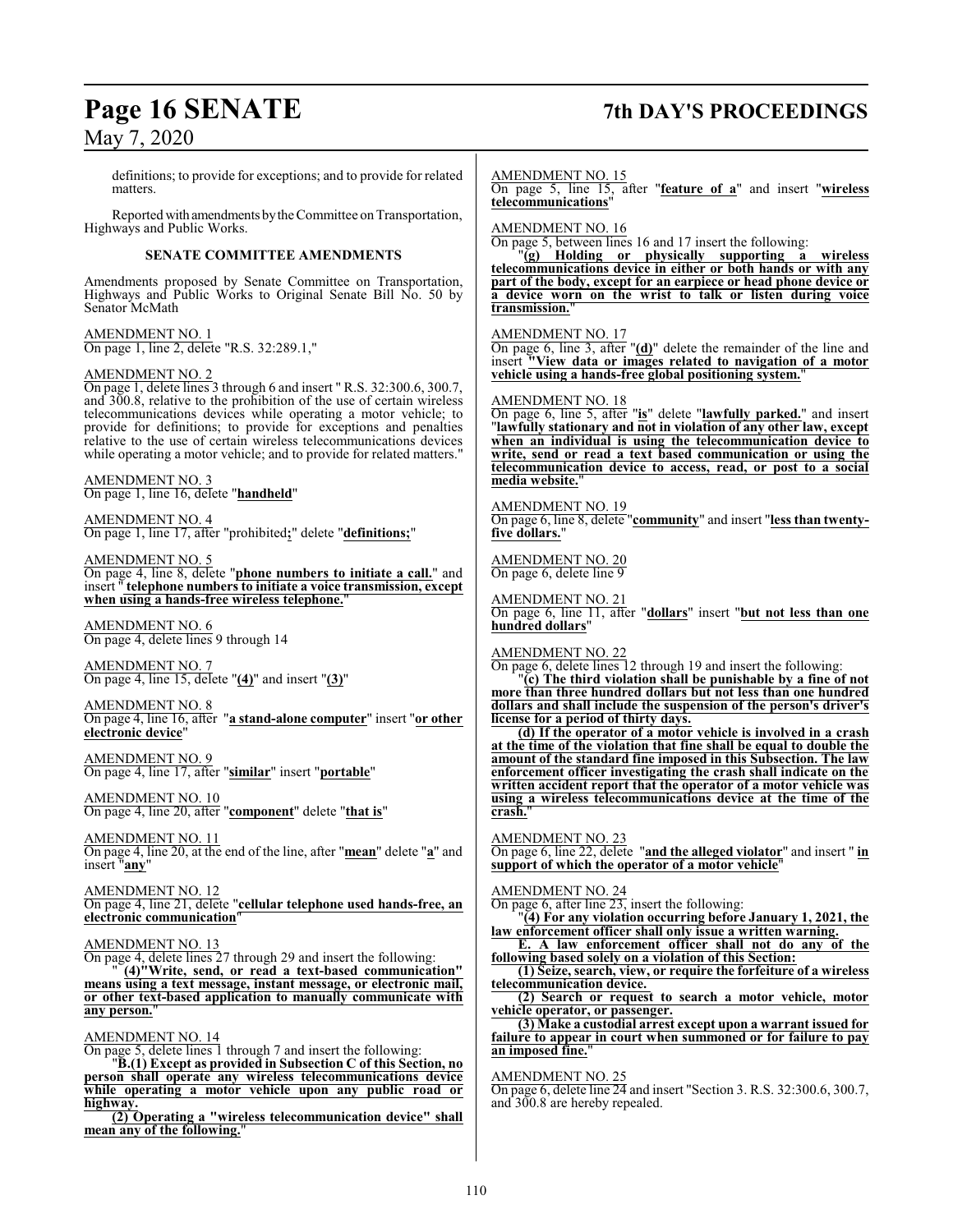## **7th DAY'S PROCEEDINGS Page 17 SENATE** May 7, 2020

On motion of Senator Ward, the committee amendment was adopted. The amended bill was read by title, ordered engrossed and passed to a third reading.

**SENATE BILL NO. 65—** BY SENATOR TALBOT

AN ACT

To amend and reenact 32:861.1, relative to automobile insurance; to provide relative to cancellation coverage; to provide for exemptions for armed services members under certain circumstances; and to provide for related matters.

Reported with amendments by the Committee on Transportation, Highways and Public Works.

#### **SENATE COMMITTEE AMENDMENTS**

Amendments proposed by Senate Committee on Transportation, Highways and Public Works to Original Senate Bill No. 65 by Senator Talbot

#### AMENDMENT NO. 1

On page 1, line 2, after "reenact" insert "R.S. 22:1284.1 and  $196\overline{4}(7)(j)$  and R.S." and delete "to provide relative to" and insert the following:

"to provide for a definition of "lapse in coverage"; to provide for nondiscriminatory treatment of persons with a lapse in coverage; to provide for an unfair trade practice for discriminatory treatment of persons with a lapse in coverage; to provide for an exemption from the Motor Vehicle Safety Responsibility Law due to out-of-state services in the uniformed services; to provide for a notification procedure for the service member exemption;"

#### AMENDMENT NO. 2 On page 1, delete line 3

AMENDMENT NO. 3

On page 1, line 4, delete "certain circumstances;"

#### AMENDMENT NO. 4

On page 1, after line 5, insert the following:

"Section 1. R.S. 22:1284.1 and  $1964(7)(j)$  are hereby amended and reenacted to read as follows:

§1284.1. Motor vehicle insurance; consideration oflapse in coverage prohibited

A. No insurer shall increase the premium rate or increase or add a surcharge on any policy of motor vehicle insurance when such action is based solely on consideration of a lapse in coverage, as defined in this Section, regarding the insured as provided in this **Section** 

B. As used in this Section, a "lapse in coverage" is that period of time during which the owner of a motor vehicle who formerly maintained **ceases to maintain** liability coverage on a vehicle, as required under **by** the Motor Vehicle Safety Responsibility Law, **by complying with the requirements of either of the following:**

**(1)** first voluntarily surrenders **R.S. 32:861(A)(3) relative to surrendering** the vehicle's license plate to the office of motor vehicles <del>and then ceases to maintain a policy of insurance or other</del> security as required by the Motor Vehicle SafetyResponsibility Law. **(2) R.S. 32:861.1 relative to notifying the office of motor**

**vehicles of service out-of-state in the uniformed services.** C. Any insurer who violates the provisions of this Section shall

refund to the insured person the amount of premium which was paid that exceeded **in excess of** the amount of premium which **that** would have been charged if the insurer had complied with this Section. The commissioner of insurance shall promulgate rules and regulations to enforce the provisions of this Section.

D. Notwithstanding any other provisions of law to the contrary, one or more lapses in coverage, as defined in this Section, shall not be the sole basis for an insurer's denial of an application for a policy of motor vehicle insurance nor shall such lapse in coverage be considered by an insurer in determining the rates for such a policy. In addition, no insurer shall require that such coverage be provided by another insurer based solely upon such a lapse in coverage. \* \* \*

§1964. Methods, acts, and practices which are defined as unfair or deceptive

The following are declared to be unfair methods of competition and unfair or deceptive acts or practices in the business of insurance:

\* \* \* (7) Unfair discrimination.

\* \* \* (j) **Violating the provisions of R.S. 22:1284.1.** With regard to automobile liability insurance, refusing to issue insurance coverage or increasing insurance premiums solely based upon a lapse in insurance coverage where the insured is serving in the military and has been deployed and has performed military services out of state and where the individual has previously surrendered his automobile license number plate to the office of motor vehicles in compliance with R.S. 47:505(B). This Paragraph shall apply to all existing and new insurance policies as well as renewals of existing policies. \* \* \*"

#### AMENDMENT NO. 5

On page 1, line 6, after "Section" delete "1." and insert "2. R.S."

#### AMENDMENT NO. 6

On page 1, line 7, delete "exemption**s**" and insert "exemption"

#### AMENDMENT NO. 7

On page 1, lines 7 and 8, delete "**armed services members**"and insert "**out-of-state service in the uniformed services**"

#### AMENDMENT NO. 8

On page 1, line 9, delete "**(1)**"

AMENDMENT NO. 9 On page 1, line 9, delete "the armed" and insert "**and due to service out-of-state for more than thirty days in the uniformed**"

AMENDMENT NO. 10 On page 1, line 11, delete " overseas provided" and insert "**if, prior to such service,**" and delete "that he wishes", and insert "**in writing of the intent**"

AMENDMENT NO. 11 On page 1, line 12, after "vehicle" delete the remainder of the line

AMENDMENT NO. 12 On page 1, delete line 13, and insert ". Such affidavit **notice** shall"

AMENDMENT NO. 13 On page 1, line 15, delete "site" and insert "**the**"

AMENDMENT NO. 14 On page 1, line 16, delete "his" and insert "**any**"

AMENDMENT NO. 15

On page 1, line 16, after "orders" delete the remainder of the line and insert "**or other documentation that substantiates nonuse of the vehicle due to service out-of-state in the uniformed services**"

AMENDMENT NO. 16 On page 1, delete line 17

AMENDMENT NO. 17 On page 2, delete lines 1 through 9

#### AMENDMENT NO. 18

On page 2, line 10, delete "**provided by the provisions of**" and insert "**pursuant to**"

#### AMENDMENT NO. 19

On page 2, line 11, delete "affidavit" and insert "**notice**"

On motion of Senator Ward, the committee amendment was adopted. The amended bill was read by title, ordered engrossed and passed to a third reading.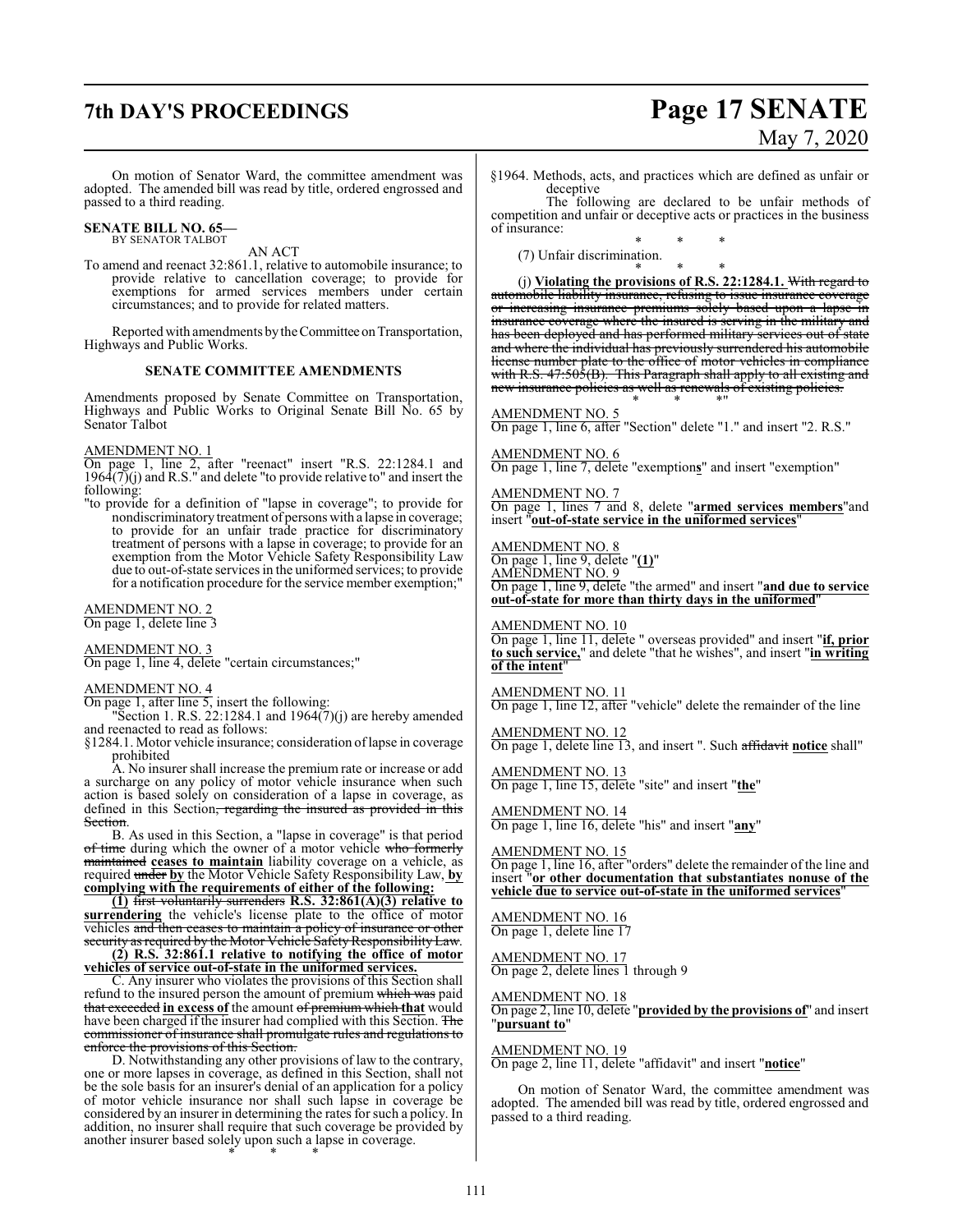### **Page 18 SENATE 7th DAY'S PROCEEDINGS**

### May 7, 2020

#### **SENATE BILL NO. 71—** BY SENATOR SMITH

AN ACT

To amend and reenact R.S. 22:1475, relative to the Louisiana Automobile Insurance Plan; to provide for motor vehicle policies issued in compliance with the Plan; and to provide for related matters.

#### **SENATE COMMITTEE AMENDMENTS**

Amendments proposed by Senate Committee on Insurance to Original Senate Bill No. 71 by Senator Smith

#### AMENDMENT NO. 1

On page 1, line 2, between "22:1475" and the comma "," insert the following: "and to repeal R.S. 32:1043"

#### AMENDMENT NO. 2

On page 1, line 3, between "Plan;" and "and to" insert the following: "to repeal certain duplicative provisions regarding residual market plans in the Motor Vehicle Safety Responsibility Law;"

#### AMENDMENT NO. 3

On page 4, below line 2, add the following:

"**I. The exceptions contained under the provisions of R.S. 32:1041(A) shall apply to the Louisiana Automobile Insurance Plan functioning as a residual market mechanism.**

Section 2. R.S. 32:1043 is hereby repealed.

Section 3.This Act shall become effective on January 1, 2021."

On motion of Senator Talbot, the committee amendment was adopted. The amended bill was read by title, ordered engrossed and passed to a third reading.

#### **SENATE BILL NO. 72—** BY SENATOR SMITH

AN ACT

To amend and reenact R.S. 22:821(B)(10), relative to the collection of certain fees from property and casualty insurers; and to provide for related matters.

Reported favorably by the Committee on Insurance. The bill was read by title, ordered engrossed and passed to a third reading.

#### **SENATE BILL NO. 75—** BY SENATOR MIZELL

AN ACT

To amend and reenact R.S. 18:1307(A), relative to absentee voting; to prohibit the sending of absentee by mail ballots to certain addresses; and to provide for related matters.

Reported with amendments by the Committee on Senate and Governmental Affairs.

#### **SENATE COMMITTEE AMENDMENTS**

Amendments proposed by Senate Committee on Senate and Governmental Affairs to Original Senate Bill No. 75 by Senator Mizell

AMENDMENT NO. 1

On page 1, line 2, after "R.S. 18:" insert "1306(E)(2)(a) and"

AMENDMENT NO. 2

On page 1, line 3, after "addresses;" insert "to limit who may witness more than one certificate of a voter to an immediate family member;"

#### AMENDMENT NO. 3

On page 1, line 5, after "R.S. 18:" delete "1307(A) is" and insert  $1306(E)(2)$ (a) and 1307(A) are"

#### AMENDMENT NO. 4

On page 1, between lines 5 and 6, insert the following:

"§1306. Preparation and distribution of absentee by mail and early voting ballots

\* \* \* E.(1) \* \* \*

(2)(a) An absentee by mail ballot envelope flap shall also contain a line for the handwritten signature of one witness and a line for the printed name of the witness. The voter shall sign the certificate in the presence of one witness and his certificate shall be made under penalty of perjury for providing false or fraudulent information. Above the perforation and along the seal line, the words "DO NOT DETACH FLAP" shall be printed. **No person except the immediate family member of the voter, as defined in this Code, shall witness more than one certificate of a voter.**

On motion of Senator Hewitt, the committee amendment was adopted. The amended bill was read by title, ordered engrossed and passed to a third reading.

\* \* \*"

#### **SENATE BILL NO. 102—**

BY SENATOR FIELDS

AN ACT To amend and reenact R.S. 32:402(B)(3) and to enact R.S. 47:532.1(F), relative to payments to public license tag agents and auto title companies for the office of motor vehicles; to provide with respect to acceptable payment methods to public license tag agents and auto title companies; and to provide for related matters.

Reported with amendments by the Committee on Transportation, Highways and Public Works.

#### **SENATE COMMITTEE AMENDMENTS**

Amendments proposed by Senate Committee on Transportation, Highways and Public Works to Original Senate Bill No. 102 by Senator Fields

AMENDMENT NO. 1

On page 2, line 1, after "**accept**" change "**checks, credit,**" to "**credit**"

#### AMENDMENT NO. 2

On page 2, line 1, after "**cards**" insert "**and may accept checks**"

#### AMENDMENT NO. 3

On page 2, line 10, after "**accept**" change "**checks, credit,**" to "**credit**"

#### AMENDMENT NO. 4

On page 2, line 11, after "**cards**" insert "**and may accept checks**"

On motion of Senator Ward, the committee amendment was adopted. The amended bill was read by title, ordered engrossed and passed to a third reading.

#### **SENATE BILL NO. 108—**

BY SENATORS CATHEY AND CORTEZ

### AN ACT

To amend and reenact the heading of Part IV of Chapter 6 of Title 3 ofthe Louisiana Revised Statutes of 1950, R.S. 3:661, 662, 663, 665(B) and (C), 667(C), (D)(3), (4), (5), and (6), and (E), 669,  $670(B)$ , (C), and (E)(2) and (4), relative to the Louisiana Public Livestock Market Charter Law; to expand the definition of livestock market to include buying stations; to provide for definitions; to change certain terms; and to provide for related matters.

Reported favorably by the Committee on Agriculture, Forestry, Aquaculture, and Rural Development. The bill was read by title, ordered engrossed and passed to a third reading.

#### **SENATE BILL NO. 110—** BY SENATOR ALLAIN

AN ACT To enact R.S. 9:1256 and 1257, relative to servitudes; to provide relative to predial servitudes; to provide relative to servitudes of drain; to provide for alteration and extinction of certain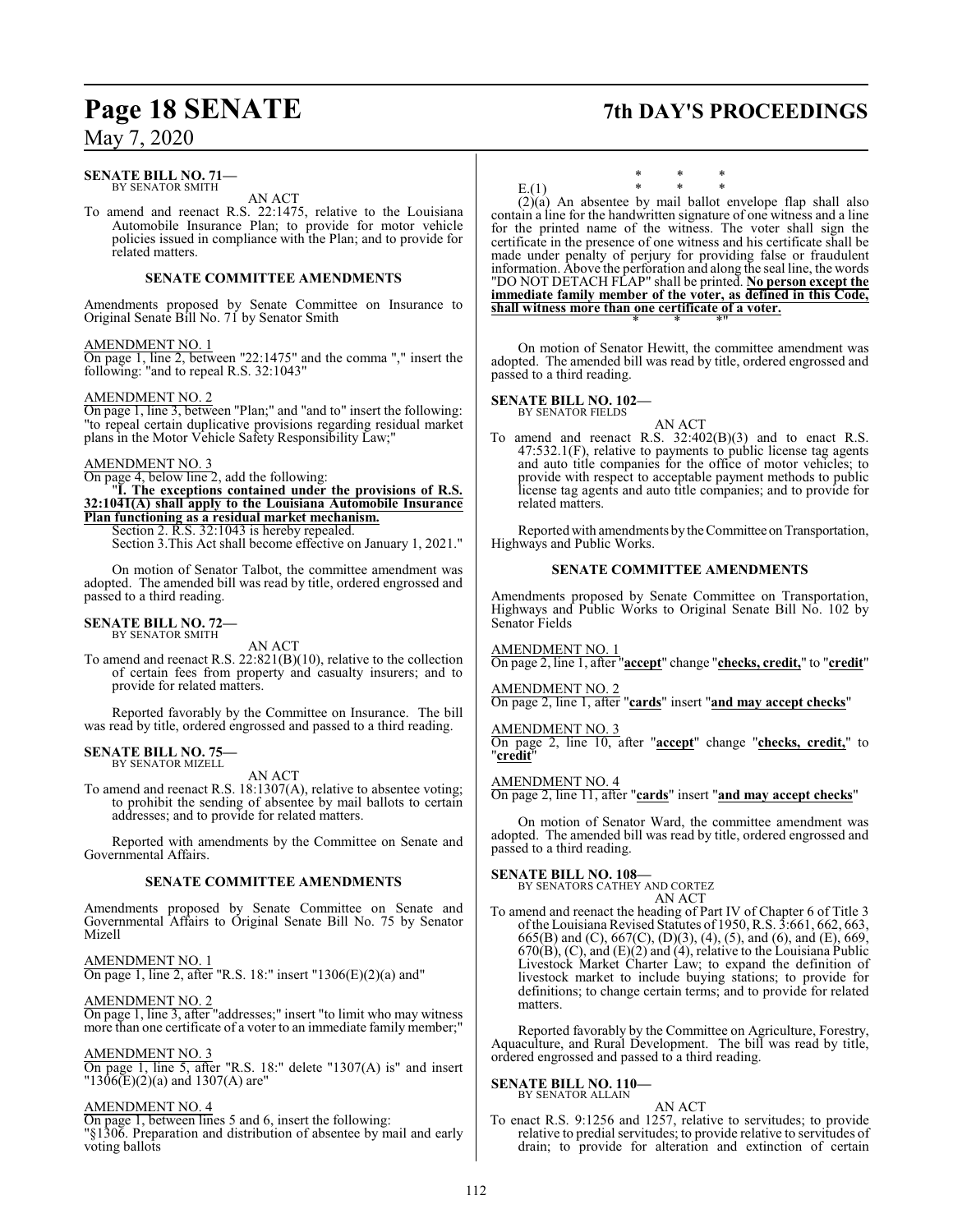# **7th DAY'S PROCEEDINGS Page 19 SENATE**

May 7, 2020

servitudes of drain; to provide for exercise of certain servitudes of drain; to provide for acts by the dominant and servient estate owners; to provide certain terms, procedures, conditions, effects, and requirements; and to provide for related matters.

Reported favorably by the Committee on Judiciary A. The bill was read by title, ordered engrossed and passed to a third reading.

**SENATE BILL NO. 117—** BY SENATOR HENSGENS AND REPRESENTATIVE COUSSAN AN ACT

To enact R.S. 49:191(12)(b) and repeal R.S. 49:191(9)(e), relative to the Department of Natural Resources; to provide for the recreation of the Department of Natural Resources and the statutory entities made a part of the department by law; to provide for the effective termination date for all statutory authority for the existence of such statutory entities; and to provide for related matters.

Reported favorably by the Committee on Natural Resources. The bill was read by title, ordered engrossed and passed to a third reading.

### **SENATE BILL NO. 120—** BY SENATOR SMITH

AN ACT

To amend and reenact R.S. 4:144(B), relative to the Louisiana State Racing Commission; to require that three members of the commission be affiliated with the horse racing industry; and to provide for related matters.

Reported with amendments by the Committee on Judiciary B.

#### **SENATE COMMITTEE AMENDMENTS**

Amendments proposed by Senate Committee on Judiciary B to Original Senate Bill No. 120 by Senator Smith

#### AMENDMENT NO. 1

On page 1, line 3, after "commission be" delete the remainder of the line, at the beginning of line 4, delete "industry", and insert "owners" of racehorses"

#### AMENDMENT NO. 2

On page 1, line 14, after "(2)**(a)**" delete the remainder of the line and insert "No"

AMENDMENT NO. 3

On page 1, line 16, after "commission." delete "No" and insert "**Except as provided in Subparagraph (b) of this Paragraph, no**"

#### AMENDMENT NO. 4

On page 2, line 2, after "**shall be**" delete the remainder of the line and insert "**owners of racehorses, which participate in any race meeting licensed by the commission.**"

#### AMENDMENT NO. 5

On page 2, line 12, after "award" delete the remainder of the line, delete line 13, and insert a period "."

On motion of Senator Smith, the committee amendment was adopted. The amended bill was read by title, ordered engrossed and passed to a third reading.

#### **SENATE BILL NO. 130—** BY SENATOR HENRY

#### AN ACT

To enact R.S. 18:1300.24, relative to sports wagering; to provide for a proposition election to determine whether sports wagering activities and operations will be permitted in a parish; to require the enactment and effectiveness oflaws on licensing, regulation, and taxation of sports wagering activities before such activities are permitted; and to provide for related matters.

Reported with amendments by the Committee on Judiciary B.

#### **SENATE COMMITTEE AMENDMENTS**

Amendments proposed by Senate Committee on Judiciary B to Original Senate Bill No. 130 by Senator Henry

#### AMENDMENT NO. 1

On page 1, line 2, after "R.S. 18:1300.24" and before the comma "," insert "and R.S. 27:15.1"

#### AMENDMENT NO. 2

On page 1, line 4, after "parish;" insert "to provide for regulatory authority with the Louisiana Gaming Control Board;"

#### AMENDMENT NO. 3

On page 2, between lines 15 and 16, insert the following: "Section 2. R.S. 27:15.1 is hereby enacted to read as follows: **§15.1. Sports Wagering**

**A. In the event of the legalization of sports wagering in any parish as a result of the proposition election held on November 3, 2020, the Louisiana Gaming Control Board shall have all regulatory authority, control, and jurisdiction, including investigation, licensing, and enforcement, and all power incidental or necessary to such regulatory authority, control, and jurisdiction over all aspects of sports wagering activities and operations, except as otherwise specified in this Title.**

**B. For purposes of this Section, "sports wagering" shall be defined as the business of accepting wagers on any sports event or sports contest by any system or method of wagering.**"

#### AMENDMENT NO. 4

On page 2, line 16, change "Section 2." to "Section 3."

#### AMENDMENT NO. 5

On page 2, between lines 17 and 18, insert the following:

"Section 4. Section 2 of this Act shall become effective January 1, 2021, if in the statewide election to be held on November 3, 2020, a majority of the qualified electors in at least one parish in the state vote to approve the proposition to permit sports wagering in such parish. However, sports wagering shall not be authorized by the Louisiana Gaming Control Board in such parish until state laws providing for the licensing, regulation, and taxation of sports wagering activities and operations are enacted and become effective."

#### AMENDMENT NO. 6

On page 2, delete line 18 and insert the followings:

"Section 5. Sections 1, 3, 4 and this Section shall become effective June 10, 2020."

On motion of Senator Smith, the committee amendment was adopted. The amended bill was read by title, ordered engrossed and passed to a third reading.

#### **SENATE BILL NO. 137—**

BY SENATOR FOIL

AN ACT To amend and reenact R.S. 13:5716, relative to coroners; to provide for cremation of bodies; to provide for notification; to provide for an investigation; to provide for a permit; and to provide for related matters.

Reported with amendments by the Committee on Judiciary B.

### **SENATE COMMITTEE AMENDMENTS**

Amendments proposed by Senate Committee on Judiciary B to Original Senate Bill No. 137 by Senator Foil

#### AMENDMENT NO. 1

On page 1, line 15, after "**investigation, he**" change "**shall**" to "**may**"

On motion of Senator Smith, the committee amendment was adopted. The amended bill was read by title, ordered engrossed and passed to a third reading.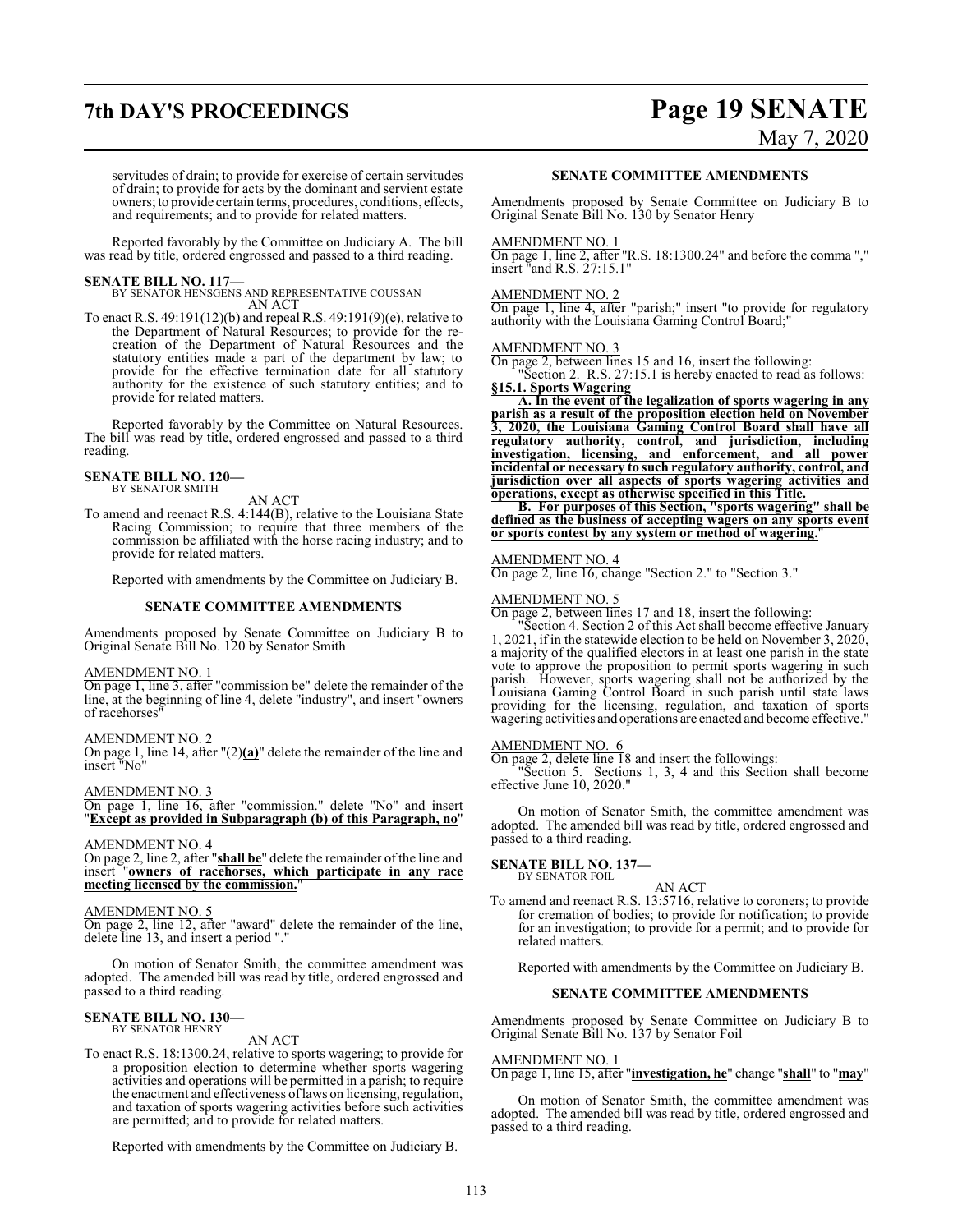#### **SENATE BILL NO. 147—** BY SENATOR FOIL

AN ACT

To amend and reenact R.S. 13:5715(A)(1), relative to coroners; to provide regarding the release of a body by a coroner; and to provide for related matters.

Reported with amendments by the Committee on Judiciary B.

### **SENATE COMMITTEE AMENDMENTS**

Amendments proposed by Senate Committee on Judiciary B to Original Senate Bill No. 147 by Senator Foil

AMENDMENT NO. 1 On page 1, after line 10, insert the following: "\* \* \*"

On motion of Senator Smith, the committee amendment was adopted. The amended bill was read by title, ordered engrossed and passed to a third reading.

#### **SENATE BILL NO. 153—** BY SENATOR FOIL

AN ACT

To amend and reenact Civil Code Articles 355 and 356, relative to continuing tutorship; to provide for the filing of a petition; to provide for the appointment of tutors; to provide for the appointment of co-tutors; and to provide for related matters.

Reported favorably by the Committee on Judiciary A. The bill was read by title, ordered engrossed and passed to a third reading.

#### **SENATE BILL NO. 155** BY SENATOR LUNEAU

AN ACT

To amend and reenact R.S. 42:1111(A)(3), relative to the Code of Governmental Ethics, to provide relative to payment from a nonpublic source; to provide for the supplementary compensation of all members of the Jimmy D. Long, Sr. Louisiana School for Math, Science, and the Arts; and to provide for related matters.

Reported favorably by the Committee on Senate and Governmental Affairs. The bill was read by title, ordered engrossed and passed to a third reading.

#### **SENATE BILL NO. 163—**

BY SENATOR CATHEY AND REPRESENTATIVE MCFARLAND AN ACT

To enact R.S. 3:3816(8), relative to the Horticulture Commission; to provide relative to professions regulated by the Horticulture Commission; to provide relative to licensure requirements; to provide an exemption for certain contractors to licensure requirements; to provide for definitions; and to provide for related matters.

Reported with amendments by the Committee on Agriculture, Forestry, Aquaculture, and Rural Development.

### **SENATE COMMITTEE AMENDMENTS**

Amendments proposed by Senate Committee on Agriculture, Forestry, Aquaculture, and Rural Development to Original Senate Bill No. 163 by Senator Cathey

#### AMENDMENT NO. 1

On page 1, line 13, after "**that**" delete the remainder of the line and insert "**costs less than ten thousand dollars**"

#### AMENDMENT NO. 2

On page 1, at the beginning of line 14, delete "**percent of the total value of a construction contract**"

On motion of Senator Cathey, the committee amendment was

## **Page 20 SENATE 7th DAY'S PROCEEDINGS**

adopted. The amended bill was read by title, ordered engrossed and passed to a third reading.

### **SENATE BILL NO. 173—**

BY SENATOR BERNARD

AN ACT To amend and reenact R.S. 18:503 and to enact R.S. 503.1, relative to the withdrawal or disqualification of candidates; to provide for proper notice of withdrawal or disqualification if candidate's name is on the ballot; to provide relative to the secretary of state; and to provide for related matters.

Reported with amendments by the Committee on Senate and Governmental Affairs.

#### **SENATE COMMITTEE AMENDMENTS**

Amendments proposed by Senate Committee on Senate and Governmental Affairs to Original Senate Bill No. 173 by Senator Bernard

#### AMENDMENT NO. 1

On page 1, line 2, after "enact R.S." insert "18:"

#### AMENDMENT NO. 2

On page 1, line 3, after "candidates" insert "or cancellation of a proposition"

#### AMENDMENT NO. 3

On page 1, line 4, after "ballot;" insert "to provide for notice of cancellation of a proposition;"

#### AMENDMENT NO. 4

On page 1, line 7, after "and R.S." insert "18:"

On motion of Senator Hewitt, the committee amendment was adopted. The amended bill was read by title, ordered engrossed and passed to a third reading.

### **SENATE BILL NO. 174—**

BY SENATOR BERNARD

AN ACT To amend and reenact R.S. 22:1063(C), 1068(B)(2), 1074(B)(2),  $1091(B)(9)$ ,  $1092(I)$ , and the introductory paragraph of  $\hat{R}.\hat{S}$ . 22:2401, relative to health insurance; to make technical changes in references to federal law; and to provide for related matters.

Reported favorably by the Committee on Insurance. The bill was read by title, ordered engrossed and passed to a third reading.

#### **SENATE BILL NO. 178—** BY SENATOR ALLAIN

AN ACT To amend and reenact R.S. 26:271.2(2)(b), 271.4, and 308(A), (B),  $(C)(1)$ ,  $(2)$ ,  $(8)$  and  $(11)(b)$ ,  $(D)$ ,  $(E)$ , and  $(F)(1)$ , relative to the delivery of alcoholic beverages; to provide for third party delivery companies; to provide for delivery agreements; to provide for requirements; to provide for limitations; and to provide for related matters.

Reported with amendments by the Committee on Judiciary B.

#### **SENATE COMMITTEE AMENDMENTS**

Amendments proposed by Senate Committee on Judiciary B to Original Senate Bill No. 178 by Senator Allain

#### AMENDMENT NO. 1

On page 1, line 3, after  $"F(0,1)"$  insert "and to enact R.S. 26:241(26),"

#### AMENDMENT NO. 2

On page 1, line 4, after "companies" insert "and platforms"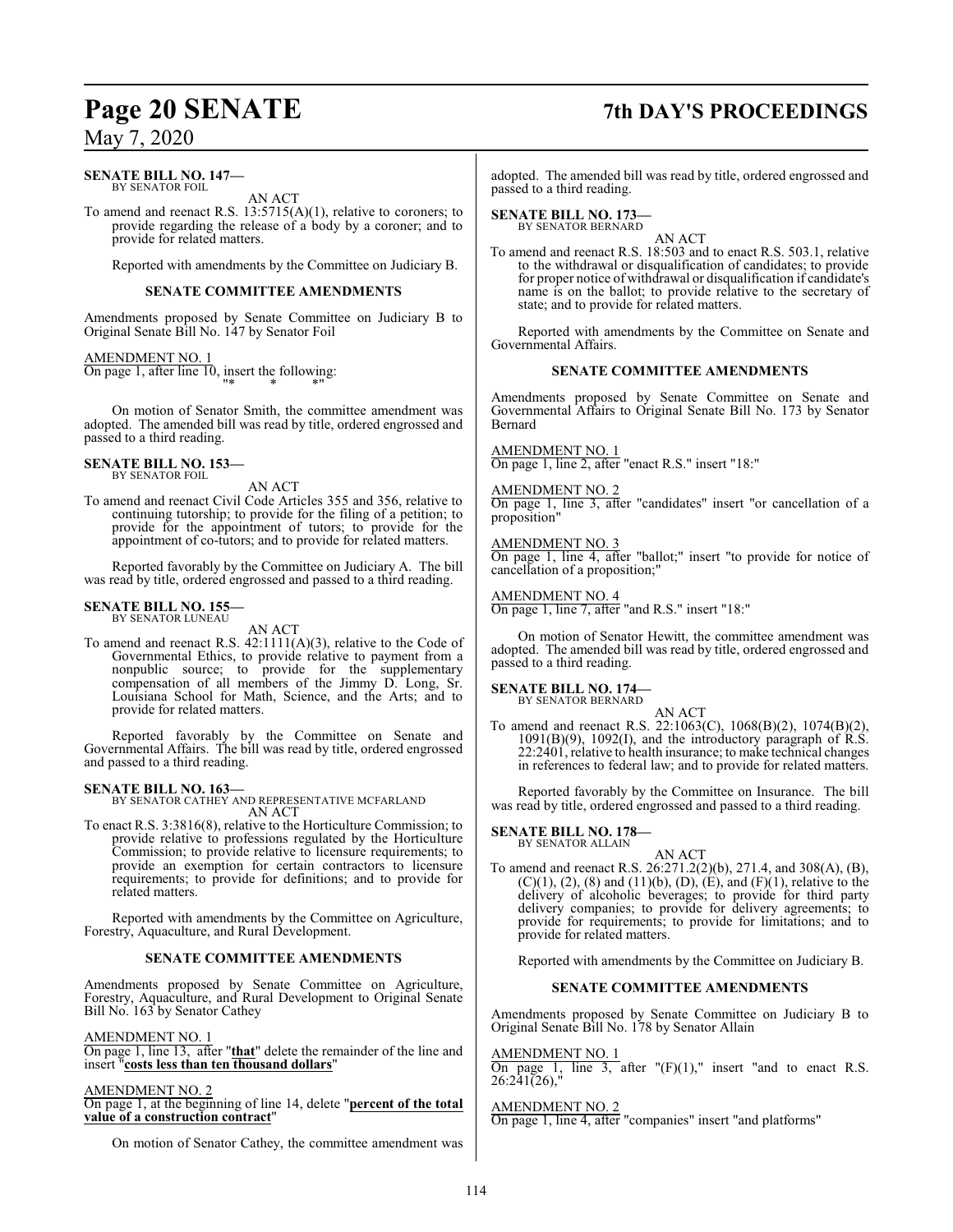## **7th DAY'S PROCEEDINGS Page 21 SENATE**

# May 7, 2020

AMENDMENT NO. 3 On page 1, line 9, after "reenacted" insert "and R.S. 26:241(26) is hereby enacted" AMENDMENT NO. 4 On page 1, between lines 9 and 10, insert the following: "§241. Definitions The following terms have the respective meanings ascribed to them except in those instances where the context indicates a different meaning: \* \* \* **(26) "Third party platform" means a third party service that is licensed to do business in the state of Louisiana that performs work with its own employees or agents for which the platform is required to file an Internal Revenue Service Form W-2 or 1099.** \* \* \*" AMENDMENT NO. 5 On page 2, line 1, after "**company**" insert "**or a third party platform**" AMENDMENT NO. 6 On page 2, line 3, after "alcohol" delete the remainder of the line and insert "**malt beverages, sparkling wine, and still wine, as defined in R.S. 26:2 and 241** with its own employees **or agents**" AMENDMENT NO. 7 On page 2, line 11, after "**company**" insert "**or a third party platform**" AMENDMENT NO. 8 On page 2, line 22, after "**company**" insert "**or a third party platform**" AMENDMENT NO. 9 On page 3, line 1, after "**company**" insert "**or a third party platform**" AMENDMENT NO. 10 On page 3, line 4, after "**company**" insert "**or a third party platform**" AMENDMENT NO. 11 On page 3, line 9, after "(2)" insert "**(a)**" AMENDMENT NO. 12 On page 3, line 11, after "delivery" delete the period "." and insert the following "**from the licensed premises of a package house-Class B permit holder. (b) Only malt beverages, sparkling wine, and still wine, as defined in R.S. 26:2 and 241 are offered for delivery from the licensed premises of a restaurant permit holder.**" AMENDMENT NO. 13 On page 3, line 13, after "(8)" delete "No" and insert the following: "**(a) For any parish having a population of less than one hundred thousand according to the latest federal decennial census, no**" AMENDMENT NO. 14 On page 3, between lines 14 and 15, insert the following: "**(b) For any parish having a population of greater than one hundred thousand according to the latest federal decennial census, no alcoholic beverages shall be delivered more than ten miles from the place of purchase.**" AMENDMENT NO. 15 On page 3, line 20, after "**company**" insert "**or a third party platform**" AMENDMENT NO. 16 On page 3, line 23, after "**company**" insert "**or a third party platform**" AMENDMENT NO. 17 On page 3, line 25, after "**company**" insert "**or a third party platform**" AMENDMENT NO. 18 On page 3, line 27, after "**company**" insert "**or a third party platform**" AMENDMENT NO. 19 On page 3, line 29, change "third-party" to "**third party**", and after "**company**" insert "**or a third party platform**" AMENDMENT NO. 20 On page 4, line 1, after "policy" delete the remainder of the line and insert "with a liquor liability endorsement in an amount no less" AMENDMENT NO. 21 On page 4, line 4, after "**company**" insert "**or a third party platform**" AMENDMENT NO. 22 On page 4, line 6, after "**company**" insert "**or a third party platform**" AMENDMENT NO. 23 On page 4, line 8, after "**company**" insert "**or a third party platform**" AMENDMENT NO. 24 On page 4, line 10, after "**company**" insert "**or a third party platform**" AMENDMENT NO. 25 On page 4, line 15, after the second "**company**" insert "**or a third party platform**" AMENDMENT NO. 26 On page 4, line 23, after "**company**" insert "**or a third party platform**" On motion of Senator Smith, the committee amendment was adopted. The amended bill was read by title, ordered engrossed and passed to a third reading. **SENATE BILL NO. 191—** BY SENATOR WHITE AN ACT To enact R.S. 44:4(59) and 22.2, relative to public records; to provide for contracts with the Department of Economic Development; to provide for confidentiality of certain information submitted pursuant to a contract with the Department of Economic Development; to provide for terms and conditions; and to provide for related matters. Reported favorably by the Committee on Senate and Governmental Affairs. The bill was read by title, ordered engrossed and passed to a third reading. **SENATE BILL NO. 209—** BY SENATOR MORRIS AN ACT To enact R.S. 42:1267, relative to in-service training for state employees; to provide for the development and implementation of an online testing program for prospective police officers and firefighters by the Department of Civil Service; and to provide for related matters. Reported with amendments by the Committee on Senate and Governmental Affairs.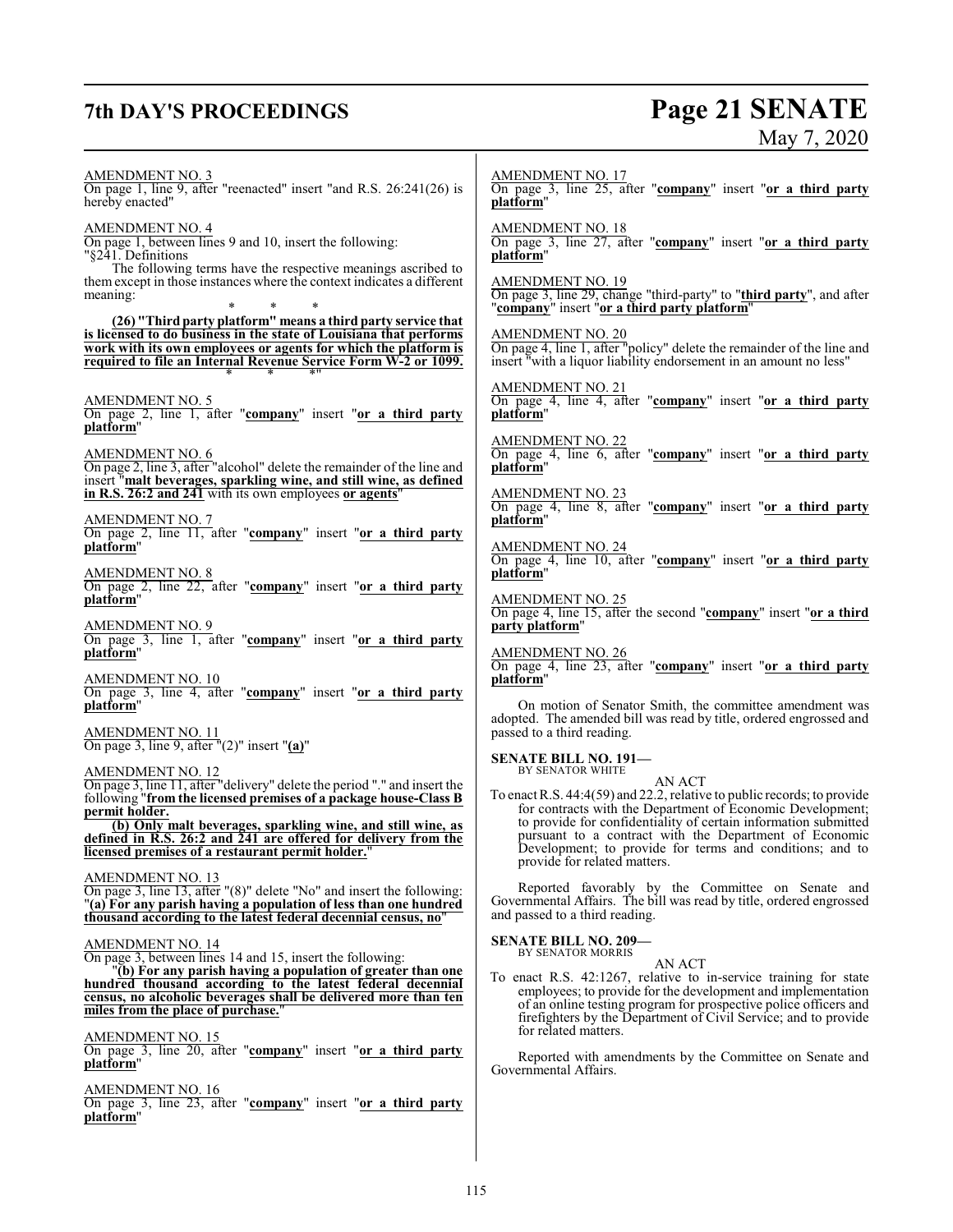## **Page 22 SENATE 7th DAY'S PROCEEDINGS**

### May 7, 2020

#### **SENATE COMMITTEE AMENDMENTS**

Amendments proposed by Senate Committee on Senate and Governmental Affairs to Original Senate Bill No. 209 by Senator Morris

#### AMENDMENT NO. 1

On page 1, line 2, after "To" delete "enact R.S. 42:1267" and insert "amend and reenact the introductory paragraph of R.S. 33:2491, (E), and (I),  $2492(1)$ , (2), and (11),  $2494(A)$  and (D), the introductory paragraph of 2551, (5), and (9), 2552(1),(2), and (11), 2553(C), and  $2554(A)$  and (D) and change "state" to "certain public""

#### AMENDMENT NO. 2

On page 1, line 4, after "by the" delete "Department of Civil Service" and insert "office of state examiner"

#### AMENDMENT NO. 3

On page 1, line 7 after "Section 1." delete "R.S. 42:1267 is hereby enacted" and insert "The introductory paragraph ofR.S. 33:2491,(E), and (I),  $2492(1)$ , (2), and (11),  $2494(A)$  and (D), the introductory paragraph of 2551, (5), and (9), 2552(1),(2), and (11), 2553(C), and  $255\overline{4}$ (A) and (D) are hereby amended and reenacted"

#### AMENDMENT NO. 4

On page 1, delete lines 8-17 and on page 2, delete line 1, and insert the following:

"§2491. Establishment and maintenance of employment lists

**Except for entrance level firefighter andentrance level police officer,**T **t**he board shall establish and maintain employment lists containing names of persons eligible for appointment to the various classes of positions in the classified service, as follows:

\* \* \* E. Any person whose name is placed upon the competitive employment list for the entrance or lowest ranking class in the classified service who has served in the armed forces of the United States of America during the times of war, and has been honorably discharged or discharged under honorable conditions, shall have added to his final test score a total of five points at the time of placing his name upon the list. Proof of such service and discharge shall be required by the board **or the state examiner** in any manner it deems advisable.

#### \* \* \* I. **(1) For purposes of entrance firefighter and entrance police officer, the state examiner shall establish and maintain a statewide eligibility list containing names of persons eligible for appointment to these classes by any municipality, parish, or fire protection district under the municipal fire and police civil service system.**

**(2)**A person who has attained a passing score on an examination administered by the state examiner for entrance entrance firefighter, entrance jailer, secretary to the chief, departmental records clerk, or for the entrance classes for which the operation and maintenance of radio, alarm, or signal systems for the respective fire or police services is the primary duty may have his name placed on the employment list of any municipality, parish, or fire protection district under the Municipal Fire and Police Civil Service System, provided the person's application and score are accepted by the board of the municipality, parish, or fire protection district in which he seeks employment. In order that his name may be placed upon the employment eligibility list, a person shall be required to meet the minimum qualifications adopted as rules ofthe respective civil service board, as if making original application for admission to the test. The eligibility of such an applicant shall not continue past the date on which his original eligibility expired."

#### AMENDMENT NO. 5

On page 2, delete line 1 and insert the following:

#### "§2492. Tests

Tests to determine the eligibility of applicants for entry upon the promotional and competitive employment lists shall be provided, as follows:

(1)(a) The board shall provide through the state examiner for promotional or competitive tests. Official notice of examination shall be posted on the bulletin board in each station of the respective department. The notice shall state (i) class of positions for which tests will be given, (ii) whether the tests will be given on a promotional or competitive basis, and (iii) the final date on which applications for admission to the tests will be received. The notice shall be posted for a continuous period of thirty **ten** days preceding the date for administering the tests.

(b) In addition to the posted notice, public notice for all tests to be given on a competitive basis shall be published at least four times during the thirty-day period in the official journal of the municipality **on the state examiner's website and the municipality's website, if available, during the ten-day period** in which such tests are to be held. This notice of examination need not reveal the exact date on which tests shall be administered, but all applicants shall be advised of the date, place, and time to report for an announced test at least five days in advance thereof in any manner the board may prescribe.

(2)**(a) For entrance firefighter and entrance police officer, the state examiner shall publish notice on his website for ten-day notice of the location for where such tests are to be held and the final date on which applications for admission to the test will be received. This notice of examination shall reveal the exact date on which the test shall be administered. However, all applicants shall be advised of the time and place to report for an announced test at least five days in advance in any manner the state examiner may prescribe. The state examiner shall provide for online entrance firefighter and entrance police testing as provided for in this Section by Fiscal Year 2022.**

**(b)** As may be necessary from time to time, the state examiner may call for and administer examinations for the entrance classifications of firefighter, police officer **, secretary to the chief, departmental records clerk**, jailer, and for the entrance classes for positions of which the operation and maintenance of a radio, alarm, or signal system for the fire or police service is the primary duty. Tests may be administered at the discretion of the state examiner in any municipality, parish, or fire protection district to which this Part applies. Official notification shall not be made to the extent required under Paragraph (1) of this Section; however, public notice shall be published at least four times during a thirty-day period in the official journal of the state of Louisiana and may be posted on the bulletin board in each station of the respective department. This notice of examination need not state the exact date on which tests shall be administered, but all applicants shall be advised of the date, place, and time to report for an announced test at least five days in advance thereof in any manner the state examiner may prescribe.

\* \* \* (11) Each applicant who makes a passing score on a test administered by the state examiner under the provisions of Paragraph (2) of this Section shall be advised, in any manner the state examiner prescribes, of his final score. **Except for entrance firefighter and entrance police officer,** S**s**uch score may be reported and approved by the board under the provisions of R.S. 33:2491(I). The original eligibility of an applicant under the provisions ofthis Paragraph shall be the period of not more than eighteen months after the date on which the signature of the state examiner was affixed to his notification of score.

#### \* \* \* §2494. Certification and appointment

A.**(1) Except for entrance firefighter and entrance police officer,** W **w**henever the appointing authority proposes to fill a vacancy in the classified service, except by demotion, transfer, emergency appointment, or by substitute employment not to exceed thirty days, he shall request the board to certify names of persons eligible for appointment to the vacant position. The board shall thereupon certify in writing the names of eligible persons from the appropriate employment list, and the appointing authority shall, if he fills the vacancy, make the appointment as provided by this Section.

**(2) Whenever the appointing authority proposes to fill a vacancy in entrance level firefighter and entrance level police officer, he shall request the state examiner to certify names of persons eligible for appointments to the vacant position. The state examiner shall certify in writing the names of eligible persons from the appropriate list, and the appointing authority shall, if he fills the vacancy, make the appointment as provided by this Section.**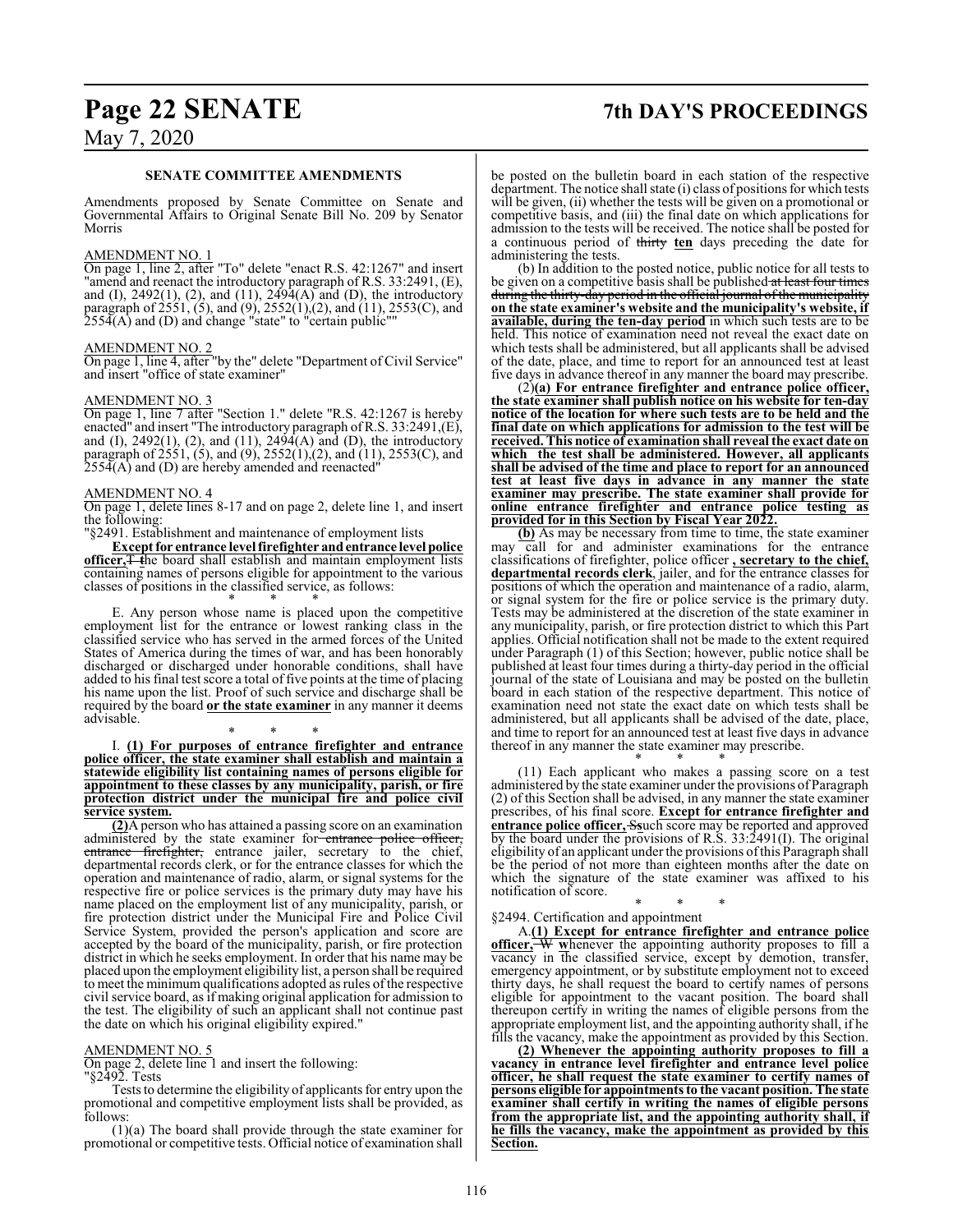### **7th DAY'S PROCEEDINGS Page 23 SENATE**

May 7, 2020

\* \* \*

D. Certification and appointment from the competitive list shall be limited to those conditions and classifications for which the competitive test may be given as provided by R.S. 33:2492(E). Upon the appointing authority's request for the certification of eligible persons from which he may fill a vacancy, and if the competitive list is the appropriate list from which the names of eligible persons shall be certified, the board **or the state examiner** shall certify the names of the persons upon that list, in the order in which they appear thereon, for the class in which the vacancy is to be filled. The appointing authority shall select and appoint to the first vacancy to be filled, any one of the persons so certified to him for the vacancy. **In making appointments to entrance firefighter and entrance police officer, the appointing authority shall verify the applicant meets the minimum qualifications as established by the board. Additionally,** I **i**n making such appointment to entry-level positions, the appointing authority shall give a preference to Louisiana residents. If any one or more persons so certified should refuse the appointment, the appointing authority shall then select and appoint any one of the remaining persons certified by the board **or the state examiner**. This procedure shall be followed until the position has been filled by appointment of one of the persons certified from the list and willing to accept the appointment, or until each person whose name appears upon the list has in this manner been certified for the vacancy.

\* \* \* §2551. Establishment and maintenance of employment lists

**Except for entrance firefighter and entrance police officer,** T**t**he board shall establish and maintain lists containing names of persons eligible for appointment to the various classes of positions in the classified service as follows:

\* \* \* (5) Any person whose name is placed upon the competitive employment list for the entrance or lowest ranking class in the classified service who has served in the armed forces of the United States of America during time of war, and who has been honorably discharged or discharged under honorable conditions, shall have added to his final test score a total of five points at the time of placing his name upon the list. Proof of such service and discharge shall be required by the board **or state examiner** in any manner it deems advisable.

\* \* \* (9)**(a) For purposes of entry level firefighter and entry level police officer, the state examiner shall establish and maintain a statewide eligibility list containing the names of persons eligible for appointment to these classes by any municipality, parish, or fire protection district under the municipal fire and police civil service system.**

**(b)** A person who has attained a passing score on an examination administered by the state examiner for entrance police officer, entrance firefighter, entrance jailer, secretary to the chief, departmental records clerk, or for the entrance classes for which the operation and maintenance of radio, alarm, or signal systems for the respective fire or police services is the primary duty may have his name placed on the employment list of any municipality, parish, or fire protection district under the Municipal Fire and Police Civil Service System, provided the person's application and score are accepted by the board of the municipality, parish, or fire protection district in which he seeks employment. In order that his name may be placed upon the employment eligibility list, a person shall be required to meet the minimum qualifications adopted as rules ofthe respective civil service board, as if making original application for admission to the test. The eligibility of such an applicant shall not continue past the date on which his original eligibility expired. \* \* \*

#### §2552. Tests

Tests to determine the eligibility of applicants for entry upon the promotional and competitive employment lists shall be provided, as follows:

(1)(a) **Except for entrance firefighter and entrance policer officer,** T**t**he board shall provide through the state examiner for promotional or competitive tests. Official notice of examination shall be posted on the bulletin board in each station of the respective department. The notice shall state (i) class of positions for which tests

will be given, (ii) whether the tests will be given on a promotional or competitive basis, and (iii) the final date on which applications for admission to the tests will be received. The notice shall be posted for a continuous period of thirty **ten** days preceding the date for administering the tests.

(b) In addition to the posted notice, public notice for all tests to be given on a competitive basis shall be published at least four times during the thirty-day period in the official journal ofthe municipality, parish, or fire protection district, as the case may be, **during the tenday period on the state examiner's website and the municipality, parish, or fire protection district's website, if available,** in which such tests are to be held. This notice of examination need not state the exact date on which tests shall be administered, but all applicants shall be advised of the date, place, and time to report for an announced test at least five days in advance thereof in any manner the board may prescribe.

**(c) For entrance firefighter and entrance police officer, the state examiner shall publish notice on his website for ten-day notice of the location for where such tests are to be held and the final date on which applications for admission to the test will be received. This notice of examination shall reveal the exact date on which the test shall be administered. However, all applicants shall be advised of the place and time to report for an announced test at least five days in advance in any manner the state examiner may prescribe. The state examiner shall provide for online entrance firefighter and entrance police testing as provided for in this Section by Fiscal Year 2022.**

(2) As may be necessary from time to time, the state examiner may call for and administer examinations for the entrance classifications of firefighter, police officer **secretary to the chief, departmental records clerk**, jailer, and for the entrance classes for positions of which the operation and maintenance of a radio, alarm, or signal system for the fire or police service is the primary duty. Tests may be administered at the discretion of the state examiner in any municipality, parish, or fire protection district to which this Part applies. Official notification shall not be made to the extent required under Paragraph (1) of this Section; however, public notice shall be published at least four times during a thirty-day period in the official journal of the state of Louisiana and may be posted on the bulletin board in each station of the respective department. This notice of examination need not state the exact date on which tests shall be administered, but all applicants shall be advised of the date, place, and time to report for an announced test at least five days in advance thereof in any manner the state examiner may prescribe.

\* \* \* (11) Each applicant who makes a passing score on a test administered by the state examiner pursuant to **Subparagraph (1)(c) or** Paragraph (2) of this Section shall be advised, in any manner the state examiner prescribes, of his final score. **Except for entrance firefighter and entrance police officer,** S **s**uch score may be reported and approved by the board under the provisions of R.S. 33:2551(9). The original eligibility of an applicant under the provisions of this Paragraph shall be the period of not more than eighteen months after the date on which the signature of the state examiner was affixed to his notification of score. §2553. Admission to tests

\* \* \* C. Any applicant admitted to the competitive examinations which may be called for by the state examiner pursuant to R.S. 33:2552**(1)(c) or** (2) shall be a citizen of the United States and of legal age.

#### §2554. Certification and appointment

A.**(1) Except for entrance firefighter and entrance police officer,** W **w**henever the appointing authority proposes to fill a vacancy in the classified service, except by demotion, transfer, emergency appointment, or by substitute employment not to exceed thirty days, he shall request the board to certify names of persons eligible for appointment to the vacant position. The board thereupon shall certify in writing the names of eligible persons from the appropriate employment list, and the appointing authority shall, if it fills the vacancy, make the appointment as provided by this Section.

**(2) Whenever the appointing authority proposes to fill a vacancy in entrance level firefighter or entrance level police**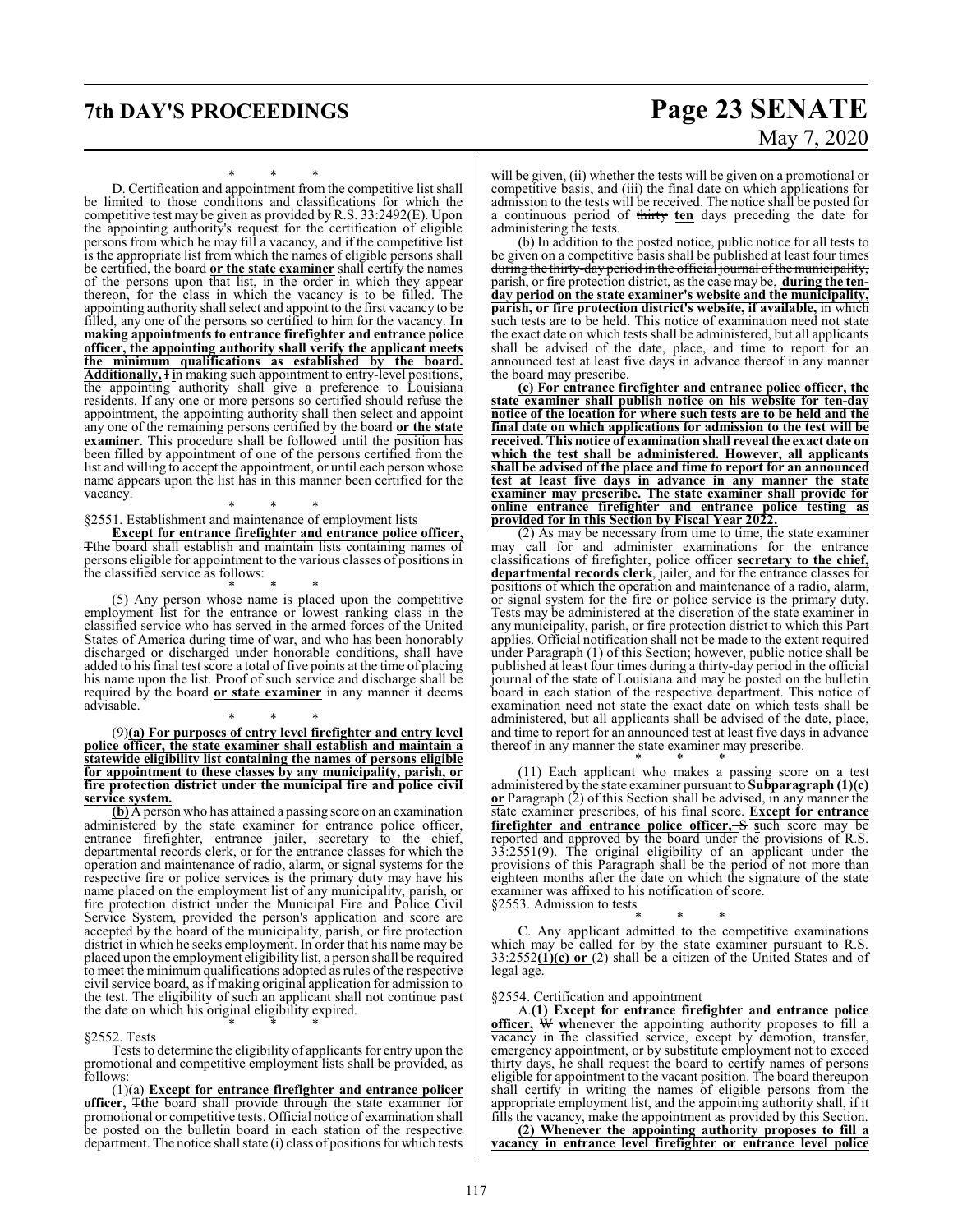### **Page 24 SENATE 7th DAY'S PROCEEDINGS**

May 7, 2020

**officer, he shall request the state examiner to certify names of persons eligible for appointments to the vacant position. The state examiner shall certify in writing the names of eligible persons fromthe appropriate list, and the appointing authority shall, if he fills the vacancy, make the appointment as provided by this Section.**

\* \* \* D. Certification and appointment from the competitive list shall be limited to those conditions and classifications for which the competitive test may be given as provided by R.S. 33:2552(5). Upon the appointing authority's request for the certification of eligible persons from which it may fill a vacancy, and if the competitive list is the appropriate list from which the names of eligible persons shall be certified, the board **or the state examiner** shall certify the names of the persons upon that list, in the order in which they appear thereon, for the class in which the vacancy is to be filled. The appointing authority shall select and appoint to the first vacancy to be filled any one of the persons so certified to it for the vacancy. **In making appointments to entrance firefighter and entrance police officer, the appointing authority shall verify the applicant meets the minimum qualifications as established by the board. Additionally,** I**i**n making such appointment to entry-level positions, the appointing authority shall give a preference to Louisiana residents. If any one or more persons so certified refuses the appointment, the appointing authority then shall select and appoint any one of the remaining persons certified by the board **or the state examiner**. This procedure shall be followed until the position has been filled by appointment of one of the persons certified from the list and willing to accept the appointment, or until each person whose name appears upon the list has in this manner been certified for the vacancy.

\* \* \*"

On motion of Senator Hewitt, the committee amendment was adopted. The amended bill was read by title, ordered engrossed and passed to a third reading.

### **SENATE BILL NO. 212—** BY SENATOR CATHEY

AN ACT

To amend and reenact R.S. 3:3403(A)(2), relative to the Louisiana Agricultural Commodities Commission; to provide for changes to the membership of the commission; and to provide for related matters.

Reported favorably by the Committee on Agriculture, Forestry, Aquaculture, and Rural Development. The bill was read by title, ordered engrossed and passed to a third reading.

#### **SENATE BILL NO. 218—** BY SENATOR CLOUD

AN ACT

To amend and reenact the introductory paragraph of R.S. 18:461(A)(2) and to enact R.S. 18:461(A)(4), relative to qualifying for candidates; to provide proof of identity; and to provide for related matters.

Reported with amendments by the Committee on Senate and Governmental Affairs.

#### **SENATE COMMITTEE AMENDMENTS**

Amendments proposed by Senate Committee on Senate and Governmental Affairs to Original Senate Bill No. 218 by Senator Cloud

#### AMENDMENT NO. 1

On page 2, line 2 after "state." insert "**The proof of identification utilized shall redact the candidate's driver's license number or social security number by either manual or digital methods.**"

On motion of Senator Hewitt, the committee amendment was adopted. The amended bill was read by title, ordered engrossed and passed to a third reading.

#### **SENATE BILL NO. 238—**

BY SENATOR ALLAIN AN ACT

To enact R.S. 18:1505.2(T), relative to campaign contributions; to provide for repayment of personal contributions or loans; to provide for an effective date; and to provide for related matters.

Reported favorably by the Committee on Senate and Governmental Affairs. The bill was read by title, ordered engrossed and passed to a third reading.

#### **SENATE BILL NO. 244—** BY SENATOR SMITH

AN ACT To amend and reenact R.S. 48:231(A)(6), relative to the Department of Transportation and Development; to provide relative to proposal of the annual construction program; to provide for prioritization of projects; and to provide for related matters.

Reported favorably by the Committee on Transportation, Highways and Public Works. The bill was read by title, ordered engrossed and passed to a third reading.

### **SENATE BILL NO. 252—** BY SENATOR CARTER

AN ACT To amend and reenact R.S.  $32:402.1(A)(1)(a)$  and  $(2)(b)$ ,  $407(A)(2)(a)$ , and  $408(A)(1)$ , relative to driver education; to provide for driver education to include instruction relative to accessible parking and access aisles; and to provide for related matters.

Reported favorably by the Committee on Transportation, Highways and Public Works. The bill was read by title, ordered engrossed and passed to a third reading.

**SENATE BILL NO. 273—** BY SENATOR HEWITT

AN ACT

To enact Chapter 31-A of Title 51 of the Louisiana Revised Statutes of 1950, to be comprised of R.S. 51:2111 through 2116, and to amend and reenact R.S. 44:4.1, relative to registration with the secretary of state by managed service providers servicing public bodies; to provide requirements for doing business; to provide for definitions; to provide for exceptions to public records law; and to provide for related matters.

Reported with amendments by the Committee on Senate and Governmental Affairs.

#### **SENATE COMMITTEE AMENDMENTS**

Amendments proposed by Senate Committee on Senate and Governmental Affairs to Original Senate Bill No. 273 by Senator Hewitt

#### AMENDMENT NO. 1

On page 1, delete lines 2 and 3, and insert "To amend and reenact R.S. 44:4.1(B)(35) and to enact Chapter 31-A of Title 51 of the Louisiana Revised Statutes of 1950, to be comprised ofR.S. 51:2111 through 2116,"

#### AMENDMENT NO. 2

On page 1, line 4, after "providers" insert "and managed security service providers"

AMENDMENT NO. 3 On page 1, line 11 after "**PROVIDERS"** insert "**AND MANAGED SECURITY SERVICE PROVIDERS**"

#### AMENDMENT NO. 4

On page 1, line 15, after "**providers**" insert "**and managed security service providers**"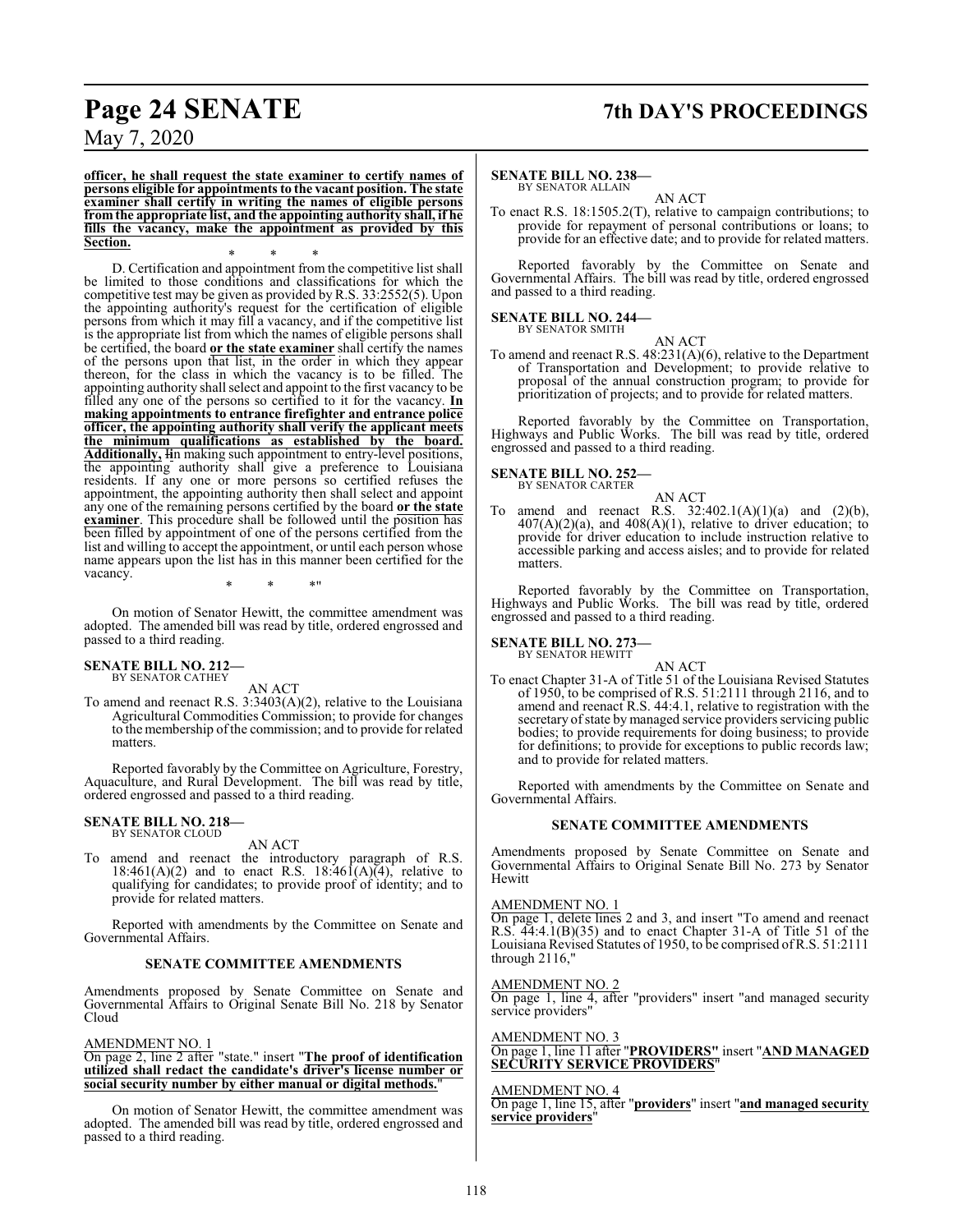## **7th DAY'S PROCEEDINGS Page 25 SENATE**

# May 7, 2020

#### AMENDMENT NO. 5

On page 2, line 1, after "**providers**" insert "**and managed security service providers**"

AMENDMENT NO. 6

On page 2, line 2, after "**providers**" insert "**and managed security service providers**"

#### AMENDMENT NO. 7

On page 2, delete lines 15 through 19, and insert the following: "**(4) "Managed service provider" means an individual, partnership, corporation, incorporated or unincorporated association, joint stock company, reciprocal, syndicated, or any similar entity or combination of entities that manages a public body's information technology infrastructure or end-user systems.**

**(5) "Managed security service provider" means an individual, partnership, corporation, incorporated or unincorporated association, joint stock company, reciprocal, syndicated, or any similar entity or combination of entities that provides cybersecurity monitoring and management for a public** body.'

#### AMENDMENT NO. 8

On page 2, line 20, delete "**(5)**" and insert "**(6)**"

AMENDMENT NO. 9 On page 2, line 20, after "**service provider**" insert "**or managed security service provider**"

AMENDMENT NO. 10 On page 2, line 21, delete "**(6)**" and insert "**(7)**"

AMENDMENT NO. 11

On page 4, line 5, after "R.S. 44:4.1" insert "(B)(35)"

AMENDMENT NO. 12 On page 4, delete lines 7 through 14, and insert "\* \* \*"

On motion of Senator Hewitt, the committee amendment was adopted. The amended bill was read by title, ordered engrossed and passed to a third reading.

#### **SENATE BILL NO. 322—** BY SENATOR SMITH

AN ACT

To amend and reenact R.S. 14:98.7(A) and R.S. 32:661(C)(1)(d) and  $(e)$ ,  $666(A)(1)(a)(i)$  and  $(3)$ , the introductory paragraph of 667(A), (C), (H)(3), and (I)(1)(a), (c), and (d), and (2), the introductory paragraph of  $667.1(A)$ , and  $669(A)$ , to enact R.S. 32:661(D), and to repeal R.S. 32:661(C)(1)(f), relative to tests for suspected drunken drivers; to provide relative to chemical tests for intoxication required to be given to persons suspected of operating a motor vehicle while intoxicated; to provide relative to suspension of a driver's license for failure to submit to a chemical test for intoxication; to provide relative to required notice to certain driver's suspected of operating a motor vehicle while intoxicated; and to provide for related matters.

Reported favorably by the Committee on Judiciary C. The bill was read by title, ordered engrossed and passed to a third reading.

### **SENATE BILL NO. 332—** BY SENATOR PEACOCK

#### AN ACT

To amend and reenact R.S. 13:4721, R.S. 14:90(C), 90.3(F), and 90.5(C) andR.S. 27:15(B)(1), (D), and (E), 44(10), 205(12), and 371(C) and to enact R.S. 18:1300.24 and R.S. 27:15(B)(8)(c) and Chapter 10 of Title 27 of the Louisiana Revised Statutes of 1950, to be comprised of R.S. 27:551 through 555, relative to sports wagering; to provide for a proposition election; to provide for regulatory authority of the Louisiana Gaming Control Board;

to provide for definitions; to provide for the conducting of sports wagering and requirements and limitations; to authorize certain mobile wagering; and to provide for related matters.

Reported by substitute by the Committee on Judiciary B. The bill was read by title; the committee substitute bill was read.

#### **SENATE BILL NO. — (Substitute of Senate Bill No. 332 by Senator Peacock)**

BY SENATOR PEACOCK AN ACT

To amend and reenact R.S. 27:44(16), 205(17), and 353(8), and to enact R.S. 27:44(21.1), 205(30.1), and 353(9.1), relative to gaming; to except promotional play wagers in determining revenue in certain gaming; and to provide for related matters.

Be it enacted by the Legislature of Louisiana:

Section 1. R.S. 27:44(16), 205(17), and 353(8) are hereby amended and reenacted, and R.S. 27:44(21.1), 205(30.1), and 353(9.1) are hereby enacted to read as follows:

§44. Definitions

When used in this Chapter, the following terms shall mean:

\* \* \* (16) "Net gaming proceeds" means the total of all cash and property, including checks received by a licensee, whether collected or not, received by the licensee from gaming operations, less the total of all cash paid out as winnings to patrons **and the total amount of all promotional play wagers**.

\* \* \* **(21.1) "Promotional Play Wagers" means wagers placed by patrons using noncashable vouchers, promotional chips, coupons, electronic credits, electronic promotions, scrips, or any other cash equivalent that is provided to the patron by the licensee.** \* \* \*

§205. Definitions

When used in this Chapter, the following terms have these meanings:

\* \* \* (17) "Gross revenue" means the total of all value received by the casino gaming operator from gaming operations, including cash, checks, vouchers, instruments and anything received in payment for credit extended to a patron for purposes of gaming, and compensation received for conducting any game in which the casino gaming operator is not party to a wager, less the total of all value or amounts paid out as winnings to patrons and credit instruments or checks which are uncollected as determined by rule of the corporation **and the total of all promotional play wagers**.

\* \* \* **(30.1) "Promotional Play Wagers" means wagers placed by patrons using noncashable vouchers, promotional chips, coupons, electronic credits, electronic promotions, scrips, or any other cash equivalent that is provided to the patron by the licensee.** \* \* \*

§353. Definitions

When used in this Chapter, the following terms shall have these meanings:

\* \* \* (8) "Net slot machine proceeds" means the total of all cash and property received by a licensee from slot machine gaming operations minus the amount of cash or prizes paid to winners **and the total of all promotional play wagers**.

\* \* \* **(9.1) "Promotional Play Wagers" means wagers placed by patrons using noncashable vouchers, promotional chips, coupons, electronic credits, electronic promotions, scrips, or any other cash equivalent that is provided to the patron by the licensee.**

Section 2. This Act shall become effective upon signature by the governor or, if not signed by the governor, upon expiration of the time for bills to become law without signature by the governor, as provided by Article III, Section 18 of the Constitution of Louisiana. If vetoed by the governor and subsequently approved by the legislature, this Act shall become effective on the day following such approval.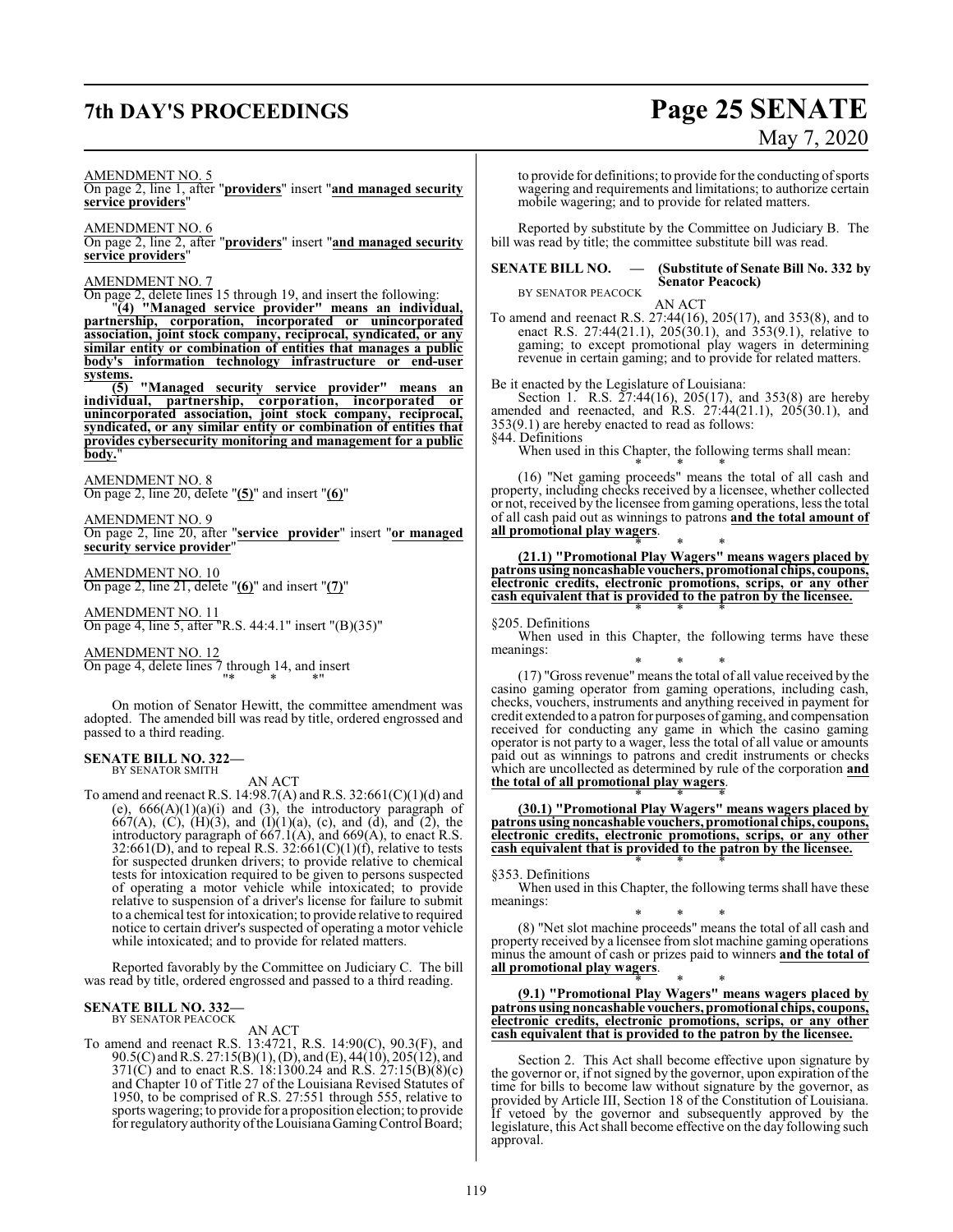On motion of Senator Smith, the committee substitute bill was adopted and becomes Senate Bill No. 516 by Senator Peacock, substitute for Senate Bill No. 332 by Senator Peacock.

**SENATE BILL NO. 516— (Substitute of Senate Bill No. 332 by Senator Peacock)**

BY SENATOR PEACOCK

AN ACT

To amend and reenact R.S. 27:44(16), 205(17), and 353(8), and to enact R.S. 27:44(21.1), 205(30.1), and 353(9.1), relative to gaming; to except promotional play wagers in determining revenue in certain gaming; and to provide for related matters.

The bill was read by title and placed on the Calendar for a second reading.

#### **SENATE BILL NO. 345—**

BY SENATOR JOHNS

AN ACT To amend and reenact R.S.  $23:921(D)$ ,  $(E)$ ,  $(F)(1)(b)$  and  $(c)$ , relative to contracts; to provide relative to a noncompete contract or agreement; to provide relative to terms and conditions of the contract or agreement; and to provide for related matters.

Reported favorably by the Committee on Commerce, Consumer Protection, and International Affairs. The bill was read by title, ordered engrossed and passed to a third reading.

## **SENATE BILL NO. 351—** BY SENATOR CATHEY

AN ACT

To amend and reenact R.S. 18:443(B)(1), 443.1(B), and the introductory paragraph of 443.2(2)(a)(ii),(3), and (7) relative to state central committees; to provide relative to composition; and to provide for related matters.

Reported with amendments by the Committee on Senate and Governmental Affairs.

#### **SENATE COMMITTEE AMENDMENTS**

Amendments proposed by Senate Committee on Senate and Governmental Affairs to Original Senate Bill No. 351 by Senator Cathey

#### AMENDMENT NO. 1

On page 1, line 2, after "443.1(B)," delete "and"

#### AMENDMENT NO. 2

On page 1, line 3, after " $(7)$ " insert ", and  $444(B)(1)$  and to enact R.S.  $18:443(G)$ ,

### AMENDMENT NO. 3

On page 1, line 6, after "443.1(B)," delete "and"

#### AMENDMENT NO. 4

On page 1, line 7, after "(7)" delete the remainder of the line and insert  $\overline{ }$ , and 444(B)(1) are hereby amended and reenacted and R.S.  $18:443(G)$  is hereby enacted to read as follows:

#### AMENDMENT NO. 5

On page 1, between lines 15 and 16 insert:

"**G.(1) Notwithstanding the provisions of R.S. 18:443(B)(1), in the event an election for members of any such state central committee does not occur at the same time as the presidential preference primary in 2020, the members of the state central committee shall be elected at the runoff of the next regularly <u>scheduled</u>** election presently scheduled for December 5, 2020. The **secretary of state shall select the dates for qualification of candidates, conforming as closely as practicable with the timelines established in R.S. 18:467.**

**(2) The provisions of this Subsection shall be effective only until June 1, 2021.**"

### **Page 26 SENATE 7th DAY'S PROCEEDINGS**

AMENDMENT NO. 6

On page 3, between lines 28 and 29 insert the following: "§444. Parish executive committees

\* \* \* B. Election and term. (1) Members of a parish executive committee of a recognized political party shall be elected every four years at the same time as the presidential preference primary election. The term of office shall not extend beyond the time for which the member was elected. Notwithstanding this provision, members elected in 1991 shall serve until their successors are chosen. **The term of office of the members shall be until their successors are qualified and elected.**

On motion of Senator Hewitt, the committee amendment was adopted. The amended bill was read by title, ordered engrossed and passed to a third reading.

\* \* \*"

#### **SENATE BILL NO. 352—**

BY SENATOR HENRY

AN ACT To enact R.S. 14:98.5.1, relative to driving offenses; to provide that the court may order a clinical assessment for a person who has two or more convictions for operating a vehicle while intoxicated; and to provide for related matters.

Reported favorably by the Committee on Judiciary C. The bill was read by title, ordered engrossed and passed to a third reading.

#### **SENATE BILL NO. 353—** BY SENATOR HEWITT

AN ACT

To amend and reenact R.S. 30:1103(3), (6), and (9), 1104(A)(8) and (9), the introductory paragraph of  $(C)$ ,  $(C)(1)$ ,  $(E)$ ,  $1105(C)$ ,  $1108(A)(1)$  and  $(B)$ ,  $1109(A)$ ,  $1110(C)(1)(a)$  through (e), 1111(F), and R.S. 19:2(12), relative to the Louisiana Geologic Sequestration of Carbon Dioxide Act; to provide certain definitions, terms, procedures, conditions, requirements, and effects; to provide for the powers and duties of the commissioner of conservation; to provide relative to storage facilities and operations; to provide relative to certain liability; to provide relative to eminent domain and expropriation; and to provide for related matters.

Reported with amendments by the Committee on Natural Resources.

#### **SENATE COMMITTEE AMENDMENTS**

Amendments proposed by Senate Committee on Natural Resources to Original Senate Bill No. 353 by Senator Hewitt

#### AMENDMENT NO. 1

On page 1, line 2, after "reenact" delete the remainder of the line and delete lines 3 and 4 and insert the following: "R.S. 30:1103(2), (3), (6), and (9),  $1104(A)(9)$ , the introductory paragraph of (C), (C)(1),  $1108(A)(1)$  and  $(B)$ ,  $1110(C)(1)(a)$  through  $(e)$ , and R.S. 19:2(12), and to enact R.S. 30:1103(12), relative to the Louisiana Geologic"

#### AMENDMENT NO. 2

On page 1, line 8, delete "to provide relative to certain liability;"

#### AMENDMENT NO. 3

On page 1, line 11, after "Section 1." delete the remainder of the line and delete lines 12 and 13 and insert the following: "R.S. 30:1103(2), (3), (6), and (9),  $1104(A)(9)$ , the introductory paragraph of  $(C)$ , (C)(1),  $1108(A)(1)$  and (B),  $1110(C)(1)(a)$  through (e), and R.S. 19:2(12) are hereby amended and reenacted and R.S. 30:1103(12) is hereby enacted to read as follows:"

#### AMENDMENT NO. 4

On page 1, after line 17, insert the following:

"(2) "Commissioner" has the same meaning as provided in R.S.  $30:3(\frac{2}{2}) (1)$ ."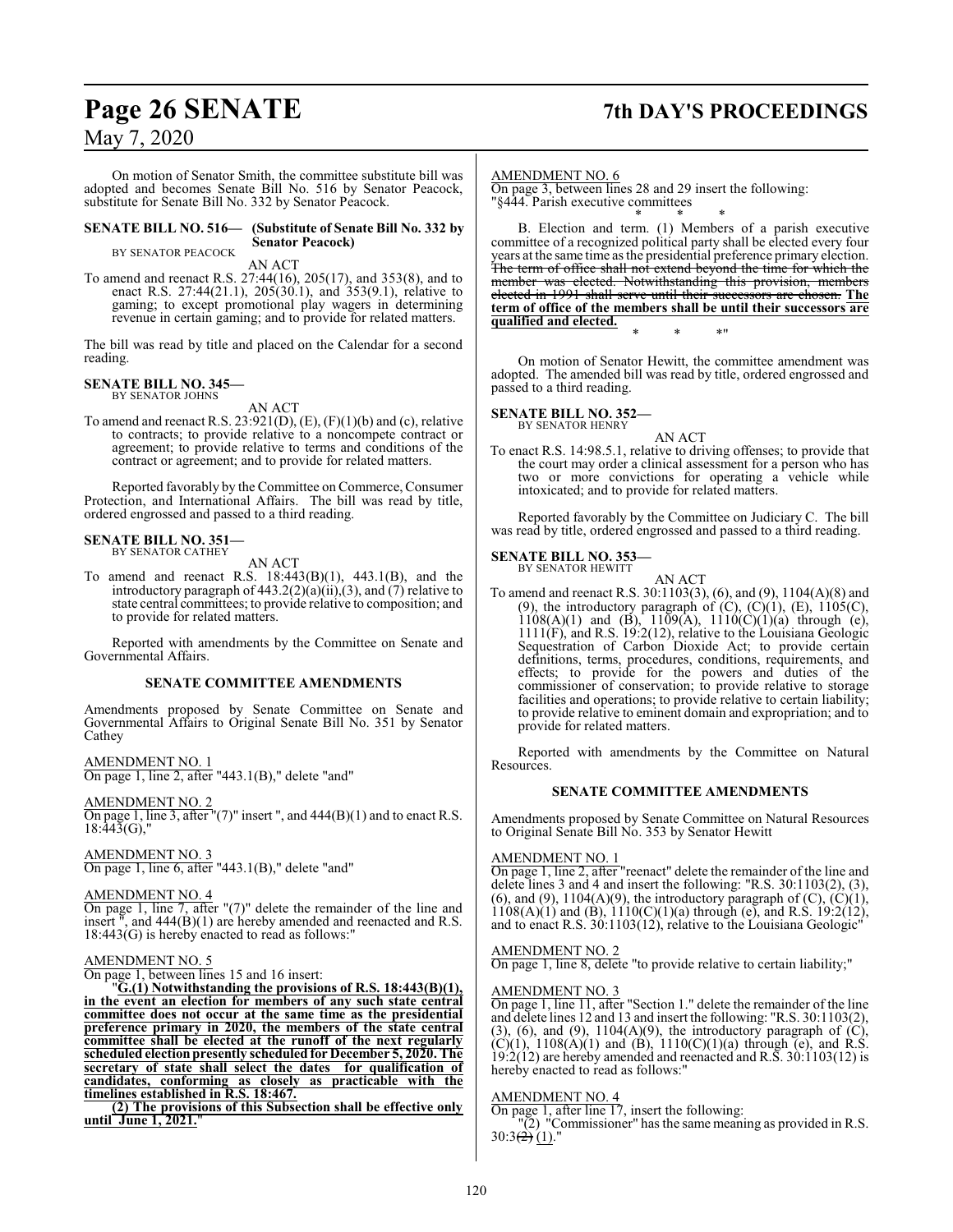## **7th DAY'S PROCEEDINGS Page 27 SENATE**

# May 7, 2020

#### AMENDMENT NO. 5

On page 2, between lines 15 and 16, insert the following: "**(12) "Interested person" means any person who presently owns an interest within the area of, or proximate to, the tracts directly affected by the storage facility.**"

#### AMENDMENT NO. 6

On page 2, delete lines 21 through 25 in their entirety

#### AMENDMENT NO. 7

On page 3, delete lines 28 and 29 in their entirety, delete page 4 in its entirety, and on page 5, delete lines 1 through  $\frac{1}{5}$  in their entirety

#### AMENDMENT NO. 8

On page 6, delete lines 11 through 29 in their entirety and on page 7, delete lines 1 through 19 in their entirety

AMENDMENT NO. 9

On page 8, line 7, delete "120" and insert "120 **144**"

#### AMENDMENT NO. 10

On page 8, delete lines 9 through 17 in their entirety

On motion of Senator Hensgens, the committee amendment was adopted. The amended bill was read by title, ordered engrossed and passed to a third reading.

#### **SENATE BILL NO. 354—** BY SENATOR MCMATH

AN ACT

To amend and reenact R.S. 15:827.1(B)(6), relative to photo identification of offenders released from incarceration; to provide relative to the issuance of a photo identification card to offenders prior to release; to require certain information to be included on the identification card; and to provide for related matters.

Reported favorably by the Committee on Judiciary B. The bill was read by title, ordered engrossed and passed to a third reading.

#### **SENATE BILL NO. 378—** BY SENATOR JOHNS

AN ACT

To amend and reenact R.S. 13:4721, R.S. 14:90(C), 90.3(F), and 90.5(C), and R.S. 27:15(B)(1), (D), and (E), 44(10), 205(12), and 371(C), and to enact R.S. 18:1300.24 and R.S. 27:15(B)(8)(c) and Chapter 10 of Title 27 of the Louisiana Revised Statutes of 1950, to be comprised of R.S. 27:551 through 555, relative to sports wagering; to provide for a proposition election to authorize sport wagering in a parish; to provide for definitions; to provide for the Louisiana Gaming Control Board powers and duties; to provide for the requirements and limitations in conducting sports wagering; to provide for electronic wagering using a mobile or other digital platform; to provide for pooling of wagers; to provide for effective dates; and to provide for related matters.

Reported with amendments by the Committee on Judiciary B.

#### **SENATE COMMITTEE AMENDMENTS**

Amendments proposed by Senate Committee on Judiciary B to Original Senate Bill No. 378 by Senator Johns

#### AMENDMENT NO. 1

On page 1, line 2, after "To" delete the remainder of the line and delete lines 3, 4 and 5 and insert "enact R.S. 18:1300.24 and R.S. 27:15.1, relative to sports wagering; to

#### AMENDMENT NO. 2

On page 1, at the end of line 6, after "parish;" delete "to provide" and at the beginning of line 7, delete "for definitions;"

#### AMENDMENT NO. 3

On page 1, delete lines 8 and 9 and on line 10 delete "provide for pooling of wagers;" and insert "duties;"

#### AMENDMENT NO. 4

On page 2, line 2, after "**WAGERING**" and before the period "**.**" insert "**ACTIVITIES**"

#### AMENDMENT NO. 5

On page 2, line 3, after "**wagering**" insert "**activities and operations**"

#### AMENDMENT NO. 6

On page 2, line 10, after "**parish**" and before the period "**.**" insert "**only after state laws providing for the licensing, regulation, and taxation of such activity and operations are enacted and become effective**"

#### AMENDMENT NO. 7

On page 2, delete lines 18 through 29 and delete pages 3 through 11 and on page 12, delete lines 1 and 2, and insert the following:

"Section 2. R.S. 27:15.1 is hereby enacted to read as follows: **§15.1. Sports Wagering**

**A. In the event of the legalization of sports wagering in any parish as a result of the proposition election held on November 3, 2020, the Louisiana Gaming Control Board shall have all regulatory authority, control, and jurisdiction, including investigation, licensing, and enforcement, and all power incidental or necessary to such regulatory authority, control, and jurisdiction over all aspects of sports wagering activities and operations, except as otherwise specified in this Title.**

**B. For purposes of this Section, "sports wagering" shall be defined as the business of accepting wagers on any sports event or sports contest by any system or method of wagering.**"

#### AMENDMENT NO. 8

On page 12, line 3, change "Section 6." to "Section 3."

#### AMENDMENT NO. 9

On page 12, delete lines 5 through 14 and insert the following:

"Section 4. Section 2 of this Act shall become effective January 1, 2021, if in the statewide election to be held on November 3, 2020, a majority of the qualified electors in at least one parish in the state vote to approve the proposition to permit sports wagering in such parish. However, sports wagering shall not be authorized by the Louisiana Gaming Control Board in such parish until state laws providing for the licensing, regulation, and taxation of sports wagering activities and operations are enacted and become effective.

Section 5. Sections 1, 3, 4 and this Section shall become effective June 10, 2020."

On motion of Senator Smith, the committee amendment was adopted. The amended bill was read by title, ordered engrossed and passed to a third reading.

**SENATE BILL NO. 381—** BY SENATOR REESE

#### AN ACT

To amend and reenact R.S. 29:291, relative to military, naval, and veterans' affairs; to provide relative to recordation of birth certificates of children born to armed forces members; to provide relative to the fee for recordation of birth certificates; to provide relative to remittance of birth certificates to the Louisiana Bureau of Vital Records and Statistics; and to provide for related matters.

Reported favorably by the Committee on Judiciary A. The bill was read by title, ordered engrossed and passed to a third reading.

#### **SENATE BILL NO. 383—** BY SENATOR REESE

AN ACT To amend and reenact R.S. 15:539.1 and 539.3(A), relative to sex offenses; to provide for the forfeiture of personal property following conviction of certain sex offenses; to provide a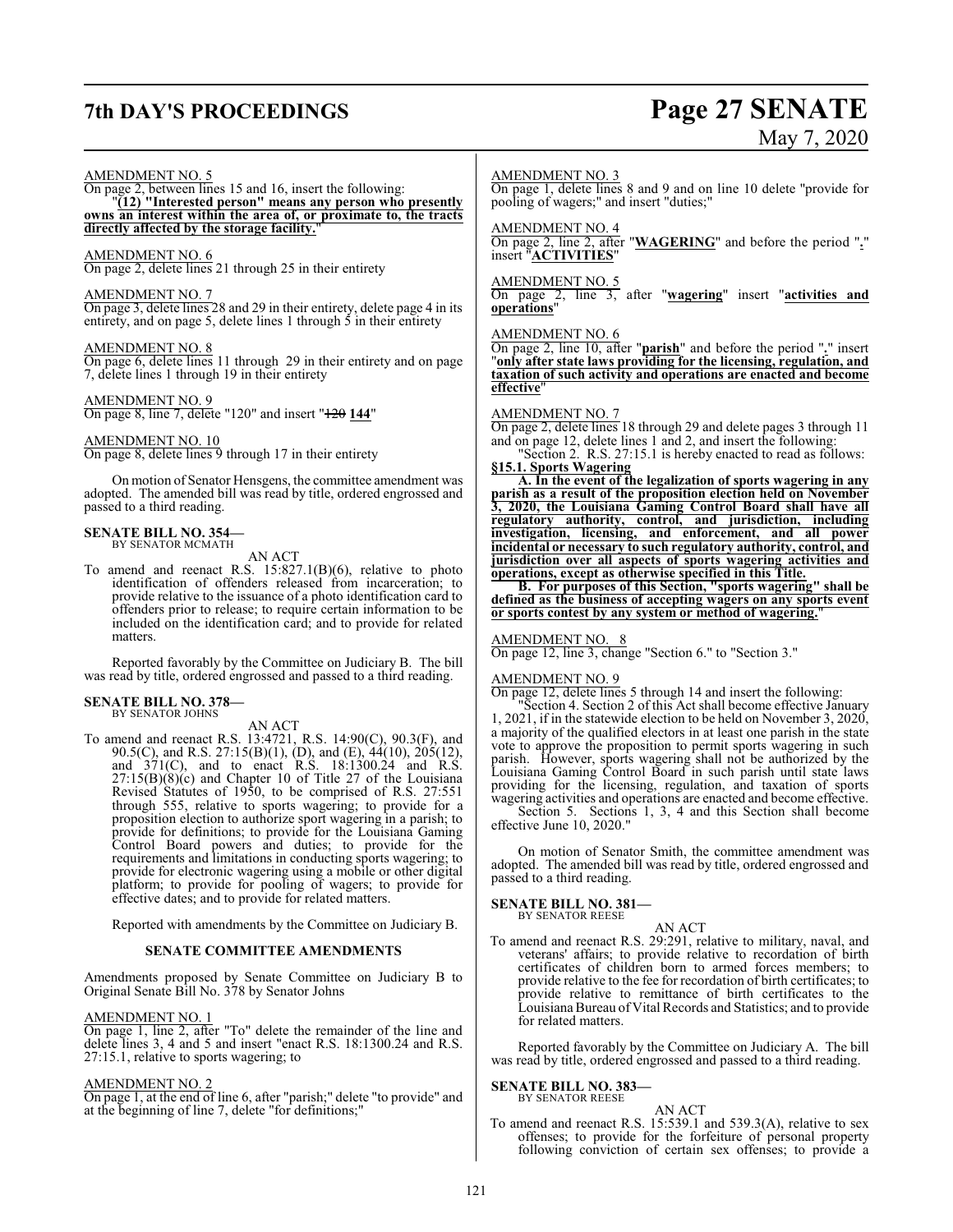### **Page 28 SENATE 7th DAY'S PROCEEDINGS**

### May 7, 2020

procedure for the sale or auction of personal property forfeited following conviction of certain sex offenses; to provide a ranked order for payment of proceeds received from the sale or auction of personal property forfeited following the conviction of certain sex offenses; and to provide for related matters.

Reported with amendments by the Committee on Judiciary C.

#### **SENATE COMMITTEE AMENDMENTS**

Amendments proposed by Senate Committee on Judiciary C to Original Senate Bill No. 383 by Senator Reese

#### AMENDMENT NO. 1

On page 1, line 2, after "539(A)," insert the following: "and to repeal R.S.  $14:40.3(C)(4)(a)$  and (b),  $14:46.2(B)(4)(a)$  and (b), 14:46.3(D)(3)(a) and (b), 14:80(D)(2)(a) and (b), 14:81(F), (G), and  $(H)(3)(a)$  and (b), 14:81.1(E)(5)(c) and (d) and (F)(1), 14:81.2(E)(1) and  $(2)$ , 14:81.3(B)(4)(a) and (b) and (G) and (H), 14:82.1(D)(4)(a) and (b),  $14:83(B)(5)(a)$  and (b),  $14:83.1(B)(4)(a)$  and (b), 14:83.2(B)(4)(a) and (b), 14:84(B)(4)(a) and (b), 14:85(B)(4)(a) and (b),  $14:\dot{8}6(\dot{B})(2)$  and  $(3)$ ,  $14:10\dot{4}(\dot{B})(4)(a)$  and  $(b)$ ,  $14:10\dot{5}(\dot{B})(4)(a)$ and (b),  $14:282(B)(4)(a)$  and (b), and  $14:283(D)$  and (E),"

AMENDMENT NO. 2

On page 1, line 16, change "**14:283.2**" to "**R.S. 14:283.2**"

#### AMENDMENT NO. 3

On page 1, line 17, delete "**14:89 (crime against nature)**" and insert "**R.S. 14:78 (incest)**"

#### AMENDMENT NO. 4

On page 6, after line 14, insert the following:

"Section 2. R.S. 14:40.3(C)(4)(a) and (b), 14:46.2(B)(4)(a) and (b), 14:46.3(D)(3)(a) and (b), 14:80(D)(2)(a) and (b), 14:81(F), (G), and  $(H)(3)(a)$  and  $(b)$ , 14:81.1 and  $(E)(5)(c)$  and  $(d)$  and  $(F)(1)$ ,  $14:81.2(E)(1)$  and  $(2)$ ,  $14:81.3(B)(4)(a)$  and  $(b)$  and  $(G)$  and  $(H)$ , 14:82.1(D)(4)(a) and (b), 14:83(B)(5)(a) and (b), 14:83.1(B)(4)(a) and (b), 14:83.2(B)(4)(a) and (b), 14:84(B)(4)(a) and (b),  $14:85(B)(4)(a)$  and (b),  $14:86(B)(2)$  and (3),  $14:104(B)(4)(a)$  and (b), 14:105(B)(4)(a) and (b), 14:282(B)(4)(a) and (b), and 14:283(D) and (E), are hereby repealed in their entirety."

On motion of Senator Abraham, the committee amendment was adopted. The amended bill was read by title, ordered engrossed and passed to a third reading.

### **SENATE BILL NO. 384—** BY SENATOR REESE

#### AN ACT

To amend and reenact Code of Criminal Procedure Art. 718.1(A) and (B) and R.S. 14:107.4(D) and (E), relative to the crime of unlawful posting of criminal activity for notoriety and publicity; to provide relative to access to evidence of the crime; to provide relative to the disposition of evidence of the crime; and to provide for related matters.

Reported favorably by the Committee on Judiciary C. The bill was read by title, ordered engrossed and passed to a third reading.

#### **SENATE BILL NO. 386—** BY SENATOR ALLAIN

AN ACT

To enact Part I of Chapter 6 of Title 30 of the Louisiana Revised Statutes of 1950, to be comprised of R.S. 30:401 through 403, relative to minerals, oil, and gas and environmental quality; to establish the Commission for Louisiana's Energy, Environment, and Restoration; to provide for a purpose; to provide for membership; to provide for an operational plan and legislative recommendations; and to provide for related matters.

Reported favorably by the Committee on Natural Resources. The bill was read by title, ordered engrossed and passed to a third reading.

#### **SENATE BILL NO. 395—**

BY SENATORS CLOUD, FESI, HEWITT, JOHNS, MILLIGAN, ROBERT<br>MILLS, MIZELL, REESE AND WHITE AND REPRESENTATIVES<br>AMEDEE, BUTLER, CARRIER, DEVILLIER AND MIKE JOHNSON AN ACT

To enact R.S. 51:1429, relative to unfair or deceptive acts or practices; to provide relative to advertisement for certain professional services; to provide relative to a false, misleading, and deceptive statement in an advertisement; to provide for violations, actions, and penalties; to provide for definitions, terms, conditions, and procedures; and to provide for related matters.

Reported with amendments by the Committee on Commerce, Consumer Protection, and International Affairs.

#### **SENATE COMMITTEE AMENDMENTS**

Amendments proposed by Senate Committee on Commerce, Consumer Protection and International Affairs to Original Senate Bill No. 395 by Senator Cloud

#### AMENDMENT NO. 1

On page 2, delete lines 12 and 13 and on line 14 change "**(4)**" to "**(3)**"

#### AMENDMENT NO. 2

On page 2, between lines 16 and 17 insert the following:

"**(4) "Media entity" means a radio broadcast station, television broadcast station, cable televisioncompany, newspaper company, periodical company, billboard company, or bona fide news or public interest website operator.**

**(5) "Monetary result obtained" means any amount claimed to have been recovered on behalf of a client through a legal judgment or settlement.**"

#### AMENDMENT NO. 3

On page 2, line 17, change "**(5)**" to "**(6)**"

#### AMENDMENT NO. 4

On page 2, line 19, after "**kind.**" insert "**"Person" shall not include a** media entity.

#### AMENDMENT NO. 5

On page 3, delete lines 1 through 3 and insert:

"**(3)(a) The provisions of this Section shall not apply to any agency** or media entity responsible for the **production or publication of any advertisement found to be in violation of this Section.**

**(b) The carriage, distribution, transmission, or display of any advertisement, including but not limited to those for legal services, by a media entity shall not be considered a violation of this Section.**"

On motion of Senator Johns, the committee amendment was adopted. The amended bill was read by title, ordered engrossed and passed to a third reading.

### **SENATE BILL NO. 397—** BY SENATOR BERNARD

AN ACT To amend and reenact R.S. 18:1313, 1314(B)(1) and (C)(1)(a), and 1315(B) and to enact R.S. 18:423(J), and 1313.1, relative absentee and early voting ballots; to provide for preparation, verification, tabulation and counting of such ballots; to provide for the duties and responsibilities of parish board of election supervisors; and to provide for related matters.

Reported favorably by the Committee on Senate and Governmental Affairs. The bill was read by title, ordered engrossed and passed to a third reading.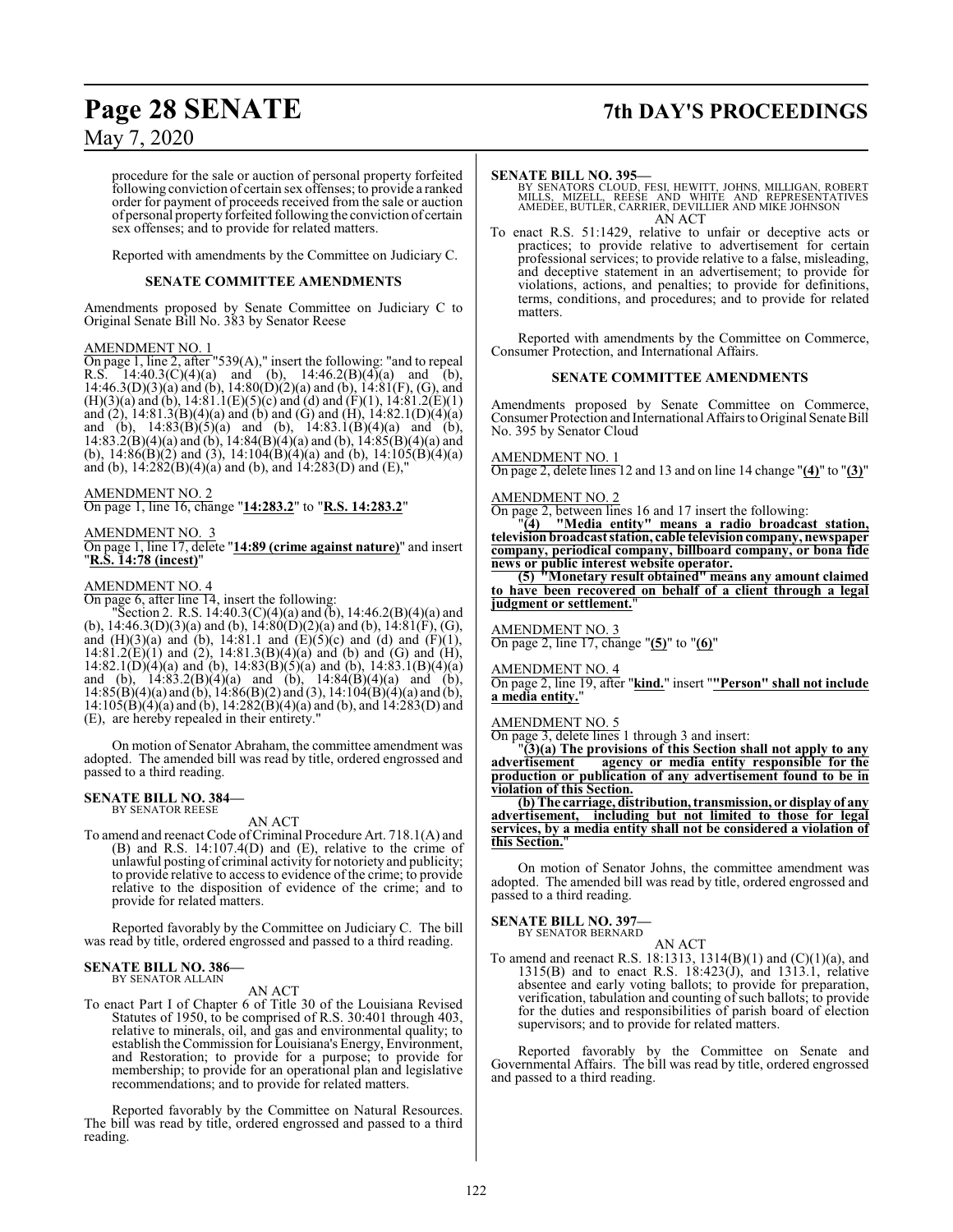## **7th DAY'S PROCEEDINGS Page 29 SENATE**

#### **SENATE BILL NO. 406—**

BY SENATOR MIZELL AN ACT

To amend and reenact R.S. 12:401, 402, 403(4), 422, 428, and 430, relative to rural access to broadband high-speed Internet access; to grant authority to electric cooperatives to provide broadband high-speed Internet services; to provide for broadband operators; to provide for broadband service providers; to provide for limitations on liability; to provide for servitudes; to provide for applications; to provide for certain terms, conditions and procedures; to provide for powers; to provide for definitions; and to provide for related matters.

Reported with amendments by the Committee on Commerce, Consumer Protection, and International Affairs.

#### **SENATE COMMITTEE AMENDMENTS**

Amendments proposed by Senate Committee on Commerce, Consumer Protection and International Affairs to Original Senate Bill No. 406 by Senator Mizell

#### AMENDMENT NO. 1

On page 1, delete line 2 and insert "To amend and reenact R.S. 12:401, 403(4), 428, and 430, relative to rural access"

#### AMENDMENT NO. 2

On page 1, line 3, after "cooperatives" insert "and electric utilities"

#### AMENDMENT NO. 3

On page 1, delete line 10 and insert: "Section 1. R.S. 12:401, 403(4), 428, and 430 are hereby amended and"

### AMENDMENT NO. 4

On page 1, after line 17, insert asterisks "\* \* \*"

#### AMENDMENT NO. 5

Delete pages 2 and 3 and on page 4, delete lines 1 through 3 and 21 through 29 and on page 5, delete line 1

### AMENDMENT NO. 6

On page 5, line 16, after "**cooperative**" insert "**or electric utility**"

AMENDMENT NO. 7 On page 5, line 18, after "**cooperative**" insert "**or electric utility**" and after "**cooperative's**" insert "**or electric utility's**"

#### AMENDMENT NO. 8

On page 5, line 21, after "**cooperative's**" insert "**or electric utility's**"

#### AMENDMENT NO. 9

On page 5, delete lines 23 through 25 and insert "**the additional consent from anyone having an interest in the property upon which the electric cooperative's or electric utility's electric delivery system is located.**"

#### AMENDMENT NO. 10

On page 5, line 26, after "**cooperative's**" insert "**or electric utility's**"

#### AMENDMENT NO. 11

On page 6, line 3, change "**R.S. 12:422**" to "**R.S. 12:430(G)**"

#### AMENDMENT NO. 12

On page 6, between lines 3 and 4 insert the following:

"**(3) For the purposes of this Subsection, "electric utility" shall have the same meaning as provided in R.S. 12:430.** \* \* \*"

#### AMENDMENT NO. 13

On page 6, delete lines 7 through 22 and insert: "**A. As used in this Section:**

**(1) "Cooperative" or "electric cooperative" means a corporation organized under this Part and a corporation which becomes subject to this Part in the manner hereinafter provided.**

# May 7, 2020

**(2) "Broadband affiliate" or "affiliate" means any entity that meets all of the following criteria:**

**(a) Is wholly or partially owned by an electric cooperative or electric utility.**

**(b) Is formed to own or operate a broadband system or provide broadband high-speed Internet services.**

**(3) "Broadband service provider" means an entity that provides broadband services to others on a wholesale basis or to end-use customers on a retail basis.**

**(4) "Broadband operator" means a broadband service provider that owns or operates a broadband systemon an electric cooperative's or electric utility's electric delivery system with the electric cooperative's or electric utility's consent.**

**(5) "Broadband services" means any service that consists of or includes the provision of or connectivity to a high-speed, high-capacity transmission medium that can carry signals from or to multiple sources and that does either of the following:**

**(a) Is used to provide access to the Internet.**

**(b) Provides computer processing, information storage, information content or protocol conversion, including any service applications or information service provided over such high-speed access service. As used in this Part, "broadband services" shall also include video services, voice over Internet protocol services, any wireless services, and Internet protocol-enabled services.**

**(6) "Broadband system" means the fiber, cables, materials, equipment, and other facilities that are used or useful for the provision of broadband services.**

**(7) "Electric delivery system" means the poles, lines, materials, equipment, easements, and other facilities or properties used by an electric cooperative or electric utility.**

**(8) "Electric utility" means a privately ownedelectric utility, investor-owned utility, or public utility as defined in R.S. 45:1161.**

**(9) "Internet protocol-enabled services" means any service, capability, functionality, or application provided using Internet protocol, or any successor protocol, that enables an end-user to send or receive a communication in Internet protocol format, or any successor format, regardless of whether the communication is voice, data, or video.**

**(10) "Video services" means video programming services without regard to delivery technology, including Internet protocol technology, Internet protocol television, voice over Internet protocol services, and video programming provided as a part of a service that enables users to access content, information, email, or other services offered over the public Internet.**

**(11) "Video programming" means any programming generally considered comparable to programming provided by a television broadcast station or others.**

**(12) "Voice over Internet Protocol services" means any service that does all of the following:**

**(a) Enables real-time, two-way voice communications that originate from or terminate to the user's location in Internet protocol or any successor protocol.**

**(b) Uses a broadband connection from the user's location.**

**(c) Permits users to access the technology.**

**B. Only in an area where broadband service is not available, an electric cooperative or electric utility may allow a broadband affiliate or other broadband operator to own, lease, construct, maintain, or operate a broadband system on the electric cooperative's or electric utility's electric delivery system or other parts of its electric delivery system.**"

#### AMENDMENT NO. 14

On page 6, line 23, change "**D.**" to "**C.**" and after "**cooperative**" insert "**or electric utility**"

#### AMENDMENT NO. 15

On page 6, line 24, change "**Part**" to "**Section**" and after "**cooperative**" insert "**or electric utility**"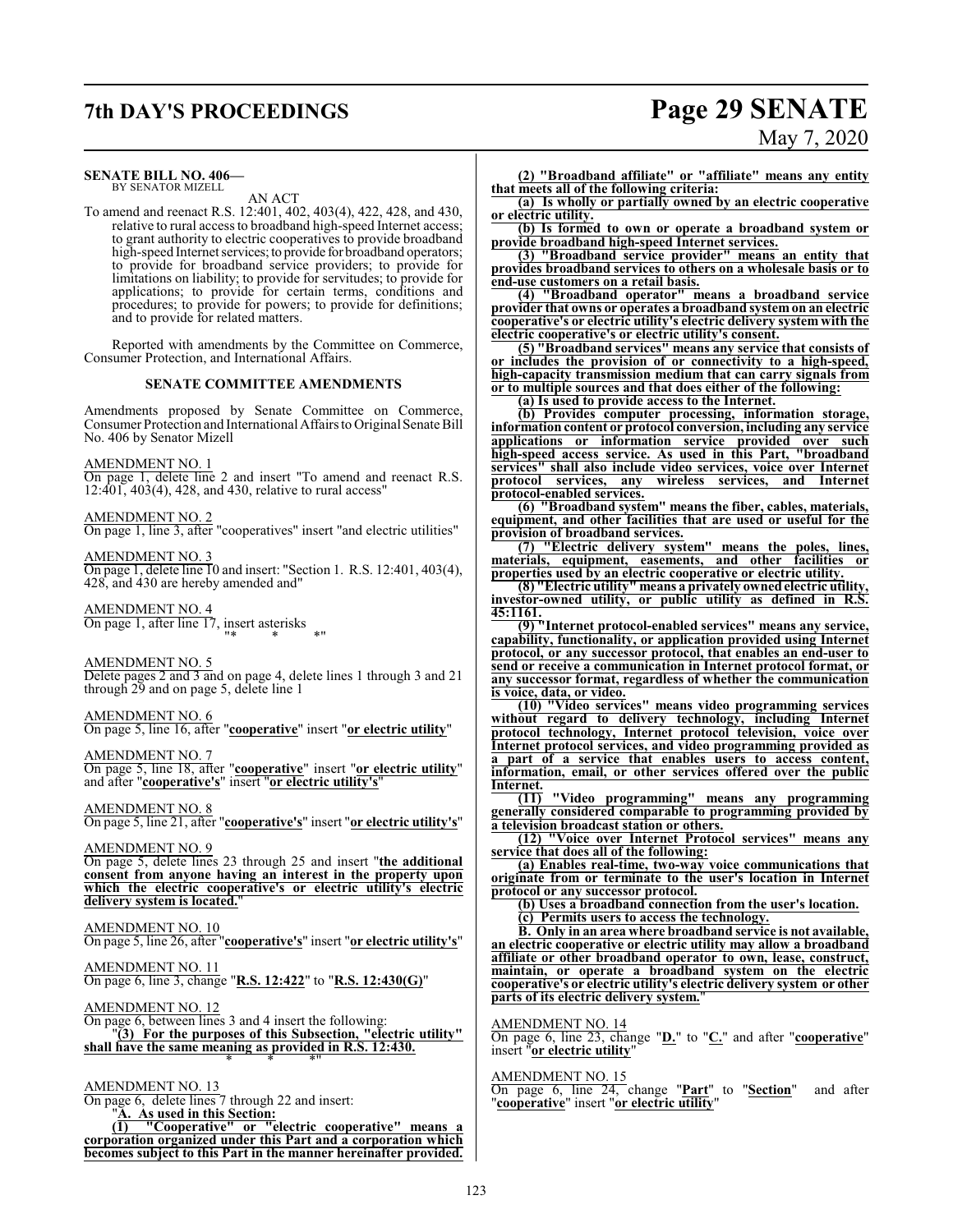## **Page 30 SENATE 7th DAY'S PROCEEDINGS**

AMENDMENT NO. 16

### On page 6, line 27, after "**cooperative**" insert "**or electric utility**"

AMENDMENT NO. 17 On page 6, line 28, change "**an unaffiliated**" to "**any other**" and change "**Part**" to "**Section**"

AMENDMENT NO. 18 On page 6, line 29, after "**cooperative**" insert "**or electric utility**"

AMENDMENT NO. 19 On page 7, line 1, change "**unaffiliated**" to "**other**"

#### AMENDMENT NO. 20

On page 7, delete lines 2 through 4 and insert:

"**(3) The electric cooperative or electric utility shall provide an application form. The form shall include the criteria for consideration, permit costs, and a deadline for submitting the application. Within sixty days of receiving the application, the electric cooperative or electric utility shall notify the applicant in writing whether his application has been approved or denied.**"

#### AMENDMENT NO. 21

On page 7, line 5, after "**cooperative**" insert "**and electric utility**"

AMENDMENT NO. 22 On page 7, line 6, change "**E.**" to "**D.**" and after "**cooperative**" insert "**or electric utility**" and change "**an unaffiliated**" to "**other**"

AMENDMENT NO. 23 On page 7, line 9, change "**unaffiliated**" to "**other**"

AMENDMENT NO. 24 On page 7, line 11, after "**cooperative**" insert "**or electric utility**"

AMENDMENT NO. 25

On page 7, delete lines 12 through 15, and insert "**cooperative's or electric utility's poles shall include a pole attachment fee to be paid by the affiliate to the electric cooperative or electric utility. Any fee charged shall be the same as the pole attachment fee charged by the electric cooperative or electric utility to any other broadband operator.**"

AMENDMENT NO. 26

On page 7, delete line 16 and insert: "**E. Neither an electric cooperative nor an electric utility shall do any of the following:**"

AMENDMENT NO. 27

On page 7, line 18, change "**unaffiliated**" to "**other**"

AMENDMENT NO. 28 On page 7, line 28, change "**G.**" to "**F.**" and after "**cooperative**" insert "**or electric utility**"

AMENDMENT NO. 29 On page 8, line 1, after "**enter**" insert "**into**"

#### AMENDMENT NO. 30

On page 8, delete lines 2 and 3 and insert:

"**be in such amounts and on such terms as the electric cooperative or electric utility determines to be prudent, subject to the requirements established by the Public Service Commission's General Orders dated March 13, 1994, and November 11, 1996, as periodically amended.**

**G. An electric cooperative, its members, or an electric utility shall not be liable for any recoverable damages to property awarded by a court pursuant to the provisions of R.S. 12:428(B), and the damages shall be the sole responsibility of the broadband operator.**"

On motion of Senator Johns, the committee amendment was adopted. The amended bill was read by title, ordered engrossed and passed to a third reading.

#### **SENATE BILL NO. 421—**

BY SENATOR PEACOCK AN ACT

To enact R.S. 34:3522, relative to certain port commissions; to provide for the rights and powers of such commissions; to provide for functions relative to economic and industrial growth; to authorize the acquisition and operation of air cargo airports; and to provide for related matters.

Reported with amendments by the Committee on Transportation, Highways and Public Works.

#### **SENATE COMMITTEE AMENDMENTS**

Amendments proposed by Senate Committee on Transportation, Highways and Public Works to Original Senate Bill No. 421 by Senator Peacock

#### AMENDMENT NO. 1

On page 2, line 17, after "**Fostering**" change "**the**" to "**and**"

### AMENDMENT NO. 2

On page 2, line 24, after "**(13)**" change "**Acquire and operate**" to "**Acquiring and operating**"

#### AMENDMENT NO. 3

On page 3, between lines 1 and 2, insert the following:

"**C. In furtherance of the rights and powers enumerated in Subsections A and B of this Section, the commission shall not be subject in any respect to the authority, control, or supervision of any parish or municipal regulatory body.**"

On motion of Senator Ward, the committee amendment was adopted. The amended bill was read by title, ordered engrossed and passed to a third reading.

### **SENATE BILL NO. 422—** BY SENATOR BERNARD

AN ACT To amend and reenact R.S. 18:573(A)(3) and 1313(J)(2)(b) and (3), relative to the reinspection of voting machines and recounting of absentee by mail and early voting ballots; to provide for setting the timing of inspections; to provide for deadlines for requests for inspections; and to provide for related matters.

Reported favorably by the Committee on Senate and Governmental Affairs. The bill was read by title, ordered engrossed and passed to a third reading.

## **SENATE BILL NO. 424—**<br>BY SENATOR WHITE

AN ACT To enact Part XI of Title 19 of the Louisiana Revised Statutes of 1950, to be comprised of R.S. 19:371 through 381, relative to expropriation of property; to authorize the city of Central, in East Baton Rouge Parish to expropriate by a declaration of taking; to define terms; to provide for procedures; to provide for purposes of the expropriation; to provide for an effective date; and to provide for related matters.

Reported favorably by the Committee on Judiciary A. The bill was read by title, ordered engrossed and passed to a third reading.

**SENATE BILL NO. 426—** BY SENATORS BARROW AND CARTER AN ACT

To enact R.S. 22:1057, relative to insurance coverage for COVID-19; to require coverage of testing for COVID-19; to prohibit application of cost-sharing provisions; to define key terms; to provide for an effective date; and to provide for related matters.

Reported with amendments by the Committee on Insurance.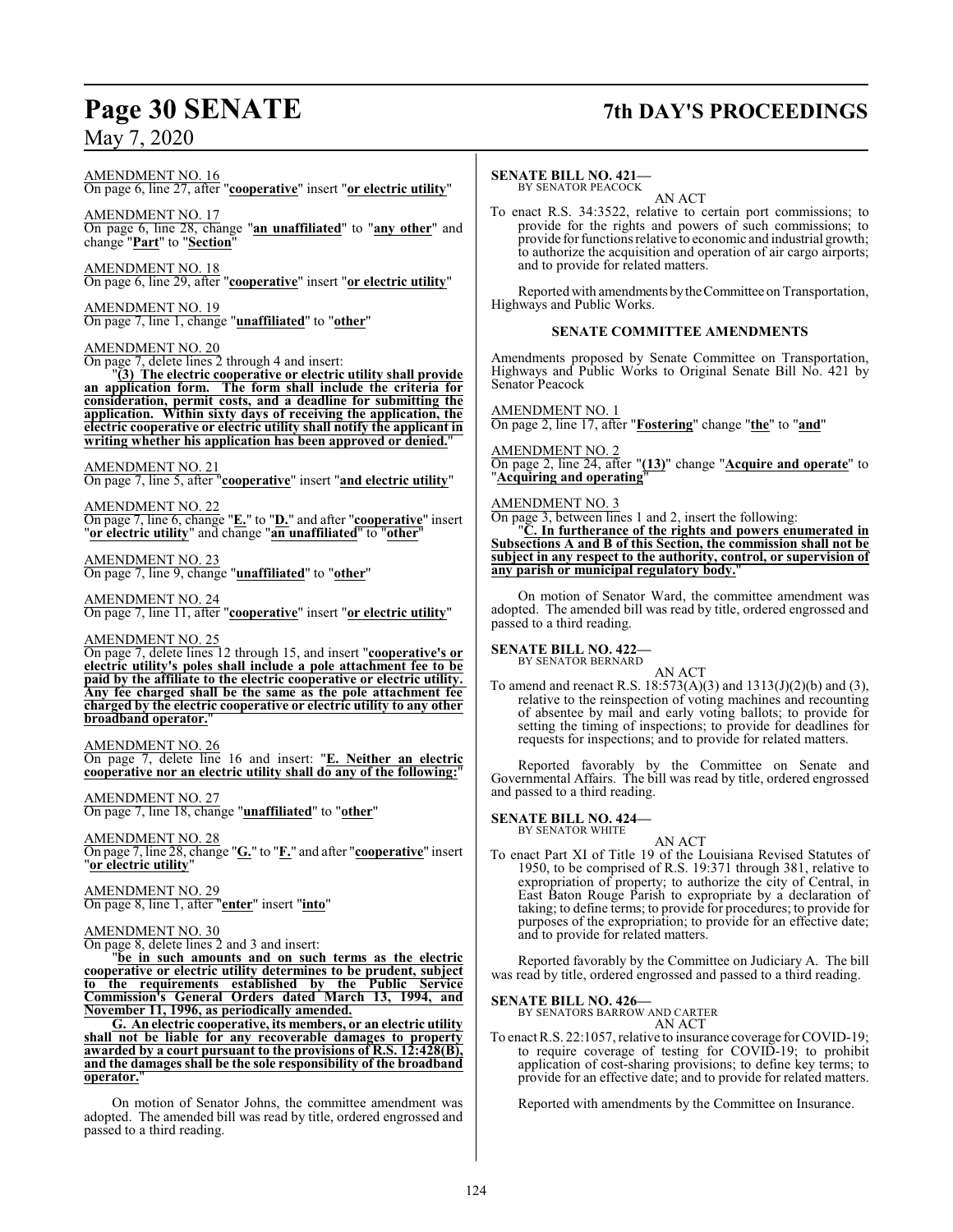## **7th DAY'S PROCEEDINGS Page 31 SENATE**

#### **SENATE COMMITTEE AMENDMENTS**

Amendments proposed by Senate Committee on Insurance to Original Senate Bill No. 426 by Senator Barrow

#### AMENDMENT NO. 1

On page 1, line 3 change "of testing" to "for certain tests and treatments"

#### AMENDMENT NO. 2

On page 1, line 7 change "**diagnostic testing**" to "**tests and treatments**"

#### AMENDMENT NO. 3

On page 1, line 9 change "**testing**" to "**tests, antibody tests, and antiviral drugs**"

AMENDMENT NO. 4 On page 1, line 11 change "**testing**" to "**tests, antibody tests, and antiviral drugs**"

On motion of Senator Talbot, the committee amendment was adopted. The amended bill was read by title, ordered engrossed and passed to a third reading.

#### **SENATE BILL NO. 433—** BY SENATOR MIZELL

AN ACT

To amend and reenact Children's Code Article 609(A)(1), relative to child abuse reporting and investigation; to provide that a mandatory reporter of child abuse has cause to suspect abuse if a child under the age of thirteen is pregnant; and to provide for related matters.

Reported favorably by the Committee on Judiciary C. The bill was read by title, ordered engrossed and passed to a third reading.

## **SENATE BILL NO. 434—** BY SENATOR MIZELL

AN ACT

To amend and reenact Code of Criminal Procedure Article 987 and R.S. 14:46.2(F) and to enact Code of Criminal Procedure Article 926.2 and R.S. 14:46.5, relative to human trafficking; to provide that convictions for certain offenses may be set aside when the defendant is a victim of human trafficking; to provide relative to expungement of records of arrest and conviction for certain offenses related to human trafficking; to provide for immunity from prosecution for victims of human trafficking; and to provide for related matters.

Reported favorably by the Committee on Judiciary C. The bill was read by title, ordered engrossed and passed to a third reading.

#### **SENATE BILL NO. 439—** BY SENATOR ABRAHAM

AN ACT

To enact R.S. 9:2800.25, relative to liability; to provide relative to limitation of liability for disclosure of certain information by a nonprofit organization or employee thereof; to provide for terms and conditions; to provide for definitions; to provide for certain limitations; and to provide for related matters.

Reported favorably by the Committee on Judiciary A. The bill was read by title, ordered engrossed and passed to a third reading.

## **SENATE BILL NO. 443—** BY SENATOR WARD

AN ACT

To enact R.S. 51:1429, relative to advertisements for certain professional services; to provide relative to advertising expenses; to provide relative to unfair trade practices; to provide

# May 7, 2020

for penalties; to provide for certain terms and procedures; and to provide for related matters.

Reported favorably by the Committee on Commerce, Consumer Protection, and International Affairs. The bill was read by title, ordered engrossed and passed to a third reading.

### **SENATE BILL NO. 447—** BY SENATOR ALLAIN

AN ACT To enact R.S. 30:4(T) and 83(F)(4), relative to the powers and duties of the commissioner of conservation; to provide relative to orphaned wells and certain agreements; to provide terms and conditions; to provide relative to plugging of wells; to provide relative to the Oilfield Site Restoration Commission; and to provide for related matters.

Reported favorably by the Committee on Natural Resources. The bill was read by title, ordered engrossed and passed to a third reading.

#### **SENATE BILL NO. 450—** BY SENATOR CARTER

AN ACT

To enact R.S. 13:3881(A)(10), relative to exemptions from seizures; to provide an exemption for certain payments received under federal law providing COVID-19 stimulus and relief; to provide terms and conditions; to provide for related matters.

Reported with amendments by the Committee on Judiciary A.

#### **SENATE COMMITTEE AMENDMENTS**

Amendments proposed by Senate Committee on Judiciary A to Original Senate Bill No. 450 by Senator Carter

#### AMENDMENT NO. 1

On page 1, line 12, after "**Any**" and before "**payments**" insert "**consumer stimulus**"

#### AMENDMENT NO. 2

On page 1, at the end of line 13, delete the period "**.**" and insert "**, except for spousal or child support. This Paragraph shall not apply to payments received by the debtor as unemployment compensation.**"

On motion of Senator Peacock, the committee amendment was adopted. The amended bill was read by title, ordered engrossed and passed to a third reading.

### **SENATE BILL NO. 455—** BY SENATOR HENRY

AN ACT To amend and reenact R.S.  $26:351(1)(a)$  and  $(3)(a)$ , and to repeal R.S. 26:351(7), relative to the limitation on size of containers of beverages of high alcohol content; to authorize wholesalers and manufacturers to possess and pack distilled spirits in certain containers; and to provide for related matters.

Reported favorably by the Committee on Judiciary B. The bill was read by title, ordered engrossed and passed to a third reading.

#### **SENATE BILL NO. 461—** BY SENATOR REESE

AN ACT To amend and reenact R.S.  $23:1552(C)(7)$  and  $1553(C)$ , and to enact R.S.  $23:1531(D)$  and  $1533(A)(5)$ , relative to unemployment insurance benefit charges and employer contributions; and to provide for related matters.

Reported favorably by the Committee on Labor and Industrial Relations. The bill was read by title, ordered engrossed and passed to a third reading.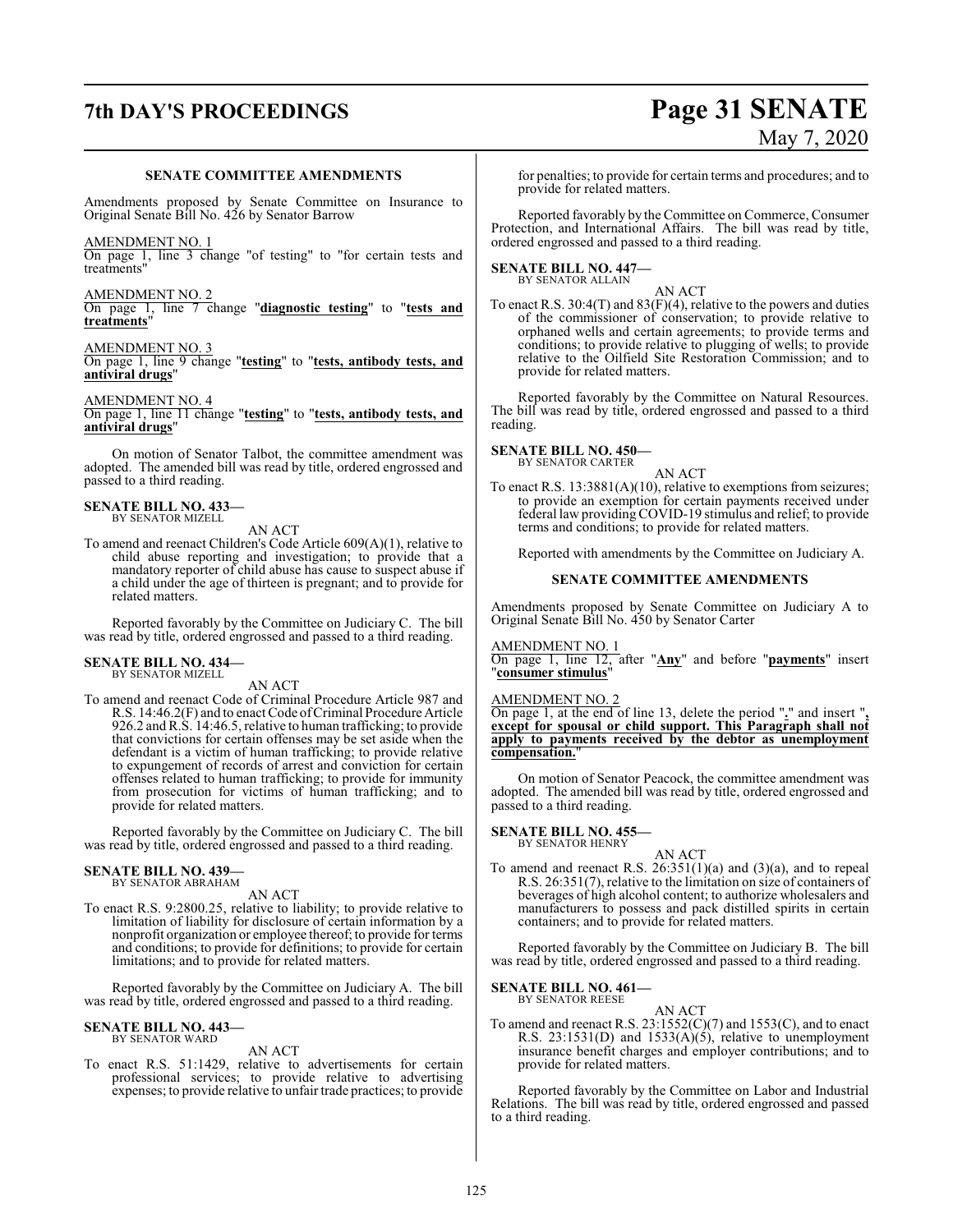#### **SENATE BILL NO. 470—** BY SENATOR MORRIS

AN ACT

To amend and reenact R.S. 32:1270.23(A)(5) and (B)(6), relative to recreational vehicles, to provide with respect to warranty agreements involving recreational vehicle transfers; to provide for the rejection of claims; and to provide for related matters.

Reported with amendments by the Committee on Transportation, Highways and Public Works.

#### **SENATE COMMITTEE AMENDMENTS**

Amendments proposed by Senate Committee on Transportation, Highways and Public Works to Original Senate Bill No. 470 by Senator Morris

#### AMENDMENT NO. 1

On page 1, line 13, after "was" and before "**completed**" delete "written"

On motion of Senator Ward, the committee amendment was adopted. The amended bill was read by title, ordered engrossed and passed to a third reading.

**SENATE BILL NO. 471—** BY SENATOR ROBERT MILLS AND REPRESENTATIVE MCFARLAND AN ACT

To enact R.S. 3:21 and Part III-A of Chapter 28 of Title 3 of the Louisiana Revised Statutes to 1950, to be comprised of R.S. 3:4331 through 4341, relative to forestry; to provide for the Louisiana Timber Transportation and Safety Act; to provide for legislative intent; to provide for definitions; to provide for exclusivity of remedy; to provide for limitation on recovery; to provide for medical care and related benefits; to provide for lost wages; to provide for attorney fees; to provide for the Louisiana Timber Transportation and Safety Fund; to provide for investment of the moneys in the fund; to provide for an annual surcharge; to provide for qualifications and requirements for participation in the fund; to provide for liability insurance coverage; to provide for self-insured funds; to provide for duties of insurers and insurance agents; to provide for the filing of a claim; to provide for mediation; to provide for expedited mediation; to provide for mediators; to provide for the payment of mediators; to provide for settlement offers; to provide for the Louisiana Timber Transportation and Safety Oversight Board; to provide for safety educational programs; and to provide for related matters.

Reported with amendments by the Committee on Agriculture, Forestry, Aquaculture, and Rural Development.

#### **SENATE COMMITTEE AMENDMENTS**

Amendments proposed by Senate Committee on Agriculture, Forestry, Aquaculture, and Rural Development to Original Senate Bill No. 471 by Senator Robert Mills

AMENDMENT NO. 1 On page 2, line 10, after "**Statutes**" change "**to**" to "**of**"

AMENDMENT NO. 2 On page 3, line 2, change "**Section**" to "**Part**"

AMENDMENT NO. 3 On page 3, line 9, change "**Section**" to "**Part**"

AMENDMENT NO. 4 On page 3, line 20, after "**R.S.**" change "**3:4322.5**" to "**3:4333**"

AMENDMENT NO. 5 On page 3, line 22, after "**R.S.**" change "**3:4322.5**" to "**3:4335**"

## **Page 32 SENATE 7th DAY'S PROCEEDINGS**

AMENDMENT NO. 6

On page 3, line 24, after "**R.S.**" change "**3:4322.10**" to "**3:4340**"

AMENDMENT NO. 7 On page 3, line 26, after "**recovery**" insert "**; insurance coverage requirements**"

AMENDMENT NO. 8 On page 4, line 5, after "**as they**" delete the comma "**,**"

AMENDMENT NO. 9 On page 4, line 7, after "**responsibility**" insert "**, pursuant to Subsection D of this Section,**"

AMENDMENT NO. 10 On page 4, line 8, delete "**R.S. 3:4322.5**" and insert "**this Part**"

AMENDMENT NO. 11 On page 4, line 9, after "**surcharge**" insert "**, as provided in R.S. 3:4335**"

AMENDMENT NO. 12 On page 4, line 12, after "**R.S.**" change "**3:4322.4**" to "**3:4334**"

AMENDMENT NO. 13 On page 4, line 19, after "**which a**" and before "**timber**" delete "**qualified**"

AMENDMENT NO. 14 On page 4, line 23, after "**R.S.**" change "**3:4322.8**" to "**3:4338**"

AMENDMENT NO. 15 On page 4, line 29, change "**3:4322.10**" to "**3:4340**"

AMENDMENT NO. 16 On page 5, line 1, after "**R.S.**" change "**3:4322.4**" to "**3:4334**"

AMENDMENT NO. 17 On page 5, line 10, delete "**board**" and insert "**commissioner**"

AMENDMENT NO. 18 On page 5, line 11, after "**R.S.**" change "**3:4322.10**" to "**3:4334**"

AMENDMENT NO. 19 On page 5, line 20, after "**awards for**" and before "**damages**" insert "**general**"

AMENDMENT NO. 20 On page 5, line 21, after "**R.S.**" change "**3:4322.3**" to "**3:4333**"

AMENDMENT NO. 21 On page 7, line 15, after "**R.S.**" change "**3:4322.9**" to "**3:4339**"

AMENDMENT NO. 22 On page 8, line 3, change "**(b)**" to "**(b)(i)**"

AMENDMENT NO. 23 On page 8, line 9, change "**(c)**" to "**(ii)**"

AMENDMENT NO. 24

On page 9, delete lines 13 through 15, and insert the following:

"**(b) The board shall give written or electronic notice of any board meeting held to develop recommendations regarding surcharge rates. The meeting notice shall be issued at least fifteen days prior to the meeting and shall provide an opportunity for public comment at the meeting before recommending surcharge** rates to the commissioner.

AMENDMENT NO. 25 On page 10, line 15, after "**R.S.**" change "**3:4322.6**" to "**3:4336**"

AMENDMENT NO. 26 On page 15, line 10, after "**Article**" delete the period "**.**"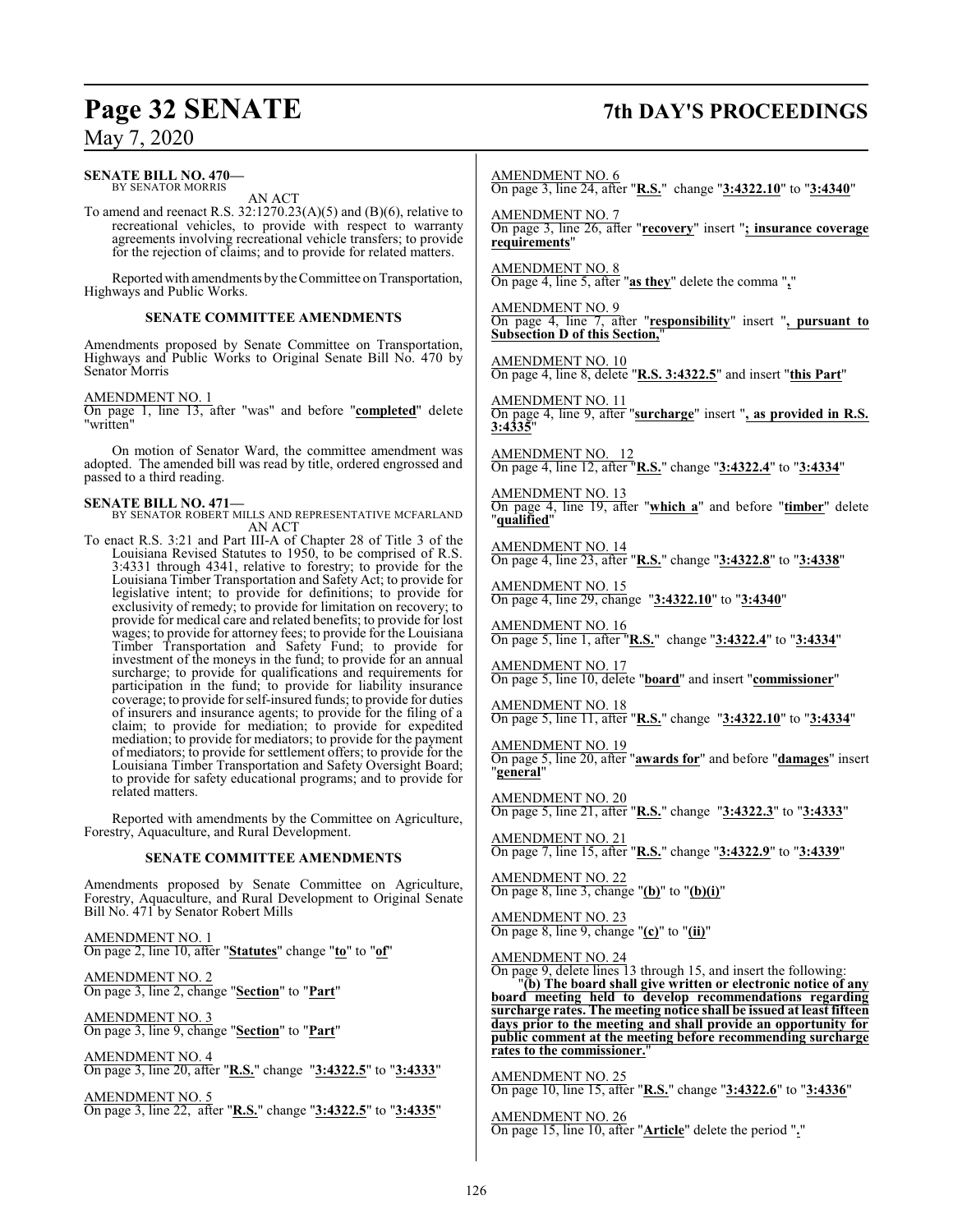### **7th DAY'S PROCEEDINGS Page 33 SENATE**

# May 7, 2020

AMENDMENT NO. 27

On page 16, line 15, after "**Section**", insert a comma "**,**"

AMENDMENT NO. 28 On page 16, line 16, after "**commissioner**" and before "**notify**" insert "**shall**"

AMENDMENT NO. 29 On page 17, line 5, after "**evidence**" insert a comma "**,**"

AMENDMENT NO. 30 On page 17, line 10, after "**provisions of**" delete the remainder of the line and delete line 11 in its entirety and insert "**this Part.**"

AMENDMENT NO. 31 On page 18, line 26, after "**governed by**" and before "**provisions**" delete "**other**" and insert "**the**"

AMENDMENT NO. 32 On page 19, line 27, after "**provider within**" delete "**a**"

AMENDMENT NO. 33 On page 19, at the beginning of line 28, delete "**reasonable period of time, not to exceed**"

AMENDMENT NO. 34 On page 21, line 19, after "**commissioner**" delete the remainder of the line

AMENDMENT NO. 35 On page 21, at the beginning of line 20, delete "**Forestry**"

AMENDMENT NO. 36 On page 21, line 22, after "**commissioner**" delete the remainder of the line

AMENDMENT NO. 37 On page 21, at the beginning of line 23, delete "**Forestry**"

AMENDMENT NO. 38 On page 21, delete line 25 in its entirety and insert "**R.S. 3:4334**."

AMENDMENT NO. 39

On page 22, after line 29, insert the following: "**(11) One member shall be appointed by the chairman of the Senate Committee on Agriculture, Forestry, Aquaculture, and Rural Development.**

**(12) One member shall be appointed by the chairman of the House Committee on Agriculture, Forestry, Aquaculture, and Rural Development.**"

AMENDMENT NO. 40

On page 23, line 22, after "**commissioner of**" delete the remainder of the line and insert "**agriculture and forestry**"

AMENDMENT NO. 41

On page 23, at the beginning of line 23, delete "**Agriculture and Forestry**"

AMENDMENT NO. 42

On page 23, line 26, after "**that is**" and before "**deemed**" insert "**determined by the commissioner of agriculture and forestry and is**"

#### AMENDMENT NO. 43

On page 24, line 10, after "**R.S.**" change "**3:4332**" to "**3:4333**"

AMENDMENT NO. 44

On page 24, line 14, after "**R.S.**" change "**3:4332**" to "**3:4333**"

On motion of Senator Cathey, the committee amendment was adopted. The amended bill was read by title, ordered engrossed and passed to a third reading.

#### **SENATE BILL NO. 472—**

BY SENATOR LUNEAU

AN ACT To enact Chapter 10 of Title 35 of the Louisiana Revised Statutes of 1950, to be comprised of R.S. 35:621 through 630, relative to notaries public and commissioners; to provide relative to notarial acts; to authorize certain electronic notarial acts; to authorize a notary public to perform an electronic notarial act under certain circumstances; to provide certain terms, definitions, conditions, requirements, procedures, and effects; and to provide for related matters.

Reported favorably by the Committee on Judiciary A. The bill was read by title, ordered engrossed and passed to a third reading.

## **SENATE BILL NO. 476—**<br>BY SENATOR WARD

AN ACT To enact Chapter 61 of Title 51 of the Louisiana Revised Statutes of 1950, to be comprised of R.S. 51:3211 through 3214, relative to an online marketplace; to provide for identification of certain sellers on an online marketplace; to require disclosure of certain information; to provide relative to certain consumer products offered for sale on an online marketplace; to provide for unfair or deceptive trade practices and acts; to provide for certain terms, requirements, conditions, and procedures; and to provide for related matters.

Reported with amendments by the Committee on Commerce, Consumer Protection, and International Affairs.

#### **SENATE COMMITTEE AMENDMENTS**

Amendments proposed by Senate Committee on Commerce, Consumer Protection and International AffairstoOriginal Senate Bill No. 476 by Senator Ward

#### AMENDMENT NO. 1

On page 3, page line 4, change "**identify**" to "**identity**"

On motion of Senator Johns, the committee amendment was adopted. The amended bill was read by title, ordered engrossed and passed to a third reading.

#### **SENATE BILL NO. 481—** BY SENATOR FIELDS

AN ACT

To enact R.S. 17:8, 3351(M), and Part IV-A of Chapter 50 of the Louisiana Revised Statutes of 1950, to be comprised of R.S. 17:5111, relative to elementary, secondary, and postsecondary education; to provide relative to students impacted as a consequence of the public health emergency declared by the governor on March 11, 2020, in response to COVID-19; to provide with respect to the applicability of certain statutes related to the provision and conduct of elementary and secondary education; to provide relative to the powers and duties of postsecondary management boards; to provide for waivers and exceptions to certain program requirements and conditions for Taylor Opportunity Program for Students' awards; and to provide for related matters.

Reported with amendments by the Committee on Education.

#### **SENATE COMMITTEE AMENDMENTS**

Amendments proposed by Senate Committee on Education to Original Senate Bill No. 481 by Senator Fields

#### AMENDMENT NO. 1

On page 1, delete lines 2 and 3 and insert the following:

"To amend and reenact the heading of Part IV of Chapter 50 of Title 17 of the Louisiana Revised Statutes of 1950 and to enact R.S. 17:8, 3351(M), and 5103, relative to elementary, secondary, and"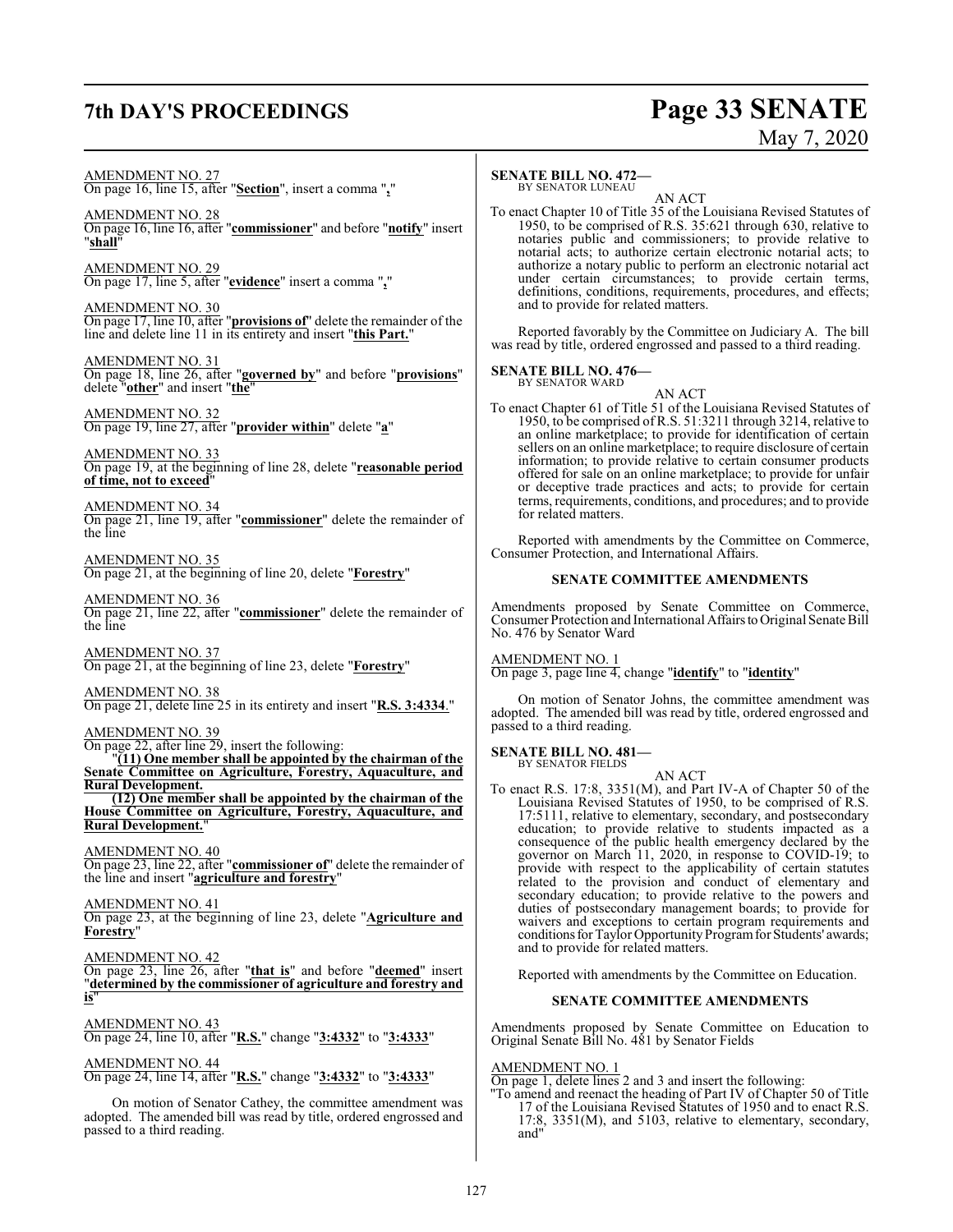## **Page 34 SENATE 7th DAY'S PROCEEDINGS**

#### AMENDMENT NO. 2

On page 1, delete lines 13 and 14 and insert the following:

"Section 1. The heading of Part IV of Chapter 50 of Title 17 of the Louisiana Revised Statutes of 1950 is hereby amended and reenacted and R.S. 17.8, 3351(M), and 5103 are hereby enacted to read as follows:"

#### AMENDMENT NO. 3

On page 2, line 2, after "**schools**" delete the remainder of the line, and on line 3, delete **students. The legislature further finds that it**"

#### AMENDMENT NO. 4

On page 2, line 17, after **relative**" insert "**to**"

#### AMENDMENT NO. 5

On page 3, at the end of line 19, after "**activities,**" insert "**and**"

#### AMENDMENT NO. 6

On page 3, delete lines 22 through 29, and delete all of page 4, and on page 5, delete lines 1 through 13, and insert the following:

#### "PART IV. STUDENTS DISPLACED **AFFECTED** BY CERTAIN NATURAL DISASTERS **AND EMERGENCIES** \* \* \*

### **§5103. Eligibility under declared health emergency**

**A. The legislature finds that due to the effects of the public health emergency declared by the governor on March 11, 2020, relative to the novel coronavirus, COVID-19, it is in the best interest for the education of the people of the state that initial and continuing eligibility requirements established in Part I of this Chapter for awards pursuant to the TaylorOpportunity Program for Students be modified as provided by this Section for students impacted as a result of the public health emergency.**

**B.(1) In response to the public health emergency, provisions of this Chapter that provide for initial eligibility are modified or waived as more fully specified in this Subsection:**

**(a) Notwithstanding the provisions of R.S. 17:5062, the deadline for taking the ACT or SAT for consideration for an award for the 2020-2021 academic year is September 30, 2020. The administering agency shall not reduce the time period of eligibility for the award, as set forth in R.S. 17:5002, of an applicant who qualifies for an award pursuant to authority granted by this Subparagraph.**

**(b) Notwithstanding the provisions of R.S. 17:5026, a student on a Jump Start graduation track shall not be required to complete any Jump Start course, experience, or credential that was waived by the student's high school for high school graduation purposes.**

**(c) The administering agency may waive the home study requirements of R.S. 17:5029 for a student if it determines that the student's failure to meet those requirements was, more likely than not, due solely to consequences of measures taken to limit the spread of COVID-19.**

**(2) The provisions of this Subsection apply only to students who meet one of the following criteria:**

**(a) The student was enrolled in a Louisiana public high school.**

**(b) The student was enrolled in a nonpublic high school in Louisiana having the approval by the State Board of Elementary and Secondary Education required by Part I of this Chapter for program eligibility purposes.**

**(c) The student resided in the state of Louisiana and was enrolled in a home study program approved by the State Board of Elementary and Secondary Education.**

**(d) The student resided out of state during the 2019- 2020 academic year but is able to meet the residency requirements to qualify for an award provided for in R.S. 17:5023.**

**C.(1) In response to the public health emergency, provisions of this Chapter relative to continuing eligibility are modified or waived with respect to the 2019-2020 academic year as more fully specified in this Subsection:**

**(a) The provisions of R.S. 17:5041 or 5042 requiring that a student meet steady academic progress as defined by the** **administering agency are waived.**

**(b) The provisions of R.S. 17:5041 or 5042 requiring that a student achieve a certain cumulative grade point average to continue eligibility for his award are waived.**

**(c) For a student whose program award was suspended due to a low grade point average or failure to make steady academic progress, the time periods provided in Part I of this Chapter for the student to meet such requirement before losing program eligibility shall be extended by one semester for each semester the student is unable to enroll or complete due to measures taken to limit the spread of COVID-19.**

**(d) The administering agency may, by rule, waive any provision of Part I of this Chapter that imposes a program requirement or condition that a student cannot comply with or meet if the administering agency determines that the failure to comply with the requirement or meet the condition is, more likely than not, due solely to a consequence of measures taken to limit the spread of COVID-19.**

**(2) The provisions of this Subsection apply only to students who meet one of the following criteria:**

**(a) The student was enrolled full time as of the census date at an eligible college or university during the spring semester of 2020.**

**(b) The student was enrolled full time at an out-of-state college or university as of the census date during the spring semester of 2020.**

**(c) The student was scheduled to be enrolled full time at a school operating on a basis other than semesters during the spring of 2020.**

**D. The administering agency may adopt any rule, policy, or guideline necessary to implement the provisions of this Section and shall disseminate information regarding program changes pursuant to the provisions of this Section in the most timely** manner possible.

On motion of Senator Fields, the committee amendment was adopted. The amended bill was read by title, ordered engrossed and passed to a third reading.

### **SENATE BILL NO. 491—**

BY SENATOR HEWITT

To amend and reenact R.S. 29:735.1(A) and to enact R.S. 29:735.2, to provide for limitation of liability for rendering disaster relief or recovery equipment or services during a declared state of emergency; and to provide for related matters.

AN ACT

Reported with amendments by the Committee on Judiciary A.

#### **SENATE COMMITTEE AMENDMENTS**

Amendments proposed by Senate Committee on Judiciary A to Original Senate Bill No. 491 by Senator Hewitt

#### AMENDMENT NO. 1

On page 1, line 2, after "reenact" delete the remainder of the line and insert, "R.S. 29:735.3.1(A) and to enact R.S. 29:735.3.2, to provide for limitation"

#### AMENDMENT NO. 2

 $\overline{\text{On page 1, line 4, after}}$ "emergency;" insert "to provide certain terms, conditions, and requirements;"

#### AMENDMENT NO. 3

On page 1, delete line 6, and insert, "Section 1. R.S. 29:735.3.1(A) is hereby amended and reenacted and R.S. 29:735.3.2 is"

#### AMENDMENT NO. 4

On page 1, line 11, after "political subdivisions" delete the remainder of the line and delete line 12, and insert the following: "**, including but not limited to the manufacturing, distribution, donation, or use of hand sanitizers, disinfecting productions, protective clothing, helmets, gloves, face shields, goggles, face masks, respirators, or other equipment designed in accordance with government standards to protect the wearer from injury or the**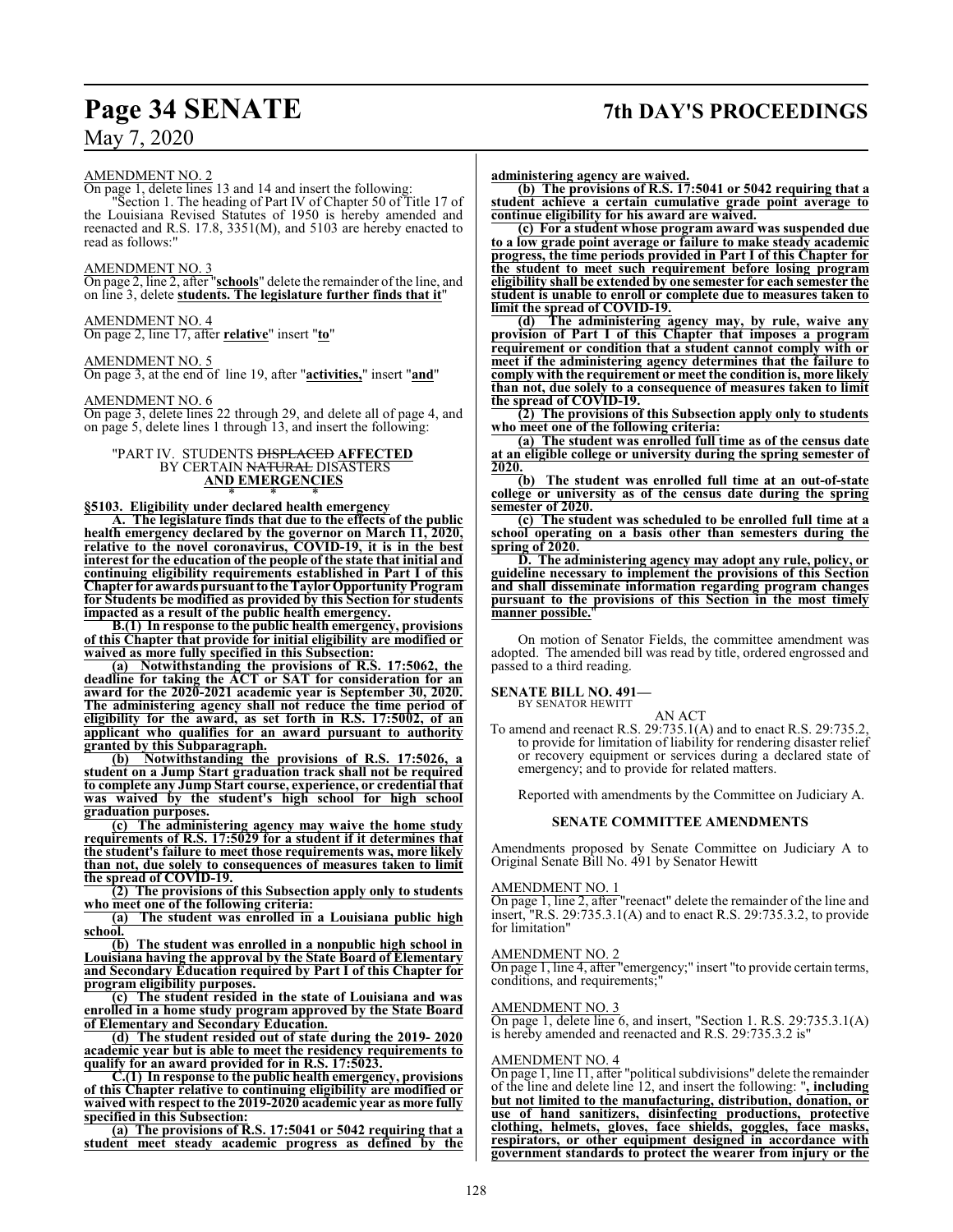## **7th DAY'S PROCEEDINGS Page 35 SENATE**

# May 7, 2020

**spread of infection or illness,** shall not be liable to the recipient thereof"

#### AMENDMENT NO. 5

On page 2, between lines 5 and 6, insert the following:

"Section 2. Due to the imminent threat posed by COVID-19 as provided in Proclamation Number 25 JBE 2020 and any subsequent proclamation, declaring the existence of a statewide public health emergency, Section 1 of this Act shall be retroactive to March 11, 2020.

#### AMENDMENT NO. 6

On page 2, line 6, change "Section 2." to "Section 3."

On motion of Senator Peacock, the committee amendment was adopted. The amended bill was read by title, ordered engrossed and passed to a third reading.

#### **SENATE BILL NO. 492—** BY SENATOR CATHEY

AN ACT

To enact R.S. 40:1730.21.1, relative to the state uniform construction code; to provide for the state regulation of natural gas utility service; and to provide for related matters.

Reported favorably by the Committee on Natural Resources. The bill was read by title, ordered engrossed and passed to a third reading.

#### **SENATE BILL NO. 494—** BY SENATOR CARTER

AN ACT

To amend and reenact R.S.  $22:1077(A)$ ,  $(B)$ , and  $(F)(1)$  and R.S. 1077(B) and  $F(1)$  as amended by Act 119 of the 2019 Regular Session, relative to reconstructive surgery following mastectomies; to provide with respect to contralateral prophylactic mastectomies; and to provide for related matters.

Reported with amendments by the Committee on Insurance.

#### **SENATE COMMITTEE AMENDMENTS**

Amendments proposed by Senate Committee on Insurance to Original Senate Bill No. 494 by Senator Carter

#### AMENDMENT NO. 1

On page 2, between lines 19 and 20 insert the following:

"F. For purposes of this Section:

(1) "Breast reconstruction"means all stages of reconstruction of the breast on which a mastectomy has been performed and on the other breast to produce a symmetrical appearance, including but not limited to **contralateral prophylactic mastectomies,** liposuction performed for transfer to a reconstructed breast or to repair a donor site deformity, tattooing the areola of the breast, surgical adjustments of the non-mastectomized breast, unforeseen medical complications which may require additional reconstruction in the future, and prostheses and physical complications, including but not limited to lymphedemas.

\* \* \*"

AMENDMENT NO. 2 On page 3, delete lines 8 through 15

AMENDMENT NO. 3 On page 3, at the end of line 19 insert "**,**"

On motion of Senator Talbot, the committee amendment was adopted. The amended bill was read by title, ordered engrossed and passed to a third reading.

#### **SENATE BILL NO. 508—**

BY SENATOR MCMATH AN ACT

To enact R.S. 37:1739, to limit the liability of restaurants during a declared state of emergency; and to provide for related matters.

Reported with amendments by the Committee on Judiciary A.

#### **SENATE COMMITTEE AMENDMENTS**

Amendments proposed by Senate Committee on Judiciary A to Original Senate Bill No. 508 by Senator McMath

#### AMENDMENT NO. 1

On page 1, line 3, after "emergency;" insert "to provide certain terms, conditions, and definitions;

#### AMENDMENT NO. 2

On page 1, delete lines 7 through 16 and insert the following:

"**A. No owner, operator, employee, contractor, or agent of a restaurant which is in substantial compliance with 20 Proclamation JBE 2020-25 and any subsequent related proclamations and associated guidance issued by the Center for Disease Control, shall have civil liability for injury or death due to coronavirus infection transmitted through the preparation and serving of food and beverage products by the restaurant during the COVID-19 public health emergency as declared by proclamation JBE 2020-25, absent clear and convincing evidence of gross negligence, willful and wanton misconduct, or violation of a public health emergency proclamation or order issued by the state or a political subdivision.**

**B. The provisions of this Section shall include the serving of the prepared food and beverage products by takeout, drivethrough, or delivery throughout the duration of such emergency and shall also**"

AMENDMENT NO. 3

On page 2, line 1, change "**(2)**" to "**C.**"

On motion of Senator Peacock, the committee amendment was adopted. The amended bill was read by title, ordered engrossed and passed to a third reading.

#### **Message from the House**

#### **CONCURRING IN SENATE CONCURRENT RESOLUTIONS**

#### May 7, 2020

To the Honorable President and Members of the Senate:

I am directed to inform your honorable body that the House of Representatives has finally concurred in the following Senate Concurrent Resolutions:

#### **SENATE CONCURRENT RESOLUTION NO. 19—** BY SENATOR CORTEZ

A CONCURRENT RESOLUTION

To commend the International Association ofDrillingContractors for eighty years of leadership in the oil and gas industry and for the corporate responsibility, environmental safety, and operational excellence practiced by its individual members.

Reported without amendments.

**SENATE CONCURRENT RESOLUTION NO. 24—** BY SENATOR PEACOCK A CONCURRENT RESOLUTION

To commend Shirley Wills on her many years of exemplary civic